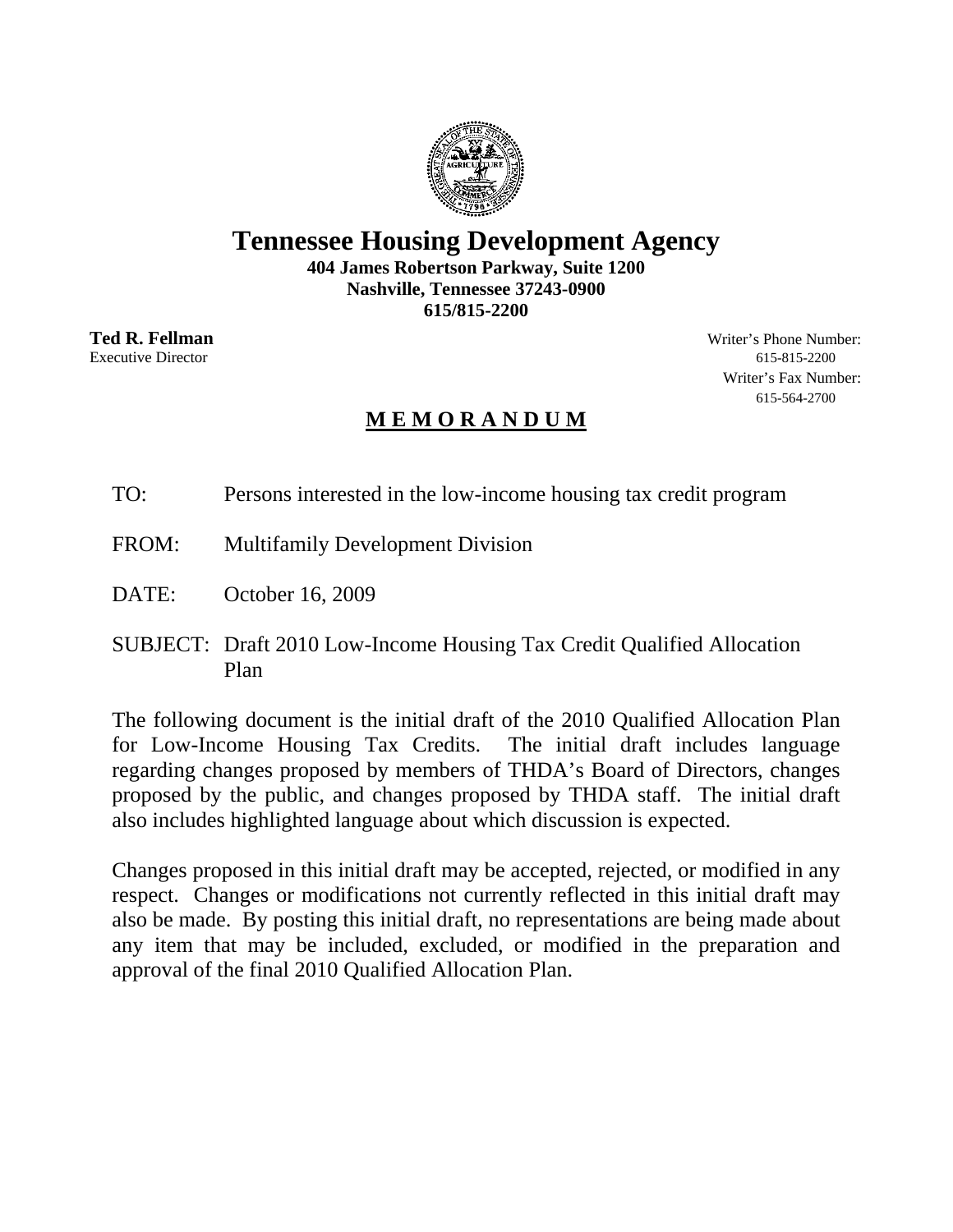# **TENNESSEE HOUSING DEVELOPMENT AGENCY**

# **Low-Income Housing Tax Credit**

# **DRAFT 2009 2010 QAP**

**October 16, 2009**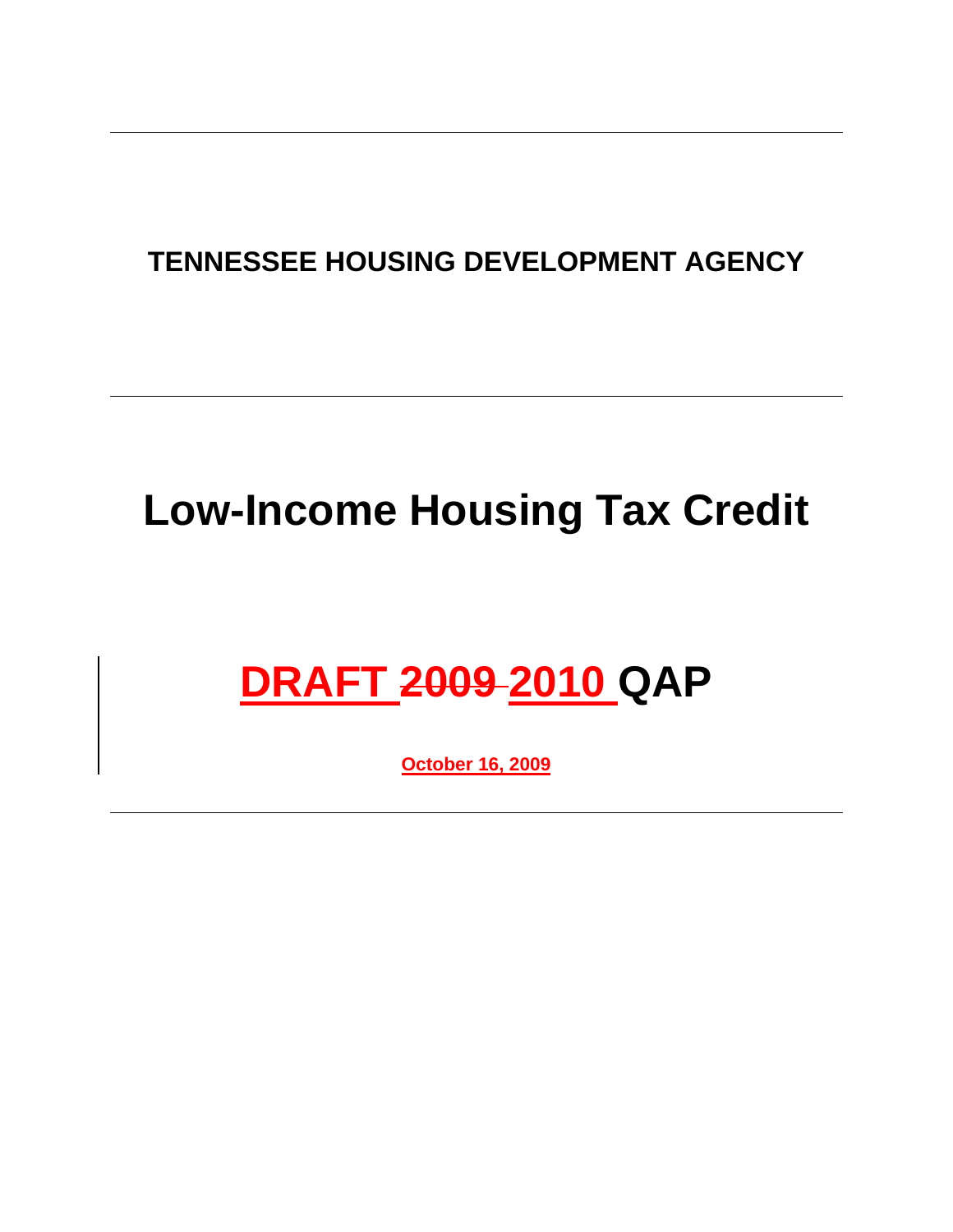# **TENNESSEE HOUSING DEVELOPMENT AGENCY LOW-INCOME HOUSING TAX CREDIT QUALIFIED ALLOCATION PLAN**

# **20092010**

#### **Part I: Introduction**

The Tennessee Housing Development Agency ("THDA") administers the Low-Income Housing Tax Credit program in Tennessee. The Low-Income Housing Tax Credit program was created by the Tax Reform Act of 1986 under Section 42 of the Internal Revenue Code of 1986, as amended ("Section 42"), to encourage the construction and rehabilitation of rental housing for low-income individuals and families. Under Section 42(m), THDA is required to develop a Qualified Allocation Plan ("QAP") to define the process by which it will allocate an annual amount of Low-Income Housing Tax Credits ("Tax Credits") in Tennessee.

This document is the QAP required by Section 42. This QAP incorporates all requirements of Section 42 unless more stringent requirements, as permitted under Section 42, are included. A public hearing was held to solicit comments. "**Exhibits**" are documents which accompany this QAP and which provide additional information. "**Attachments**" are forms or documents which must be submitted as part of the Initial Application. Exhibits, the Initial Application Form, and Attachments are all considered part of the QAP. The QAP has been approved by the THDA Board of Directors and adopted by the Governor of Tennessee.

#### **Part II: Goals and Objectives**

The goal of this QAP is to use the Tax Credits allocated to Tennessee for 20092010 to the fullest extent possible to create, maintain, and preserve affordable rental housing for low-income households. Tax Credits are not intended to provide the primary or principal source of financing for a development, but are intended to provide financial incentives sufficient to fill "gaps" which would otherwise exist in developing affordable rental housing for low income households. Specific objectives of this QAP are to:

- 1. Make rental units affordable to households with as low an income as possible and for the longest time period possible;
- 2. Encourage the construction or rehabilitation of rental units in the areas of Tennessee with the greatest need for affordable housing;
- 3. Encourage development of appropriate housing units for persons with special needs, including the elderly and persons who are homeless or have disabilities;
- 4. Discourage allocation of Tax Credits to developments for which Tax Credits are not necessary to create, improve, or preserve rental housing for low-income persons;
- 5. Allocate only the minimum amount of Tax Credits necessary to make a development financially feasible and to ensure its viability as a qualified low-income development throughout the credit period;
- 6. Encourage Non-Profit entities to develop rental housing for low-income households;
- 7. Encourage energy efficient construction and rehabilitation;
- 8. Encourage fair distribution of Tax Credits among counties and developers or related parties;
- 9. Improve distribution among developments of varying sizes to ensure that developments with a smaller number of housing units receive fair consideration; and
- 10. Allocate Tax Credits fairly.

# **Part III: Tax Credits Available**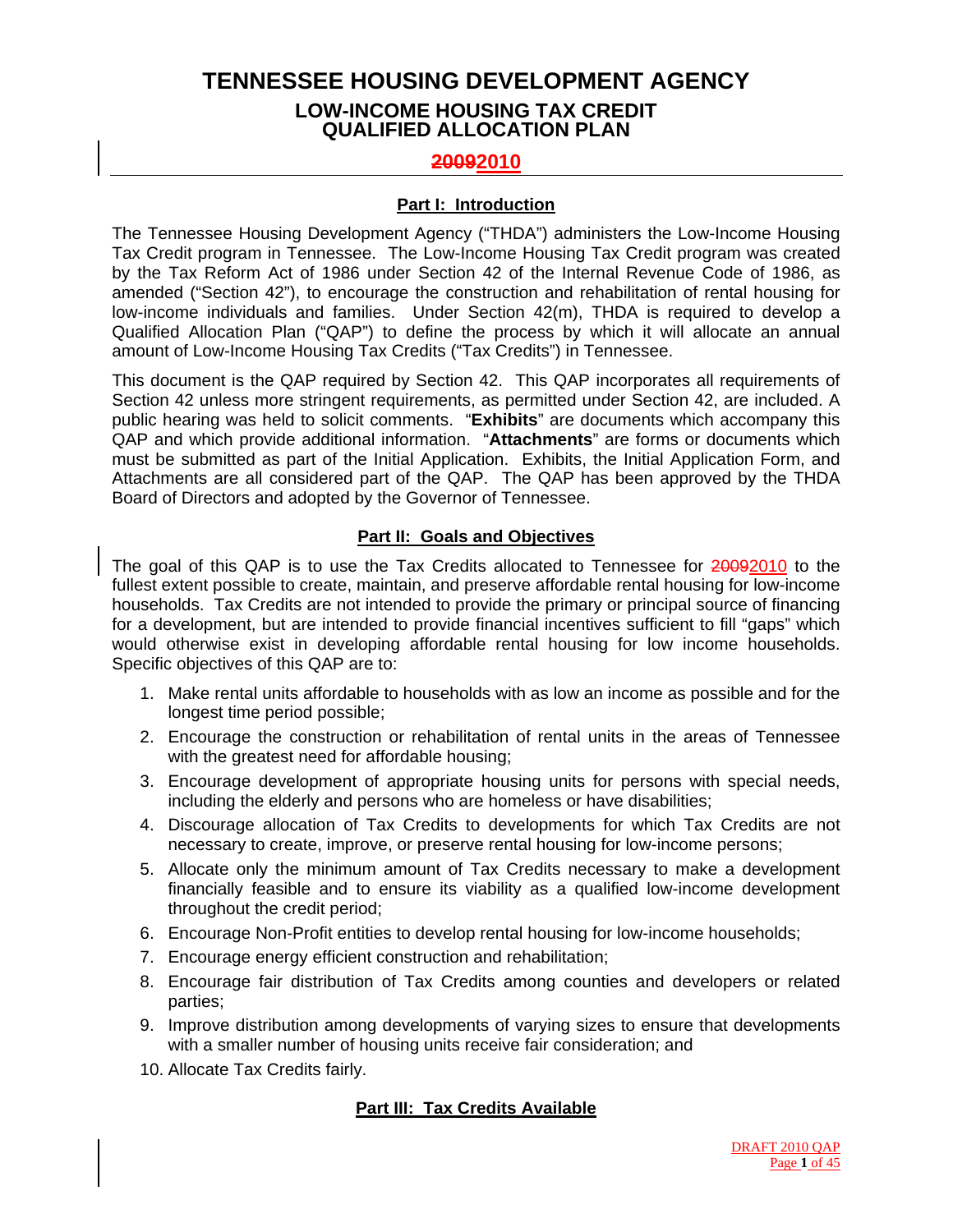# **A. Total Tax Credits**

The total amount of Tax Credits available for allocation in Tennessee for 20092010 is the total of the following:

- 1. \$2.20, plus the cost of living adjustment specified in Section 42(h)(3)(H) x Tennessee's population;
- 2. Any unallocated credits from previous year;
- 3. Any returned credit from previous years; and
- 4. Any amount allocated to Tennessee by the IRS from the National Pool.

For purposes of calculating the initial Non-Profit Set-Aside and any of the other Set-Asides, the amount against which the percentages will be applied will be the sum of items 1, 2, and 3 above.

#### **B. Set-Asides**

Each development will be identified as qualifying for an allocation of Tax Credits in one or more of the "Set-Aside" categories described below, if all of the eligibility requirements specified in Part VII-A-2 are met for the relevant Set-Aside. For example, a development may qualify for the Non-Profit Set-Aside, the Small Development Set-Aside, and the Rural Set-Aside. Many other combinations are also possible. The method by which these Set-Asides will be applied is described in Part VIII-E of this QAP.

- 1. Non-Profit Set-Aside
	- a. Qualified Non-Profits (see Part VII-A-2-a of this QAP) will be considered for an allocation of Tax Credits from the Non-Profit Set-Aside.
	- b. Ten percent (10%) of the total amount of Tax Credits available for allocation in Tennessee is reserved for qualified Non-Profit applicants as required by Section 42(h)(5).
	- c. **THDA reserves the right to make additional allocations of Tax Credits from any available Set-Aside to qualified Non-Profit applicants to meet the requirements of Section 42(h)(5).**
- 2. Qualified Census Tract Set-Aside
	- a. Up to twenty-eight percent (28%) of the sum of Part III-A-1, -2 and -3 will be setaside for developments located completely and wholly within a Qualified Census Tract (see Part VII-A-2-b).
	- b. No more than fifty percent (50%) of the of the total amount of Tax Credits available for allocation in Tennessee will be allocated to developments located completely and wholly within a Qualified Census Tract (see Part VII-A-2-b).
	- c. Any amount of Tax Credits allocated to developments in the Qualified Census Tract Set-Aside will be deducted from the amount of Tax Credits set-aside for developments in the appropriate related category (Non-Profit, Rehabilitation, Public Housing Authority, Small Development, or Rural, as applicable).
- 3. Rehabilitation Set-Aside
	- a. Up to ten percent (10%) of the sum of Part III-A-1, -2 and -3 will be set-aside for developments involving rehabilitation (see Part VII-A-2-c).
	- b. Any amount of Tax Credits allocated to developments in the Rehabilitation Set-Aside will be deducted from the amount of Tax Credits set-aside for developments in the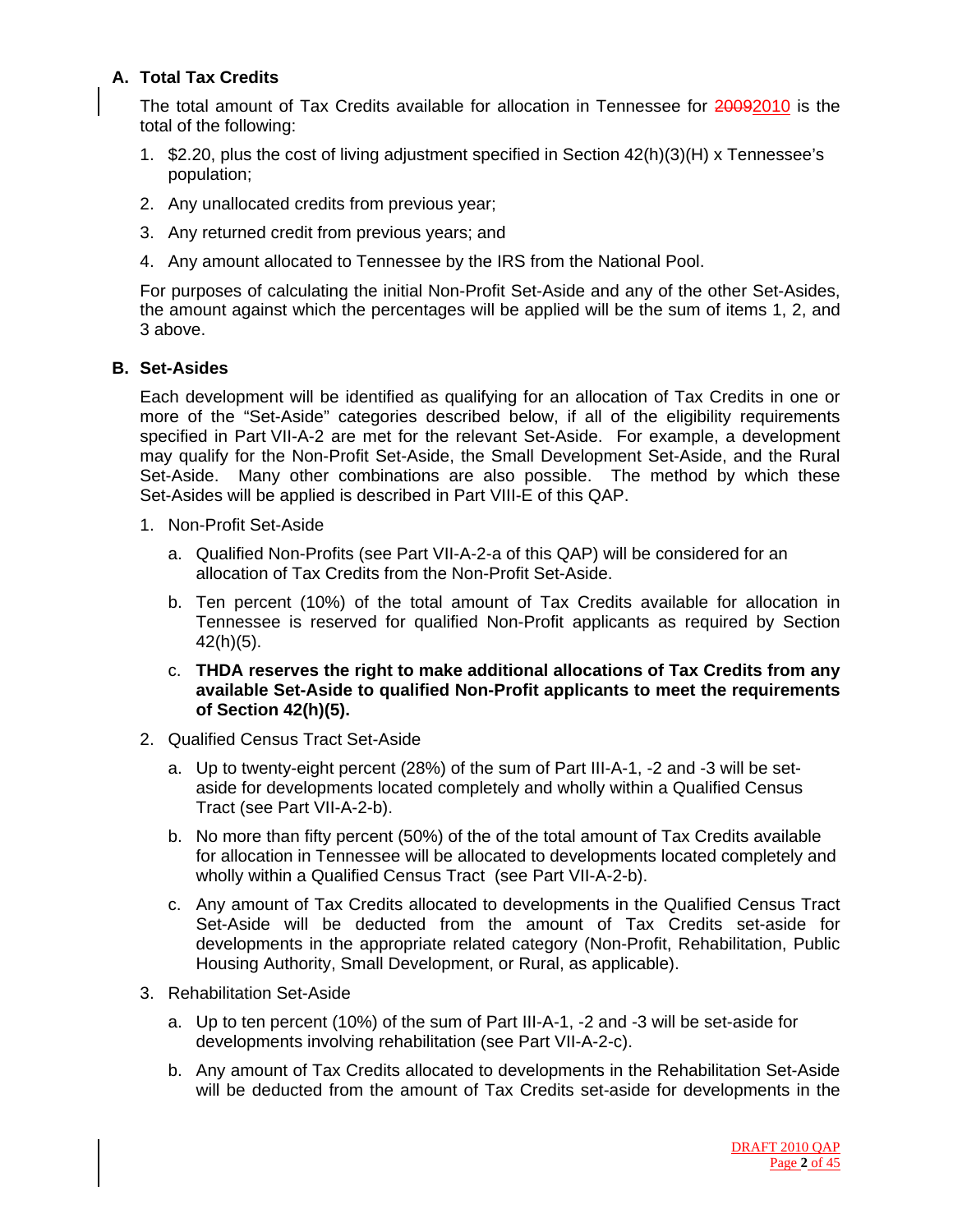appropriate related category (Non-Profit, Qualified Census Tract, Public Housing Authority, Small Development, or Rural, as applicable).

- 4. Public Housing Authority Set-Aside
	- a. Up to ten percent (10%) of the sum of Part III-A-1, -2 and -3 will be available for developments submitted by Public Housing Authorities and which qualify for this Set-Aside (see Part VII-A-2-d).
	- b. Any amount of Tax Credits allocated to Public Housing Authority developments will be deducted from the amount of Tax Credits set-aside for developments in the appropriate related category (Non-Profit, Qualified Census Tract, Rehabilitation, Small Developments, or Rural as applicable).
	- c. Only Initial Applications for the Public Housing Set-Aside that meet all the eligibility requirements specified in this QAP will be accepted. If these Initial Applications meet all the requirements of this QAP, the amount of the Public Housing Authority Set-Aside will be allocated on a competitive basis according to final scores assigned to each such Initial Application in descending order.

 Tax Credits allocated to a development under this Part III-B-4 will not be counted against the limits by county or by developer specified in Part IV-A and -C.

- 5. Small Developments Set-Aside
	- a. Up to ten percent (10%) of the sum of Part III-A-1, -2 and -3 will be set-aside for developments with 48 or fewer units on a single site (see Part VII-A-2-e).
	- b. Any amount of Tax Credits allocated to developments in the Small Developments Set-Aside will be deducted from the amount of Tax Credits set-aside for developments in the appropriate related category (Non-Profit, Qualified Census Tract, Rehabilitation, Public Housing Authority, or Rural, as applicable).
- 6. Rural Set-Aside
	- a. Up to twenty-eight (28%) of the sum of Part III A-1, -2 and -3 above after the Non-Profit Set-Aside is deducted will be set aside for developments located in Tennessee counties identified as rural on **Exhibit 1** to this QAP (see Part VII-A-2-f).
- 7. Permanent Supportive Housing for the Homeless Set-Aside
	- a. Up to five hundred thousand dollars (\$500,000) of the sum of Part III A-1, -2 and -3 above will be set aside for developments proposing permanent supportive housing for the homeless (see Part VII-A-2-g).
- **C. THDA reserves the right to revise the amount of Tax Credits available for each Set-Aside based on requirements imposed by Congress or the IRS, and consistent with the intent of the various Set-Asides.**

#### **Part IV: Limits on Amount of Tax Credits Available**

#### **A. By County**

The maximum amount of Tax Credits that may be allocated to developments in any one **urban** county shall not exceed two million eight hundred and ninety-five thousand dollars (**\$2,895,000**). The maximum amount of Tax Credits that may be allocated to developments in any one **rural** county shall not exceed one million three hundred and ninety thousand dollars (**\$1,390,000**). **Exhibit 1** to this QAP identifies urban and rural counties.

Notwithstanding the foregoing, the first reservation made to an Initial Application qualified for the Public Housing Authority Set-Aside under Part VII-A-2-d-(ii) in a particular county will NOT count against the limits by county specified in Part IV-A, regardless of the set-aside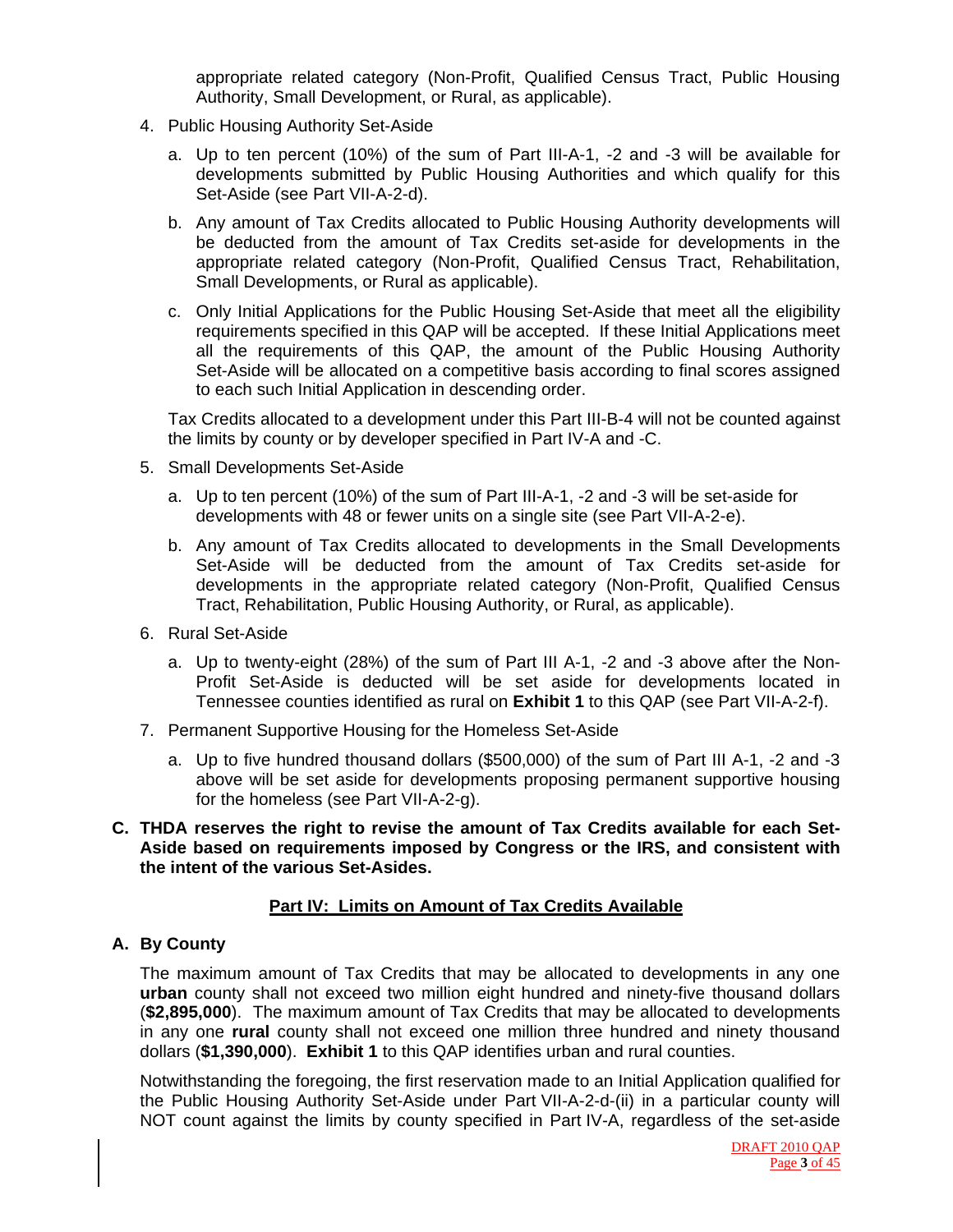from which that first reservation is made. All subsequent reservations made to Initial Applications qualified for the Public Housing Authority Set-Aside under Part VII-A-2-d-(ii) in that particular county WILL count against the limits by county specified in Part IV-A, regardless of the set-aside from which those subsequent reservations are made.

#### **B. By Development**

The maximum amount of Tax Credits that may be allocated to a single development shall not exceed nine hundred and sixty-five thousand dollars (**\$965,000**). THDA reserves the right, in its sole discretion, to determine whether Initial Applications received reflect a single development or multiple developments for the purpose of applying this limitation. In making this determination, THDA will consider the physical location of developments; the relationships among owners, developers, management agents, and other development participants; the structure of financing; and any other information which might clarify whether Initial Applications reflect a single development or multiple developments.

#### **C. By Developer or Related Parties**

- 1. The maximum amount of Tax Credits that may be allocated to a single applicant, developer, owner, or related parties shall not exceed one million nine hundred and thirty thousand dollars (**\$1,930,000**). THDA reserves the right, in its sole discretion, to determine whether related parties are involved for the purpose of applying this limitation.
- 2. An applicant, developer, owner, or related party may not submit more than one Initial Application or be involved in more than one development per county with respect to 20092010 Tax Credits. THDA reserves the right, in its sole discretion, to determine whether related parties are involved for the purpose of applying this limitation.

Notwithstanding the foregoing, a Public Housing Authority may submit up to two initial applications so long as each initial application meets the requirements of Part VII-A-2-d-(ii) of this QAP and so long as the proposed developments are located in two separate and distinct HOPE VI applications or Revitalization Plans. Two initial applications that meet the requirements of Part VII-A-2-d-(ii) of this QAP but that propose developments that are within the same HOPE VI application or Revitalization Plan are not permitted.

- 3. The following list includes, without limitation, related parties, however, THDA reserves the right to determine, in its sole discretion, that other related parties are involved for the purpose of applying this limitation:
	- a. Any person or entity who has a right to (i) replace the developer, (ii) act as codeveloper, (iii) replace any individuals or entities who comprise a developer or codeveloper, or (iv) otherwise direct the activities of the developer will be considered a developer for purposes of applying this limit.
	- b. Any person or entity who has a right to (i) replace the general partner of the owner or applicant, (ii) act as co-general partner of the owner or applicant, (iii) replace any individuals or entities who comprise a general partner or co-general partner of the owner or applicant, or (iv) otherwise direct the activities of the general partner of the owner or applicant will be considered an owner or applicant, as the case may be, for purposes of applying this limit.
	- c. Any person or entity who has a right to (i) replace the controlling stockholder of the owner or applicant, (ii) act as controlling stockholder of owner or applicant, (iii) replace any individuals or entities who comprise a controlling stockholder of the owner or applicant, or (iv) otherwise direct the activities of the controlling stockholder of the owner or applicant will be considered an owner or applicant, as the case may be, for purposes of applying this limit.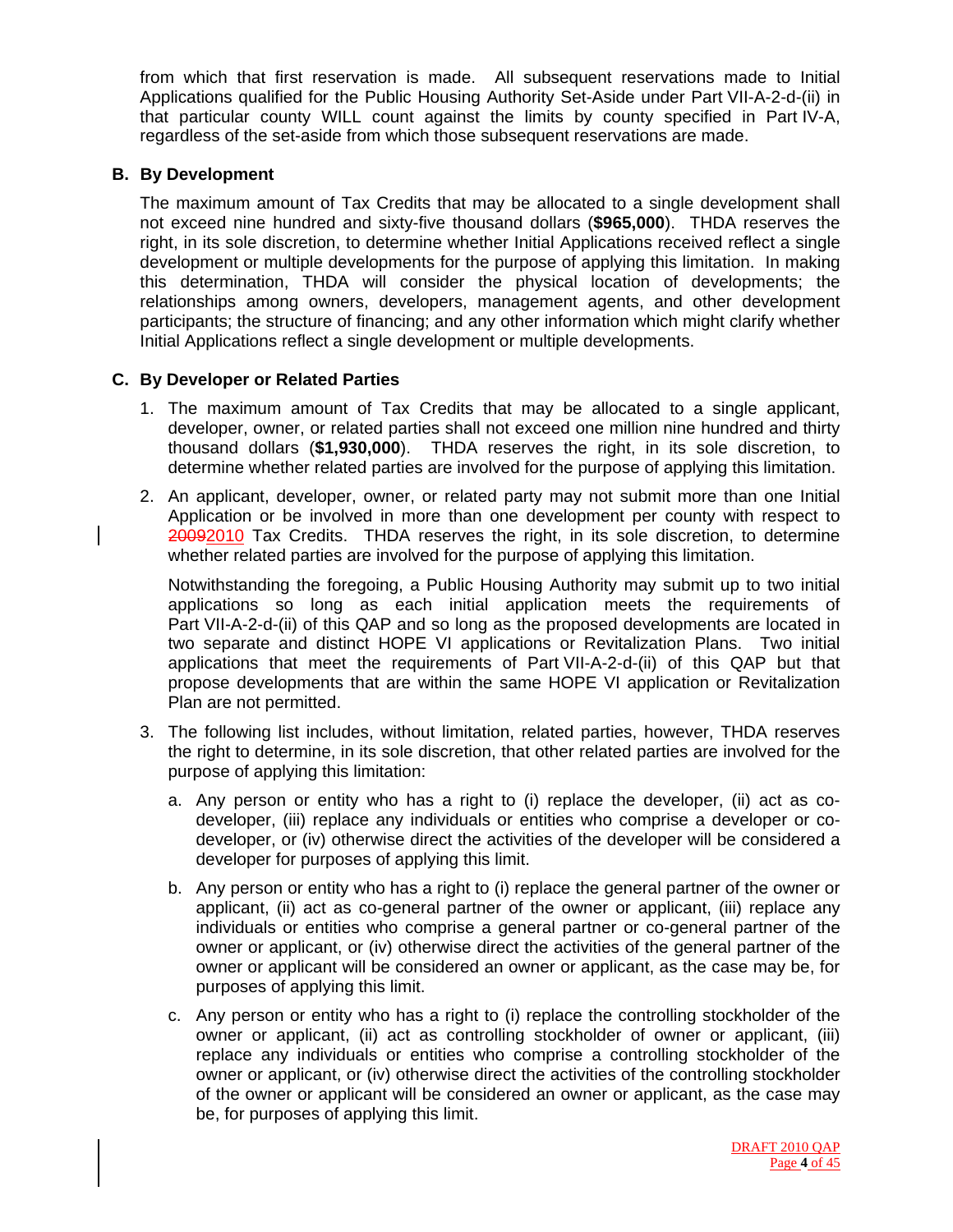- d. Any person or entity who has a right to (i) replace the managing member of the owner or applicant, (ii) act as co-managing member of the owner or applicant, (iii) replace any individuals or entities who comprise a managing member or comanaging member of the owner or applicant, or (iv) otherwise direct the activities of the managing member of the owner or applicant will be considered an owner or applicant, as the case may be, for purposes of applying this limit.
- e. Any person who is a signatory or guarantor of construction financing documents, permanent financing documents, and/or equity syndication documents.
- f. This limit will also apply to any person or entity that is related to any person or entity specified above.

# **D. By Low-Income Unit**

1. Per Low-Income Unit Maximum (**noncompetitive** developments that are **NOT in a QCT or DDA** )

| Number of Low-Income Units | <b>Maximum Tax Credits per Low-Income Unit</b> |
|----------------------------|------------------------------------------------|
| $1 - 48$                   | \$5,100                                        |
| $49 - 72$                  | \$4,900                                        |
| 73 or more                 | \$4.700                                        |

#### 2. Per Low-Income Unit Maximum (**competitive** developments that are **NOT in a QCT or DDA**)

| <b>Number of Low-Income Units</b> | <b>Maximum Tax Credits per Low-Income Unit</b> |
|-----------------------------------|------------------------------------------------|
| $1 - 48$                          | \$9,600                                        |
| $49 - 72$                         | \$8,900                                        |
| 73 or more                        | \$8,500                                        |

3. Per Low-Income Unit Maximum (**noncompetitive** developments that **ARE in a QCT or DDA**)

| <u>Number of Low-Income Units.</u> | <b>Maximum Tax Credits per Low-Income Unit</b> |
|------------------------------------|------------------------------------------------|
| $1 - 48$                           | \$6,700                                        |
| $49 - 72$                          | \$6,400                                        |
| 73 or more                         | \$6.100                                        |
|                                    |                                                |

#### 4. Per Low-Income Unit Maximum (**competitive** developments that **ARE in a QCT or DDA**)

| <u>Number of Low-Income Units</u> | <b>Maximum Tax Credits per Low-Income Unit</b> |
|-----------------------------------|------------------------------------------------|
| $1 - 48$                          | \$12,500                                       |
| $49 - 72$                         | \$11,500                                       |
| 73 or more                        | \$11.100                                       |

[NOTE TO DRAFT 2010 QAP: The expected discussion with respect to the per low-income unit caps abive is whether and the degree to which caps should be increased to take into account the Energy Star certification requirement specified in Part VII-A-4-a-(viii).]

- 5. No development is guaranteed the amount of Tax Credits reflected in 1 through 4 above. THDA will evaluate Initial Applications in accordance with the requirements of this QAP and Section 42 to determine the actual amount of Tax Credits appropriate for a particular development, which amount may be less than, but never more than, the amounts reflected in 1 and 2 above.
- **E. For Financial Feasibility**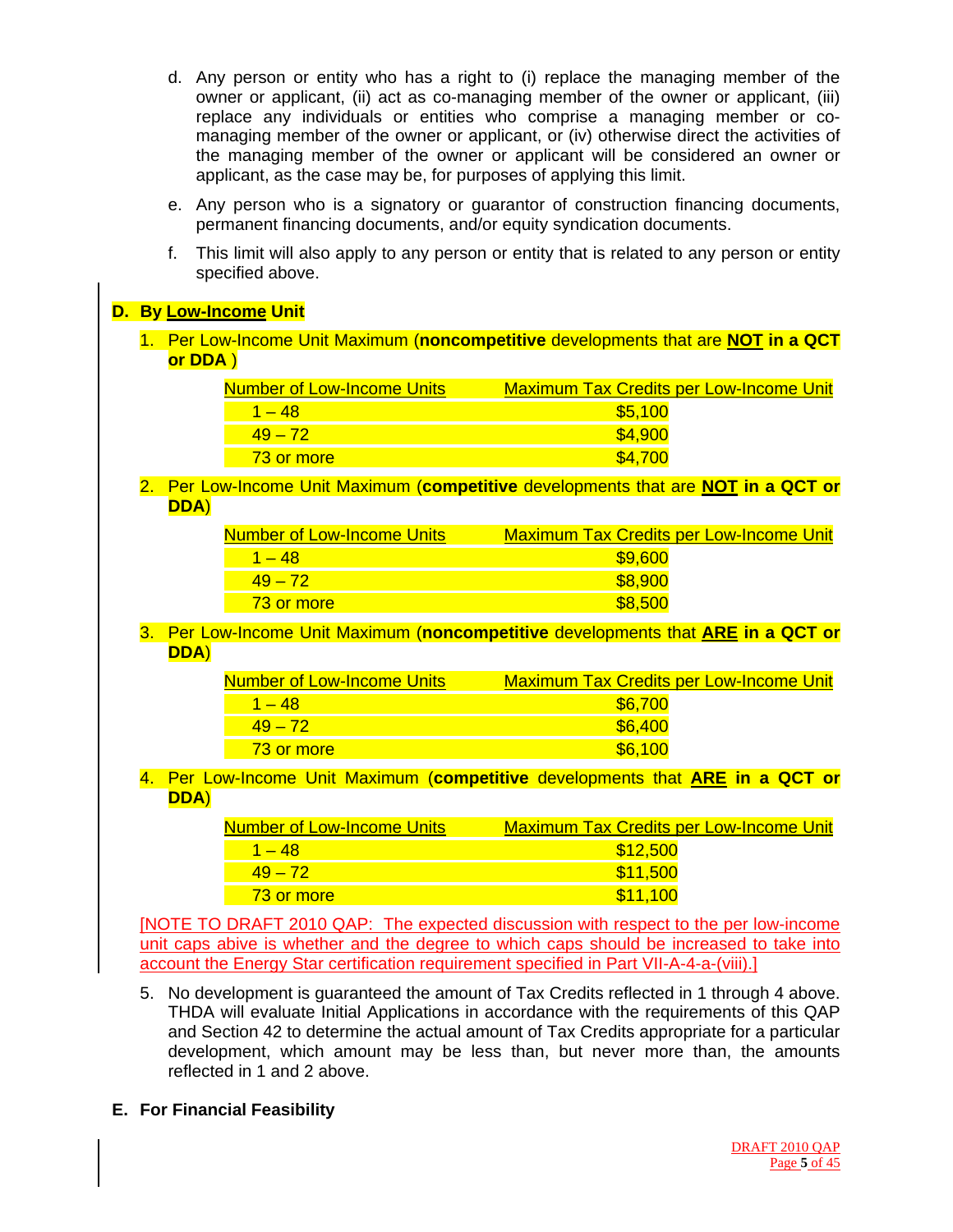**Section 42(m)(2) requires that THDA not allocate more Tax Credits than necessary for the financial feasibility of a development and its viability as a qualified low-income housing development.** THDA reserves the right, in its sole discretion, to reject Initial Applications for Tax Credits when THDA determines that the proposed development is not financially feasible or does not need Tax Credits. THDA also reserves the right, in its sole discretion, to reserve or allocate an amount of Tax Credits less than the amount requested in an Initial Application, in a Carryover Application or in a Placed in Service Application. THDA's determination under Section 42(m)(2) shall not be construed to be a representation or warranty by THDA as to the financial feasibility, viability, or lack thereof, of any development.

Tax Credits allocated pursuant to this QAP are not intended to provide the primary or principal source of financing for a development, but are intended to provide financial incentives sufficient to fill "gaps" which would otherwise exist in developing affordable rental housing for low and very-low income households. The maximum obtainable rents supported by the market study will be expected to support reasonable operating expenses and maximum mortgage debt service prior to Tax Credits filling any financial "gaps". When rents for Tax Credit units in an Initial Application, a Carryover Application or a Placed in Service Application are below the maximum rents supported by the required market study, such rents, reflected as a percentage of maximum rents permitted under Section 42, must be maintained throughout the Compliance Period.

# **Part V: Limits On Developer and Consultant Fees, and Contractor Profit, Overhead, and General Requirements**

# **A. Limit on Developer Fees and Consultant Fees**

- 1. The combined total of developer and consultant fees (Attachment 15: Development Costs; #10, columns B & C) which may be included in the determination of the amount of Tax Credits for a particular development cannot exceed fifteen percent (15%) of that portion of THDA determined eligible basis attributable to acquisition (before the addition of the developer and consultant fees), and cannot exceed fifteen percent (15%) of that portion of THDA determined eligible basis attributable to new construction or to rehabilitation (before the addition of the developer and consultant fees). Construction Advisory or Construction Supervision fees listed separately from the maximum allowed Contractor Fees will be considered as a Consultant and will be included in Consultant Fees.
- 2. If the developer and contractor are related persons as defined in Section  $42(d)(2)(D)(iii)$ , then the combined total of developer fees, consultant fees, and contractor profit, contractor overhead, and general requirements, which may be included in the determination of the amount of Tax Credits for a particular development, cannot exceed fifteen percent (15%) of THDA determined eligible basis of that portion of the development attributable to acquisition (before the addition of the fees), and cannot exceed twenty-five percent (25%) of that portion of THDA determined eligible basis attributable to new construction or to rehabilitation (before the addition of the fees).
- 3. THDA will determine, in its sole discretion, whether other fees will be considered consultant or developer fees for purposes of applying this limitation.

#### **B. Limit on Contractor Fees, Profit, Overhead and General Requirements**

- 1. The total contractor fees, including contractor profit, contractor overhead and general requirements shall be limited to fourteen percent (14%) of total THDA determined site work costs, plus accessory buildings plus either new building hard costs or rehabilitation hard costs. The structure of this fee is limited to the following:
	- Contractor profit: may not exceed six percent (6%)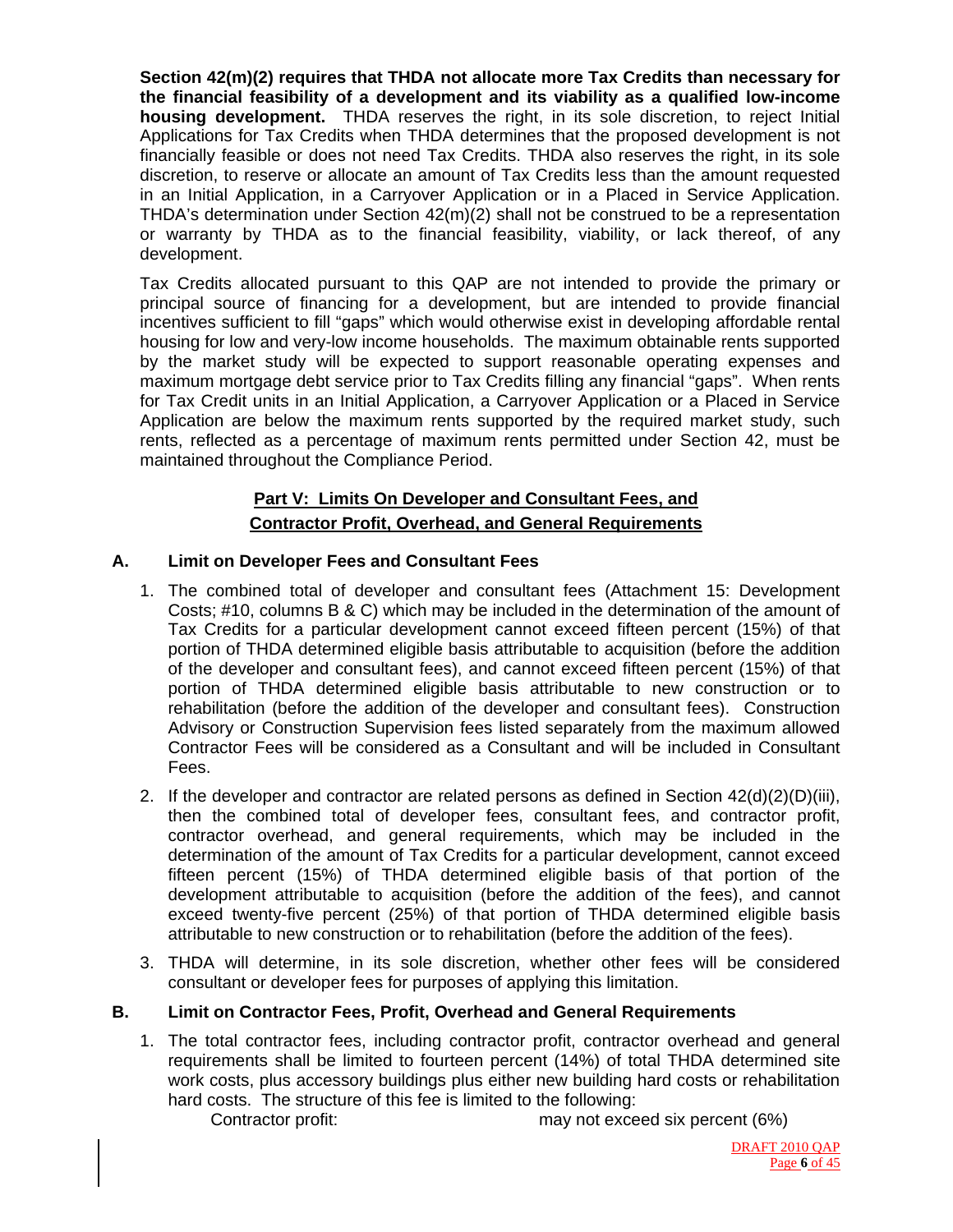Contractor overhead: may not exceed two percent (2%) Contractor general requirements (includes payment and performance bonds): may not exceed six percent (6%) Total Contractor fees may not exceed fourteen percent (14%)

- 2. If the developer and contractor are related persons as defined in Section  $42(d)(2)(D)(iii)$ , then the combined total for contractor profit, overhead, and general requirements, developer fees and consultant fees which may be included in the determination of the amount of Tax Credits for a particular development, cannot exceed fifteen percent (15%) of THDA determined eligible basis on that portion of the development attributable to acquisition (before the addition of the fees), and cannot exceed twenty-five percent (25%) of that portion of THDA determined eligible basis attributable to new construction or to rehabilitation (before the addition of the fees).
- 3. THDA will determine, in its sole discretion, whether other fees will be considered contractor or developer fees for purposes of applying this limitation.

# **Part VI: Application Submission**

# **A. Application Requirements**

A complete Initial Application must be submitted in accordance with Part VI-B by the Initial Application deadline specified in Part VI-C. To be considered complete, an Initial Application must meet **ALL** of the following requirements:

- 1. Have content, formatting and pagination identical to that of the attached Initial Application Form;
- 2. Be computer generated or typed **(hand written Initial Applications are prohibited)**;
- 3. Bear original signature(s) as specified in Part VI-D;
- 4. Include all required Attachments and supporting documentation, with all such Attachments and supporting documentation containing correct, complete, consistent, and current information, all as determined in THDA's sole discretion, as required in this QAP and bearing original signatures to the extent specified in Part VI-F;
- 5. Have no missing information or any information that is erroneous, incomplete or inconsistent;
- 6. Include a complete original and four complete copies;
- 7. Be submitted by the Application deadline specified in this Part VI; and
- 8. Include a certified check in the amount of all fees required with the Initial Application as specified in Part XV-A.

#### **B. Initial Application Delivery**

An Initial Application must be identified as a "Tax Credit Application" and be delivered to:

**Tennessee Housing Development Agency Suite 1200 404 James Robertson Parkway Nashville, TN 37243-0900** 

Initial Applications may be delivered to THDA by mail, in person, by courier, or by other means of physical delivery. **(Applications by express delivery services should be sent to the address above but at Zip Code 37219-1598.)** Telecopy, facsimile, or other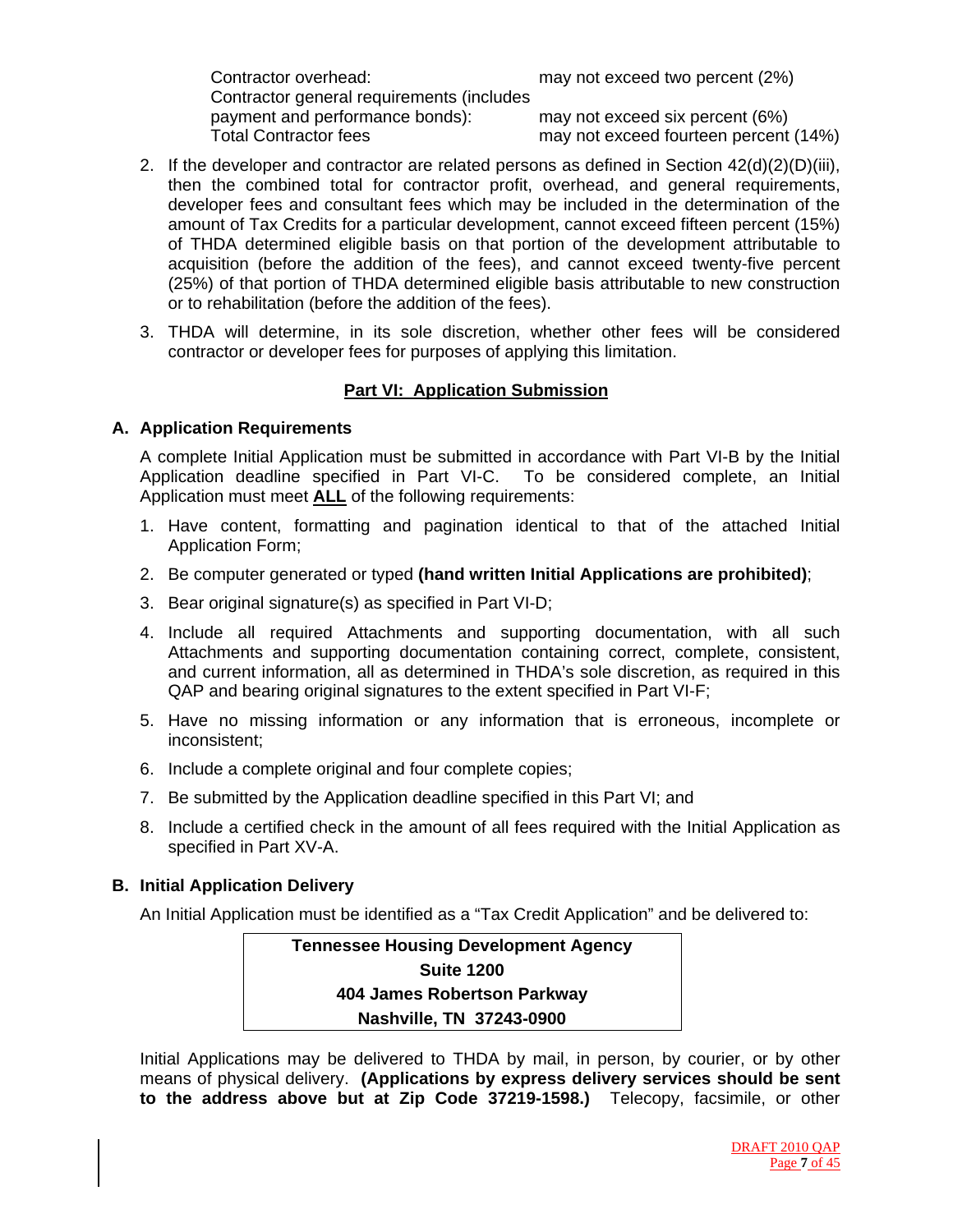transmission or delivery of "copies" or "representations" of the Initial Application or other documents **will not be accepted.**

THDA assumes no responsibility for late delivery or delivery to locations other than stated above. **Only those Initial Applications arriving at the location stated above by the Initial Application deadline specified in Part VI-C will be considered.** 

#### **C. Initial Application Deadline**

**No Initial Applications will be accepted after 1:00 PM Central Daylight Time on Friday, May 1March 19, 20092010. No Initial Applications will be accepted at any location other than the location specified in Part VI-B.** 

• **After the Initial Application deadline, no erroneous, missing, incomplete or inconsistent supporting documentation or Attachments, or clarifications to the Initial Application, supporting documentation, or Attachments, or any other materials required in the Initial Application or in support of the Initial Application will be accepted except as specified in Part VIII-B.** 

#### **D. Exchange Application Delivery**

An Exchange Application must be identified as a "Tax Credit Application" and be delivered to:

> **Tennessee Housing Development Agency Suite 1200 404 James Robertson Parkway Nashville, TN 37243-0900**

Exchange Applications may be delivered to THDA by mail, in person, by courier, or by other means of physical delivery. **(Applications by express delivery services should be sent to the address above but at Zip Code 37219-1598.)** Telecopy, facsimile, or other transmission or delivery of "copies" or "representations" of the Exchange Application or other documents **will not be accepted.**

THDA assumes no responsibility for late delivery or delivery to locations other than stated above. **Only those Exchange Applications arriving at the location stated above by the Exchange Application deadline specified in Part VI-E will be considered.**

#### **E. Exchange Application Deadline**

**No Exchange Applications will be accepted after 4:00 PM Central Standard Time on Wednesday, February 18, 2009. No Exchange Applications will be accepted at any location other than the location specified in Part VI-D.**

# **FC. Original Signatures Required**

All forms and documents provided by THDA to be completed as part of the Initial Application must bear **original** signatures where signatures are required. No photocopies, telecopies, or other reproductions of documents with signatures will be accepted on these forms and documents.

#### **GD. Local Government Notification**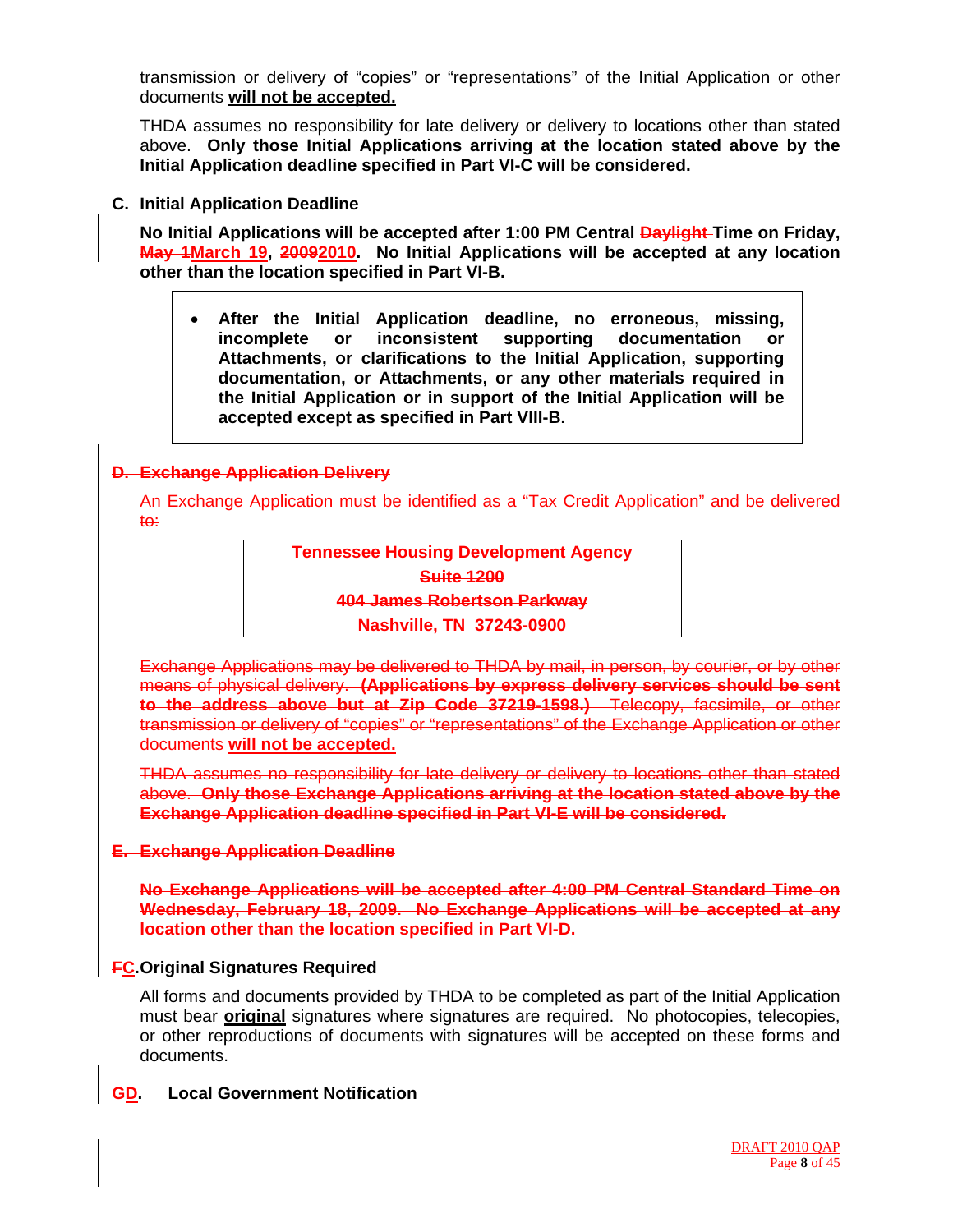Following receipt of Initial Applications, THDA will notify the chief executive officer (or the equivalent) of the local government in whose jurisdiction a development proposed in an Initial Application is to be located. Such individual will have an opportunity to comment on the development proposed in the Initial Application to be located in the jurisdiction, as required by Section 42(m)(1)(A)(ii).

#### **Part VII: Initial Application Eligibility and Scoring**

#### **A. Eligibility Determination**

THDA will evaluate each Initial Application that meets the requirements of Part VI to determine whether the following eligibility requirements are met:

1. Minimum Score Required

To be eligible, an Initial Application must obtain a **minimum score of 117 ZZZ points** as determined by THDA in accordance with Part VII-B.

- 2**.** Special Set-Asides
	- a. Non-Profit Set-Aside: To be eligible for Tax Credits from the Non-Profit Set-Aside, an Initial Application must contain information satisfactory to THDA demonstrating that the development proposed in the Initial Application involves a qualified non-profit organization. To be qualified, a non-profit organization must meet ALL of the following:
		- (i) The organization must be a *bona fide* non-profit organization, as evidenced by the following:
			- (A) The organization must be an IRS  $501(c)(3)$  or  $501(c)(4)$  entity;
			- (B) The organization must be organized and existing in the State of Tennessee or if organized and existing in another state, must be qualified to do business in Tennessee;
			- (C) The organization must: (i) not be formed by one or more individuals or forprofit entities for the principal purpose of being included in the Non-Profit Set-Aside; (ii) not be controlled by a for-profit organization; and (iii) not have any staff member, officer or member of the board of directors who will materially participate, directly or indirectly, in the proposed development as or through a for-profit entity; and
			- (D) The organization must be engaged in the business of developing and building low-income rental housing in Tennessee and must have been so engaged at all times since January 1, 20072008.
		- (ii) The organization must, prior to the reservation of Tax Credits: (i) own all of the general partnership interests of the ownership entity of the development; or (ii) own, alone or with other non-profits who meet all of the requirements of this Part VII-A-2-a, one hundred percent (100%) of the stock of a corporate ownership entity of the development; or (iii) own, alone or with other non-profits who meet all of the requirements of this Part VII-A-2-a, one hundred percent (100%) of the stock or 100% of the partnership interests of an entity that is the sole general partner or sole managing member of the ownership entity of the development proposed in the Initial Application;
		- (iii) The organization must be materially participating (regular, continuous and substantial on-site involvement) in the development and operation of the development throughout the "compliance period" (as defined in Section 42(i)(1)).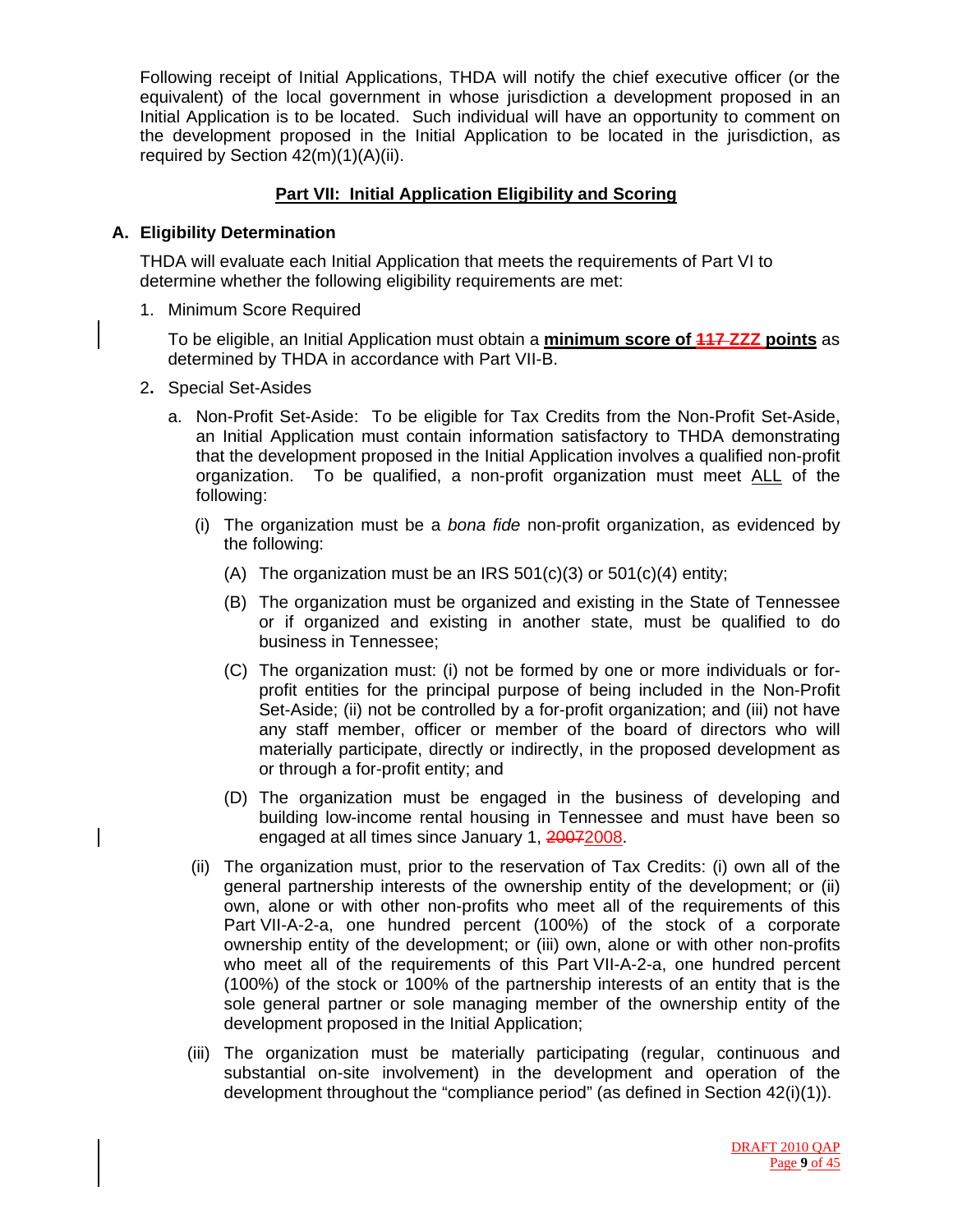- (iv) To demonstrate eligibility under this Part VII-A-2-a, ALL of the following must be submitted as part of the Initial Application:
	- (A) A copy of the IRS determination letter clearly stating the organization's status as an IRS  $501(c)(3)$  or  $501(c)(4)$  entity; and
	- (B) (i) if organized and existing under the laws of the State of Tennessee, aA Certificate of Existence from the Tennessee Secretary of State's Office dated not more than thirty (30) days prior to the date of the Initial Application.
		- (ii) if organized and existing under the laws of another state, a certificate of existence from the secretary of state of the state in which the organization was organized and is existing, together with other documentation from such secretary of state indicating that the organization is in good standing under such laws and a certificate from the Tennessee Secretary of State indicating that the organization is qualified to do business in Tennessee, all dated not more than thirty (30) days prior to the date of the Initial Application;
	- (C) An opinion certification in the form of **Attachment 17**; rendered by an independent third party attorney, ; and
	- (D) **Attachment 18**.
- b. Qualified Census Tract Set-Aside: The Initial Application must propose a development located completely and entirely in a Qualified Census Tract (identified on **Exhibit 4**, excluding Difficult to Develop Areas), the development of which contributes to an approved concerted community revitalization plan, as certified in the form of **Attachment 23**, by the City Mayor, County Mayor, or head of the planning department for the jurisdiction within which the development is located
- c. Rehabilitation Set-Aside: In order to qualify for the Rehabilitation Set-Aside, the development proposed in the Initial Application must satisfy the following requirements:
	- (i) the proposed development must satisfy the requirements of Part VII-A-4-a-(v) of this 20092010 QAP;
	- (ii) the proposed development has not been placed in service since December 31, 1998 (for purposes of this Part VII-A-2-c, "placed in service" shall mean original completion of construction);
	- (iii) the proposed development must not have an acquisition cost in excess of 60% of the total replacement costs;
	- (iv) the proposed development must score a minimum of 25 points under Part VII-B-2-b of this 20092010 QAP;
	- (v) the Initial Application for the proposed development must include a detailed narrative of the work to be completed on or before the anticipated placed in service date (for purposes of IRS form(s) 8609) specifically addressing the points claimed under Part VII-B-2-b of this 20092010 QAP; and
	- (vi) to demonstrate eligibility under this Part VII-A-2-c, the Initial Application must include a certification in the form of **Attachment 29** and all applicable attachments to **Attachment 29**.
- d. Public Housing Authority Set-Aside:

An Initial Application may qualify for the Public Housing Authority Set-Aside in one of two ways, either through a public housing authority ("PHA") without use of the HOPE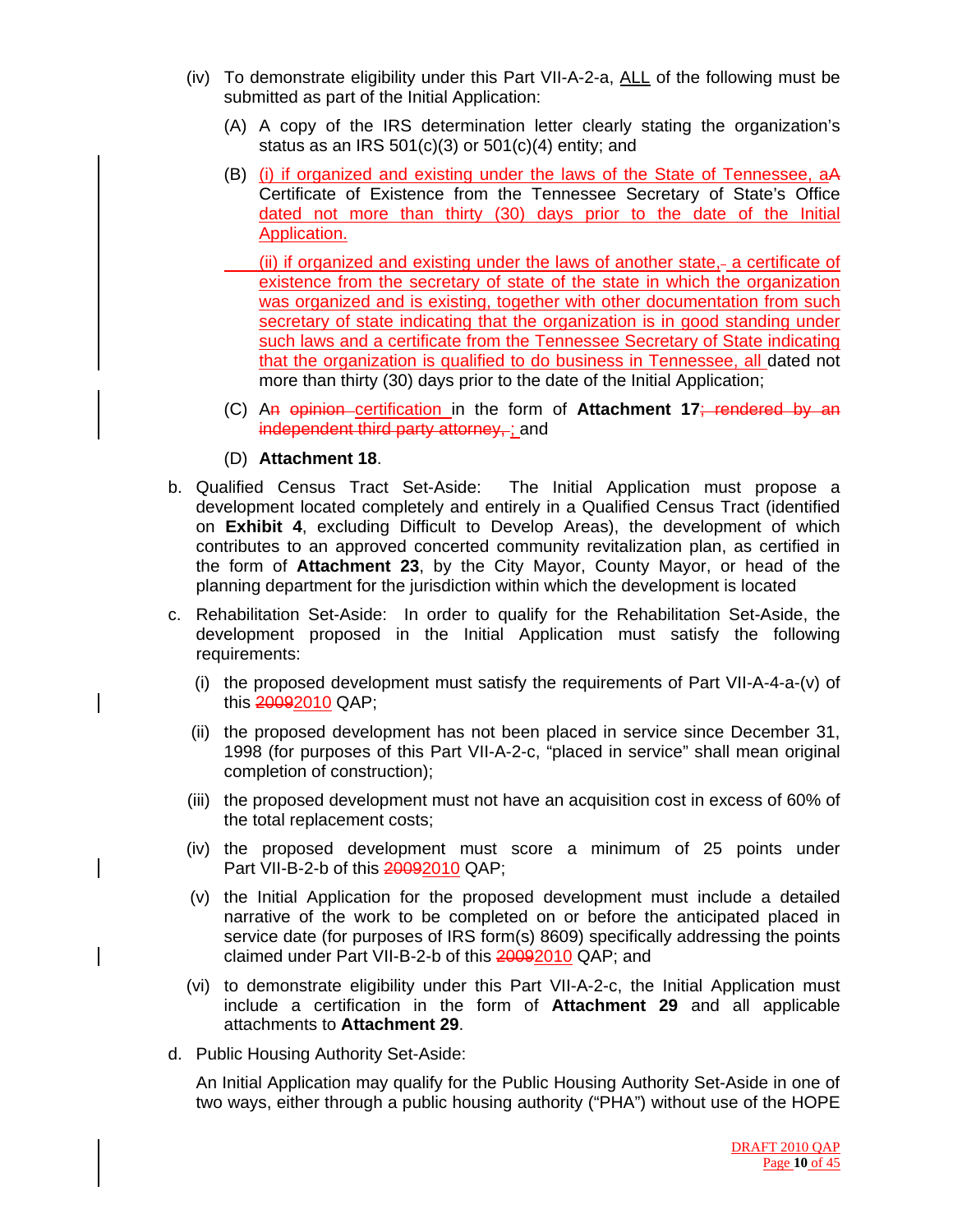VI Revitalization Program (the "HOPE VI Program") or through a PHA using the HOPE VI Program.

- (i) To qualify for the Public Housing Authority Set-Aside without use of the HOPE VI Program, an Initial Application must contain information satisfactory to THDA demonstrating that the development proposed in the Initial Application involves a qualified PHA. To be qualified, a PHA must meet ALL of the following:
	- (A) The PHA must, prior to the reservation of Tax Credits: (1) be the sole general partner or the sole managing member of the ownership entity of the development; or (2) own, alone or with qualified non-profits who meet all requirements of this QAP or other qualified PHAs who meet all the requirements of this QAP, one hundred percent (100%) of the stock of a corporate ownership entity of the development; or (3) own, alone or with qualified non-profits who meet all requirements of this QAP or other qualified PHAs who meet all the requirements of this QAP, one hundred percent (100%) of the stock or 100% of the partnership interests of an entity that is the sole general partner or sole managing member of the ownership entity of the development proposed in the Initial Application;
	- (B) The PHA must materially participate (regular, continuous and substantial onsite involvement) in the development and operation of the development throughout the "compliance period" (as defined in Section 42(i)(1));
	- (C) The PHA must be acting solely within the geographic area of its jurisdiction.
	- (D) To demonstrate eligibility under this Part VII-A-2-d, an attorney's opinion letter certification, in the form of Attachment 26, rendered by an independent third party attorney, must be submitted as part of the Initial Application.
- (ii) To qualify for the Public Housing Authority Set-Aside using the HOPE VI Program, the Initial Application must contain the following:
	- (A) A copy of the HOPE VI Revitalization Grant Assistance Award (form HUD-1044) which identifies the PHA receiving the HOPE VI grant and the amount of the grant;
	- (B) A letter from the Executive Director of the identified PHA in the form of **Attachment 27** certifying that: (1) the development proposed in the Initial Application is identified in the PHA's HUD approved HOPE VI application or Revitalization Plan; (2) the housing units are an essential element of that Plan; and (3) the Tax Credits for the development proposed in the Initial Application are an essential component of the financing plan for the PHA's HOPE VI Program; and
	- (C) A copy of the HUD approved Revitalization Plan.
- (iii) An Initial Application may qualify for the Public Housing Set-Aside under Part VII-A-2-d-(i) or under Part VII-A-2-d-(ii), but not both.
- e. Small Developments Set-Aside: The Initial Application must be for a development with forty-eight (48) or fewer total housing units on a single site. The number of units in a development for which a reservation or allocation of tax credits from the Small Development Set-Aside was made shall not increase. A development receiving a reservation or allocation of tax credits from the Small Development Set-Aside shall not be a prior or subsequent phase of any development.
- f. Rural Set-Aside: To be eligible for consideration in the Rural Set-Aside, the development must be located in one of the rural counties of Tennessee shown on **Exhibit 1** to this QAP.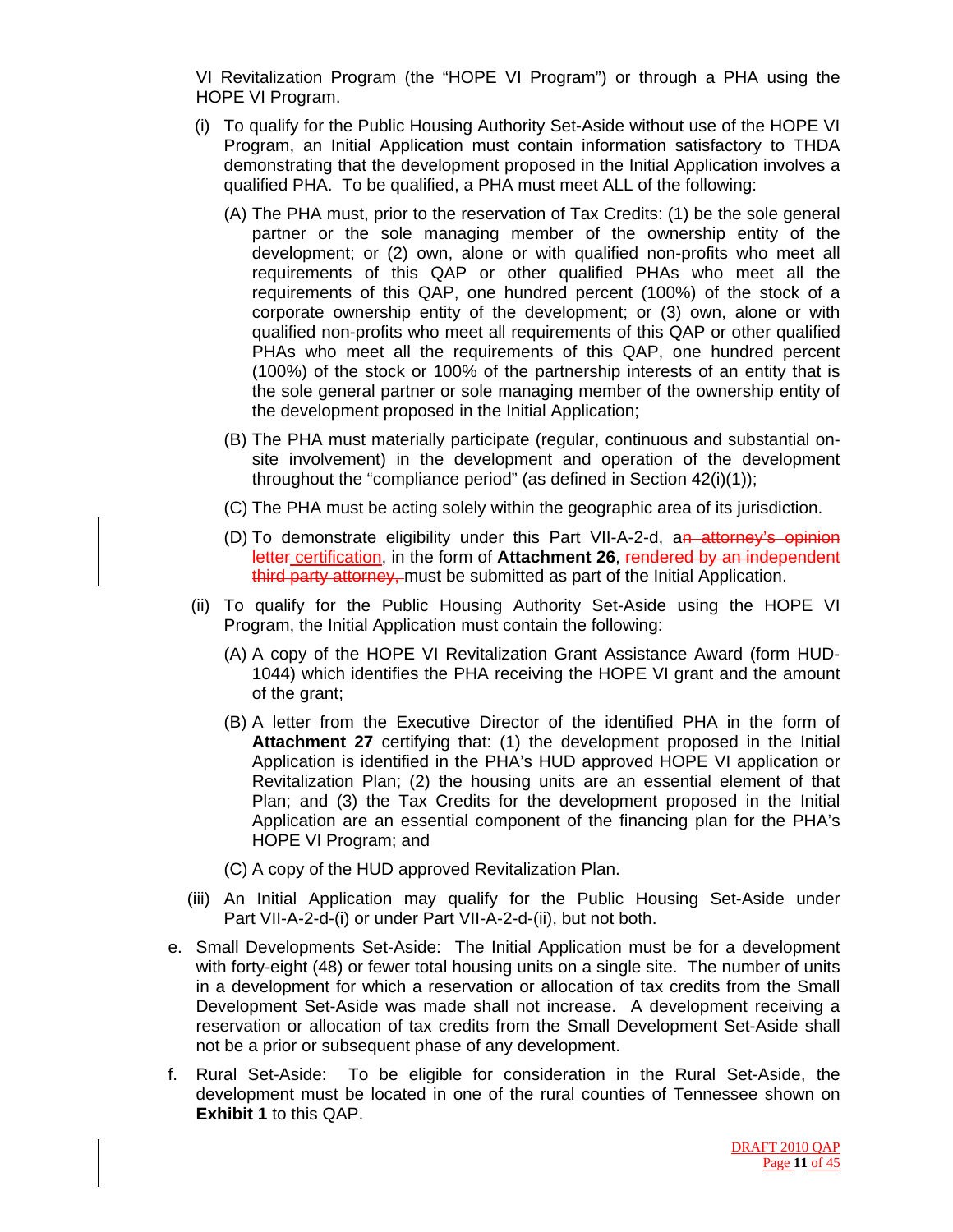- g. Permanent Supportive Housing for the Homeless Set-Aside: To be eligible for consideration in the Permanent Supportive Housing for the Homeless Set-Aside, the development must:
	- (i) have one hundred percent (100%) of the low-income units designed as *permanent, non-transient* (within the meaning of Section 42 (i)(3)(B)) housing for households whose primary residence is a privately or publicly operated shelter designed to provide temporary living accommodations, or a private or public place not designed for or ordinarily used as a regular sleeping accommodation for human beings. Certification in the form of **Attachment 30** will be required following the issuance of the Reservation Notice and prior to issuing the IRS Form 8609; and
	- (ii) include, as part of the Initial Application, a comprehensive service plan that identifies:
		- (A) each service to be provided;
		- (B) the anticipated source of funding for each service;
		- (C) the physical space that will be used to provide each service; and
		- (D) the anticipated supportive service provider for each service and their experience in providing service to the targeted population.
- 3. Non-compliance
	- a. To be eligible, individuals involved (either directly or indirectly) with the developer or the ownership entity (whether formed or to be formed) identified in the Initial Application must not have any involvement (either directly or indirectly) with the developer or the ownership entity of any prior Tax Credit development which has an event of noncompliance under Section 42 or under the restrictive covenants recorded in connection with such development or for which an IRS form 8823 has been issued. Ineligibility due to noncompliance shall be in effect for the calendar year in which the non-compliance was identified and for the following calendar year. THDA will determine, in its sole discretion, whether an event of noncompliance exists which has not been cured.
	- b. To be eligible, individuals involved (either directly or indirectly) with the developer or the ownership entity (whether formed or to be formed) identified in the Initial Application must not have any involvement (either directly or indirectly) with the developer or the ownership entity of any development which has an event of noncompliance under the Tax Credit Assistance Program ("TCAP") or Section 1602 Program ("Section 1602"). Ineligibility due to noncompliance shall be in effect for the calendar year in which the non-compliance was identified and for the following calendar year. THDA will determine, in its sole discretion, whether an event of noncompliance exists which has not been cured.
	- c. Notwithstanding a. and b. above, if the noncompliance identified by THDA, in its sole discretion, is capable of cure, but has not been cured within the periods identified in a. and b. above, ineligibility shall continue beyond those periods and shall end with the Initial Application cycle that follows the delivery of documentation demonstrating to the satisfactory of THDA, in its sole discretion, that the identified noncompliance has been cured.
	- bdc. **Attachment 19** must be submitted as part of the Initial Application to demonstrate eligibility under this Part VII-A-3.
- 4. Developments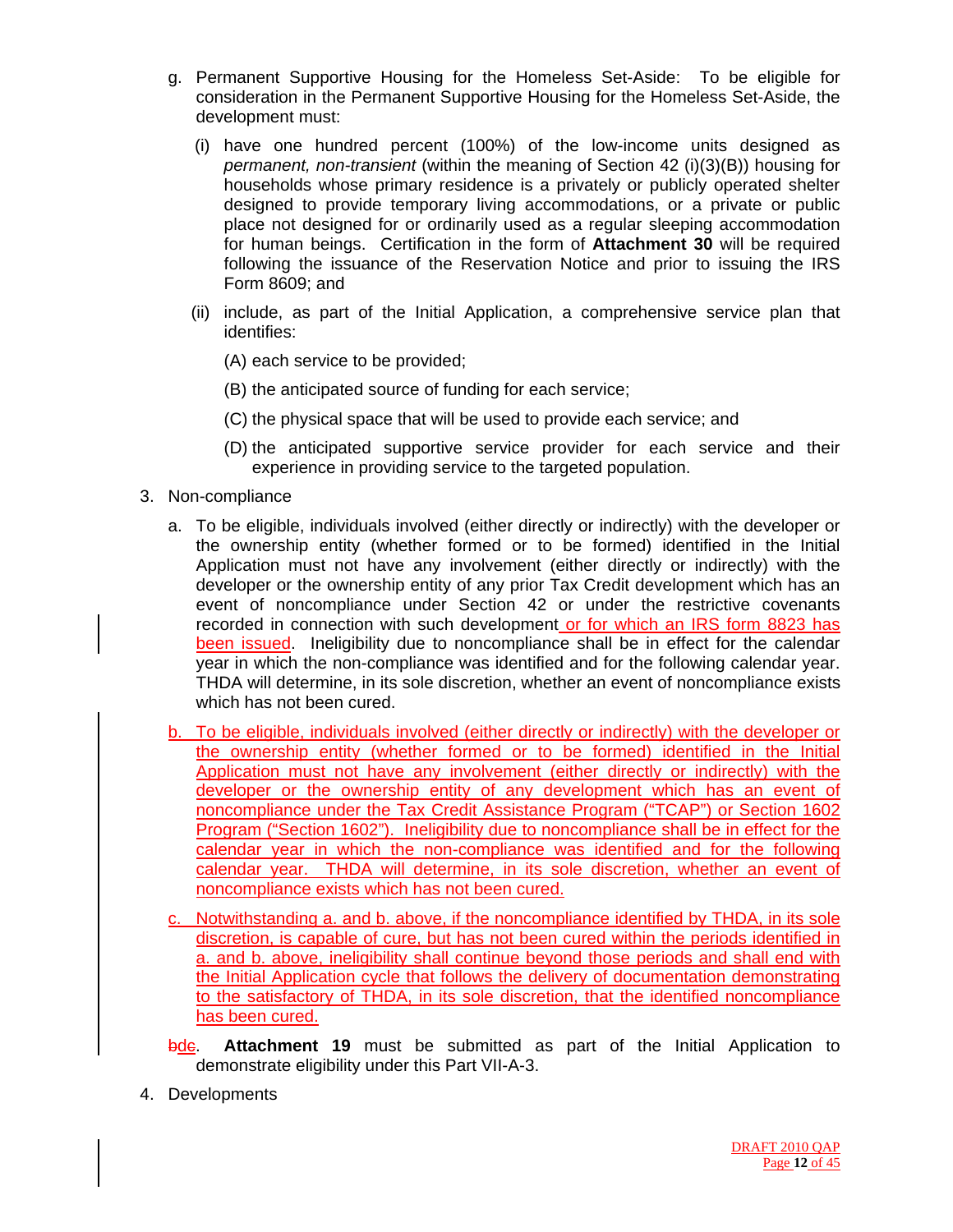- a. The Initial Application must propose an eligible development. To be eligible, a development proposed in the Initial Application must meet ALL of the following:
	- (i) The development must be a qualified low-income housing development as defined in Section 42(g), containing qualified low-income buildings as defined in Section 42(c)(2) and low-income units as defined in Section 42(i)(3). THDA, in its sole discretion, may require opinions from relevant counsel regarding transitional housing for the homeless, single room occupancy units, service provision or other matters in connection with a determination of eligibility;
	- (ii) One hundred percent (100%) of the "covered units" (as defined in the Fair Housing Act) in the development must be designed and built in accordance with the Fair Housing Act (including one of the eight safe harbors recognized by HUD as shown on **Exhibit 7**) and all other areas in the development open to the public must be designed and built in accordance with the Americans With Disabilities Act. Certification in the form of **Attachment 30** will be required following the issuance of the Reservation Notice and prior to issuing the IRS Form 8609;
	- (iii) Proposed developments that request acquisition Tax Credits must meet Section 42(d)(2) (10-year rule), except for federally assisted buildings such as Section 8, 221(d)(3), 221(d)(4), 236 or 515;
	- (iv) If the development proposed in the Initial Application is located on scattered sites, then the Initial Application must reflect that all sites are included under a common plan of financing and the scattered sites must be appraised as a single proposed development, using appraisal methodology appropriate for rental property as described in Part VII-A-9-a;
	- (v) If the development proposed in the Initial Application involves rehabilitation and does not involve tax-exempt financing, rehabilitation hard costs (number from line item "Rehabilitation Hard Costs" in section 3, column A of Attachment 15: Development Costs) must be at least twenty-five percent (25%) of total development costs (number from section 12, column A of Attachment 15: Development Costs). If the development proposed in the Initial Application involves rehabilitation and involves tax-exempt financing, rehabilitation hard costs must be the greater of (A) twenty percent (20%) of building acquisition costs or (B) an amount sufficient to satisfy the requirements of Section 42(e)(3)(A)(ii). Certification in the form of **Attachment 30** will be required following the issuance of the Reservation Notice and prior to issuing the IRS Form 8609;
	- (vi) If the development proposed in the Initial Application will have vinyl siding on all or any part of the exterior, all such vinyl siding must meet a 15-year maintenance free standard. Certification in the form of **Attachment 30** will be required following the issuance of the Reservation Notice and prior to issuing the IRS Form 8609;
	- (vii) The development must meet all applicable local building codes or in the absence of such codes, the development must meet the following, as applicable: new construction of multi-family apartments of 3 or more units must meet the 2003 International Building Code; new construction or reconstruction of single-family units or duplexes must meet the 2003 International Residential Code for Oneand Two-Family Dwellings; and rehabilitation of rental units must meet the 2003 International Property Maintenance Code. Certification in the form of **Attachment 30** will be required following the issuance of the Reservation Notice and prior to issuing the IRS Form 8609.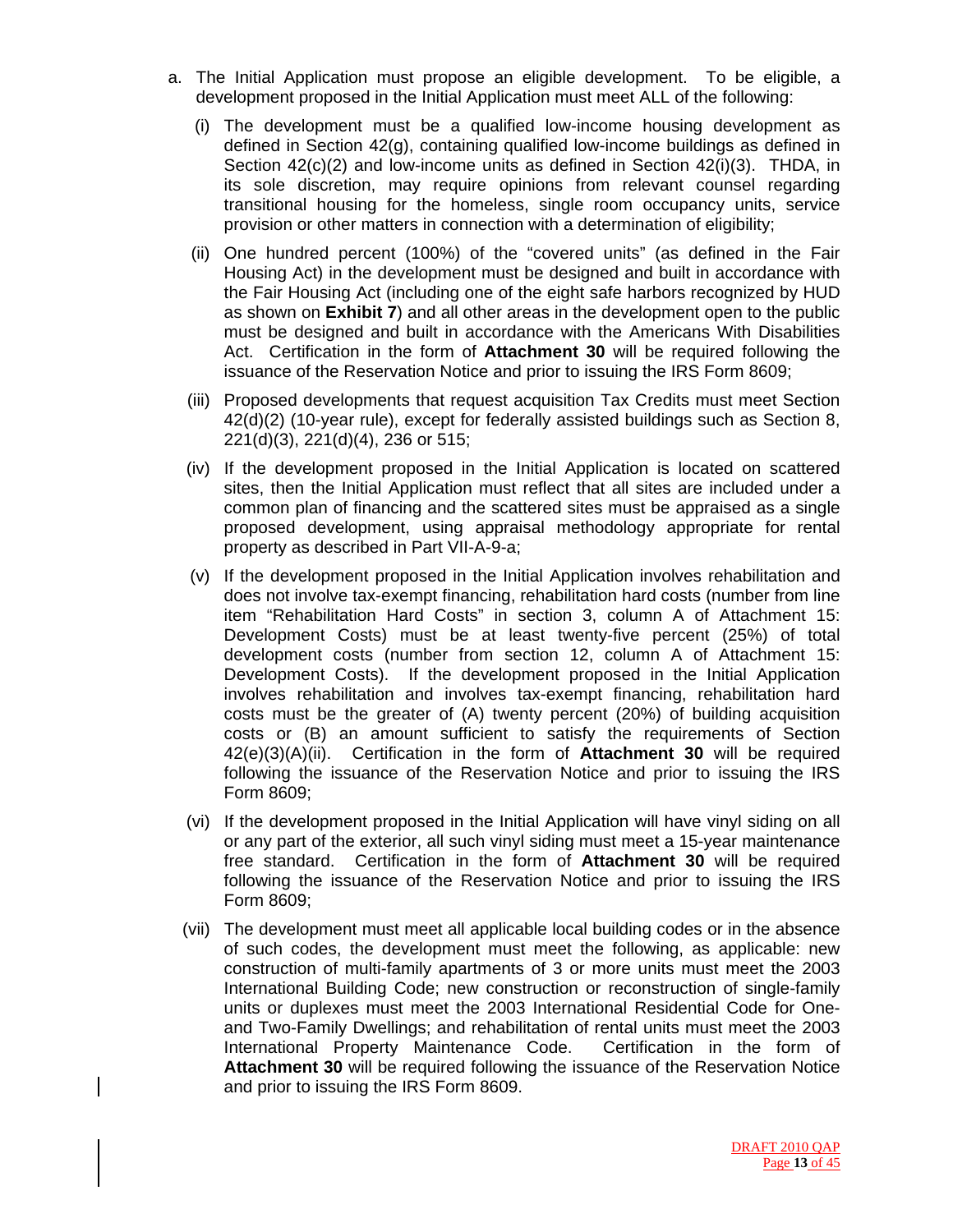(viii) The development must be Energy Star certified (see www.EnergyStar.gov for more information) and the Initial Application must include the following:

- (A) A resume from the design architect demonstrating that they hold the applicable qualifications and certifications.
- (B) Certification from the design architect will be required on developments of 11 units or more, form the contractor on 10 units or fewer, following the issuance of the Reservation Notice. Confirmation from the supervising architect or contractor, as appropriate will be required prior to issuing the IRS Form 8609.
- (ix) To the extent not otherwise required, the development must have hardwired smoke detectors in all units.
- (x) To the extent not otherwise required, radon testing must be performed and radon mitigation, to EPA standards, must be performed for all developments located in the areas identified in red on Exhibit
- b. A development which is part of a restructuring pursuant to the Multifamily Assisted Housing Reform and Affordability Act of 1997 under the supervision of the Office of Multifamily Housing Assistance Restructuring is eligible to apply for Tax Credits in an amount which would not produce syndication proceeds in excess of seventeen percent (17%) of rehabilitation costs required under that program.
- c. A proposed development located within a locally defined "downtown business district", as certified in the form of **Attachment 24** by the City Mayor or head of the planning department for the jurisdiction within which the proposed development is located may be permitted, in THDA's sole discretion, to utilize the per low-income unit maximums reflected in Part IV-D-3 and Part IV-D-4 of this QAP. **The limitations in Part IV will apply**.
- d. A proposed development with 48 or fewer total housing units on a single site and located in a rural county as specified in **Exhibit 1** may receive, in THDA's sole discretion, an increase in eligible basis of up to 30%. Developments receiving this increase in eligible basis shall be permitted to receive up to, but may receive less than, the per low-income unit maximum specified in Part IV-D-3 or Part IV-D-4, as applicable. The provisions of this Part VII-A-4-d do not apply to proposed developments with tax-exempt financing as described in Section 42(h)(4).
- e. The following types of developments are not eligible for Tax Credits:
	- (i) Developments that have been part of "Bargain Sales" with a "step-up" in sales price paid to an intervening Non-Profit;
	- (ii) Developments containing units that are not for use by the general public, including, but not limited to, hospitals, nursing homes, sanitariums, life care facilities, trailer parks, or intermediate care facilities for persons with mental and physical disabilities;
	- (iii) Developments in which continual or frequent nursing, medical, or psychiatric services are provided. Examples include, but are not limited to, hospitals, nursing homes, sanitariums, life care facilities, or intermediate care facilities for persons with mental and physical disabilities; or
	- (iv) Developments involving, either directly or indirectly, individuals (all as identified on relevant Attachments 4 and 5) who are also involved directly or indirectly in developments identified on **Attachment 19** that submitted a Final Application for Tax Credits prior to January 1, 2008 2009 and, prior to April 1, 20092010, have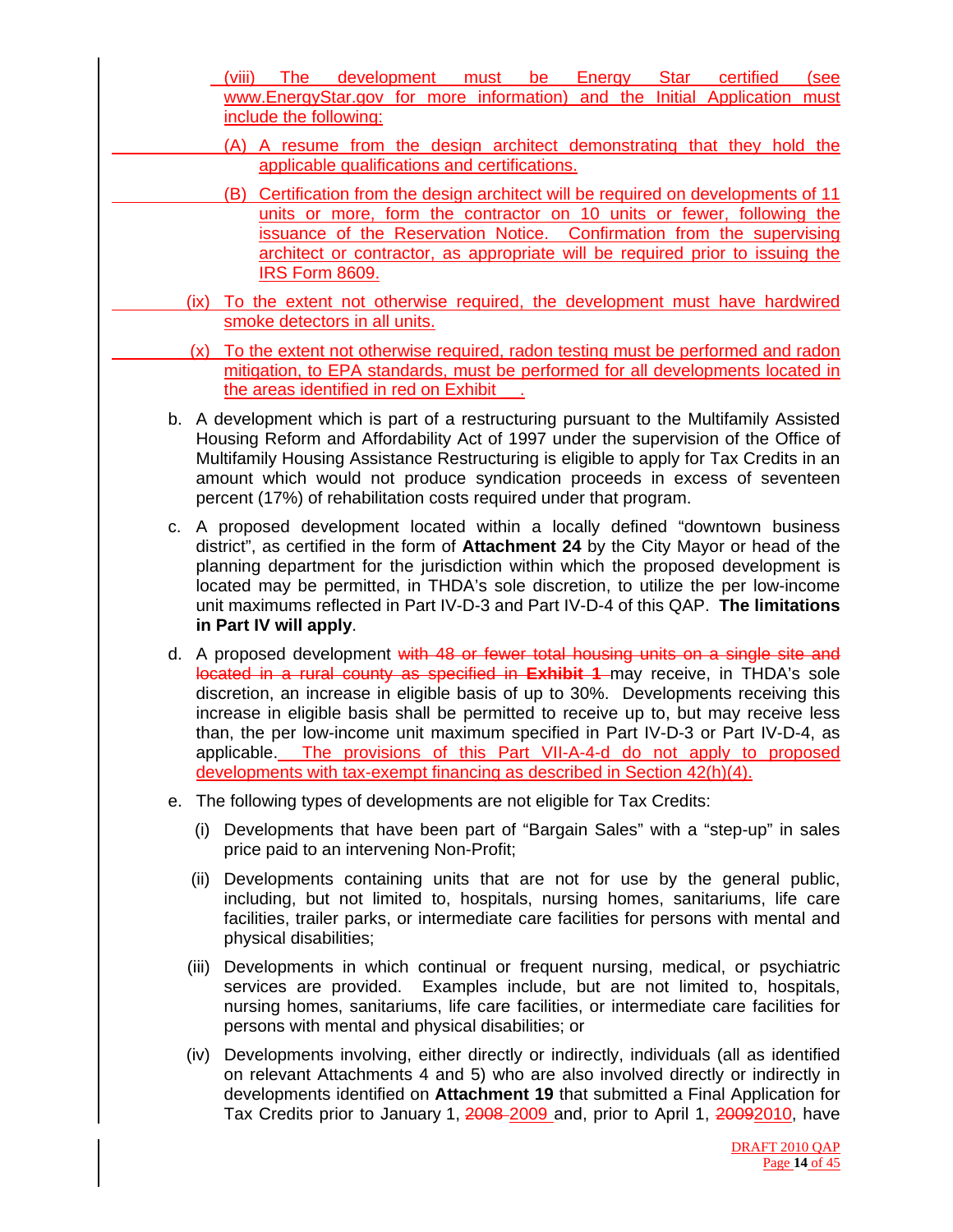not satisfied all THDA requirements for the release of the Owner's copies of the IRS Form(s) 8609.

- f. An opinion certification in the form of **Attachment 20,** rendered by an independent third party attorney, must be submitted as part of all Initial Applications to demonstrate eligibility under this Part VII-A-4.
- g. An opinion certification in the form of **Attachment 21**, rendered by an independent third party attorney, must be submitted as part of any Initial Application that requests acquisition Tax Credits to demonstrate eligibility under Part VII-A-4-a-(iii).
- 5. Existing, Incremental, and New Developments
	- a. Developments which received reservations/allocations of Tax Credits under QAPs at any time during the prior fifteen (15) years and which are not proposing additional housing units will be considered "existing" developments. Developments which have received reservations/allocations of Tax Credits under the 2008 QAP, but which are proposing additional housing units will be considered "incremental" developments. All other developments, including developments that qualify for the Public Housing Authority Set-Aside under Part VII-A-2-d-(ii), will be considered "new" developments.
	- b. Initial Applications proposing "incremental" developments will be reviewed, evaluated and scored based solely on the costs, characteristics, and other elements of the development attributable to the housing units added pursuant to the Initial Application submitted for 20092010 Tax Credits. None of the costs, characteristics, or other elements attributable to the existing development will be considered, evaluated, or scored. If Tax Credits are allocated to an "incremental" development, the limitations specified in Part IV, and the limitations specified in Part V will apply, based on the cumulative amount of Tax Credits allocated to the entire development for 2008 and 20092010 and the cumulative costs of the development as proposed in 2008 and 20092010.
	- c. If there are sufficient qualified Initial Applications for "new" developments and/or "incremental" developments, Initial Applications for "existing" developments will not be reviewed or scored, and the application fee will be returned.
	- d. If Tax Credits are allocated to an "existing" development, the limitations specified in Part IV and the limitations specified in Part V will apply, based on the cumulative amount of Tax Credits reserved for the entire development in 20092010 and allocated to the development at any time during the prior fifteen (15) years and the cumulative costs of the development as proposed in 20092010 and for the prior fifteen (15) years.
	- e. The number of units in a development for which a reservation or allocation of tax credits from the Small Development Set-Aside was made shall not increase. A development receiving a reservation or allocation of tax credits from the Small Development Set-Aside shall not be a prior or subsequent phase of any development.
- 6. Development Participants
	- a. All development participants must be identified in Sections 3, 4, and 5 of the Initial Application and on **Attachment 6**, which must be submitted with the Initial Application.
	- b. **Attachments 4A, 4B, or 4C** must be fully completed and submitted with the Initial Application for the Ownership Entity identified in Section 3 of the Initial Application. If the copies of Attachments 4A, 4B, or 4C included in the Initial Application do not contain enough pages to fully describe the Ownership Entity identified in Section 3 of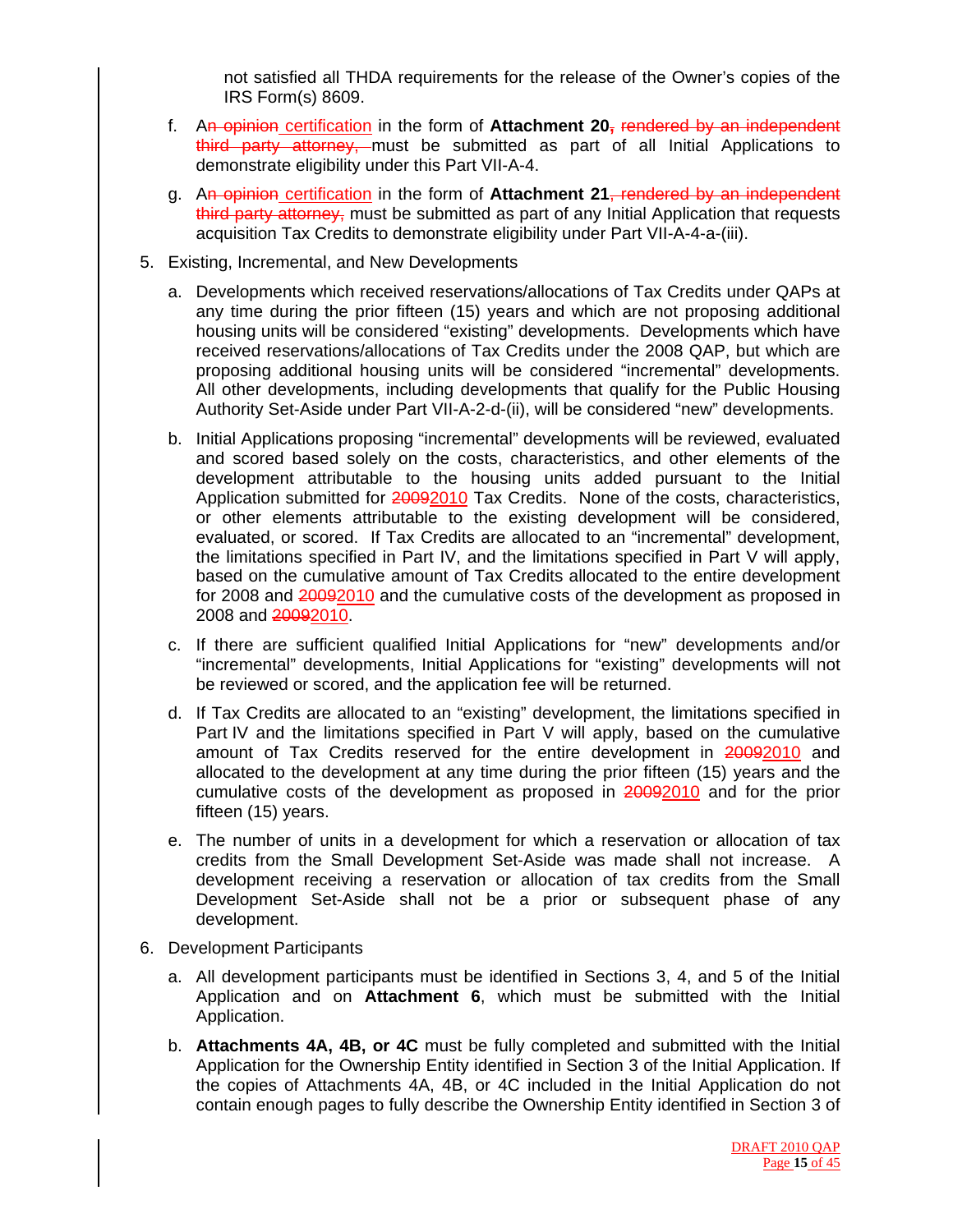the Initial Application, make additional copies of the relevant portions of **Attachments 4A, 4B, or 4C,** as needed, and complete all additional pages until no entities and only individuals are identified. Provide the required information for all entities and individuals at each layer of the organizational structure of the Ownership Entity. **TRACE THE PROPOSED OWNERSHIP ENTITY THROUGH ALL LAYERS OF ITS ORGANIZATIONAL STRUCTURE REGARDLESS OF THE TYPE OF ENTITY AT ANY PARTICULAR LAYER.** Applicants are encouraged, but not required, to submit an organizational chart when the proposed Ownership Entity is complex and contains multiple layers.

- c. **Attachments 5A, 5B, or 5C** must be fully completed and submitted with the Initial Application for the Developer Entity identified in Section 4 of the Initial Application. If the copies of Attachments 5A, 5B, or 5C included in the Initial Application do not contain enough pages to fully describe the Developer entity identified in Section 5 of the Initial Application, make additional copies of the relevant portions of **Attachments 5A, 5B, or 5C**, as needed, and complete all additional pages until no entities and only individuals are identified. Provide the required information for all entities and individuals at each layer of the organizational structure of the Developer Entity. **TRACE THE PROPOSED DEVELOPER ENTITY THROUGH ALL LAYERS OF ITS ORGANIZATIONAL STRUCTURE REGARDLESS OF THE TYPE OF ENTITY AT ANY PARTICULAR LAYER.** Applicants are encouraged, but not required, to submit an organizational chart when the proposed Developer Entity is complex and contains multiple layers.
- d. In the event any entity identified in Attachments 4A, 4B, or 4C, and/or Attachments 5A, 5B, or 5C is a corporation that is publicly traded on a nationally recognized stock exchange or similar entity, the information required in Attachments 4A, 4B, or 4C, and/or Attachments 5A, 5B, or 5C need not be provided for that entity. Complete information must be provided on Attachments 4A, 4B, or 4C, and/or Attachments 5A, 5B, or 5C for all other types of entities at each layer of the organizational structure until no entities and only individuals are identified. An opinion of counsel in the form of **Attachment 28** must be provided with the Initial Application for this exception to apply.
- e. In the event any entity identified in Attachments 4A, 4B, or 4C, and/or Attachments 5A, 5B, or 5C is a trust, information must be provided in the relevant Attachment about the trustee and beneficiary of each trust at each layer of organizational structure. Information about trustees and beneficiaries must be traced through all levels of organizational structure.
- f. An **Attachment 22** (Disclosure Form) is required for each individual identified in **Attachments 4A, 4B, and 4C** for the Ownership Entity and for each individual identified in **Attachments 5A, 5B, and 5C** for the Developer Entity. Each Disclosure Form must include responses to each question and must bear the original signature of the individual, in their individual capacity. Provided, however, Attachment 22 is NOT required for individuals who are officers, directors of shareholders of a corporation that is publicly traded on a nationally recognized stock exchange or similar entity which is identified in Attachments 4A, 4B, or 4C, and/or Attachments 5A, 5B, or 5C. An opinion of counsel in the form of **Attachment 28** must be provided with the Initial Application for this exception to apply.
- g. An Initial Application is ineligible if any of the following apply:
	- (i) **Attachment 4A, 4B, or 4C** is not fully completed and submitted as specified above.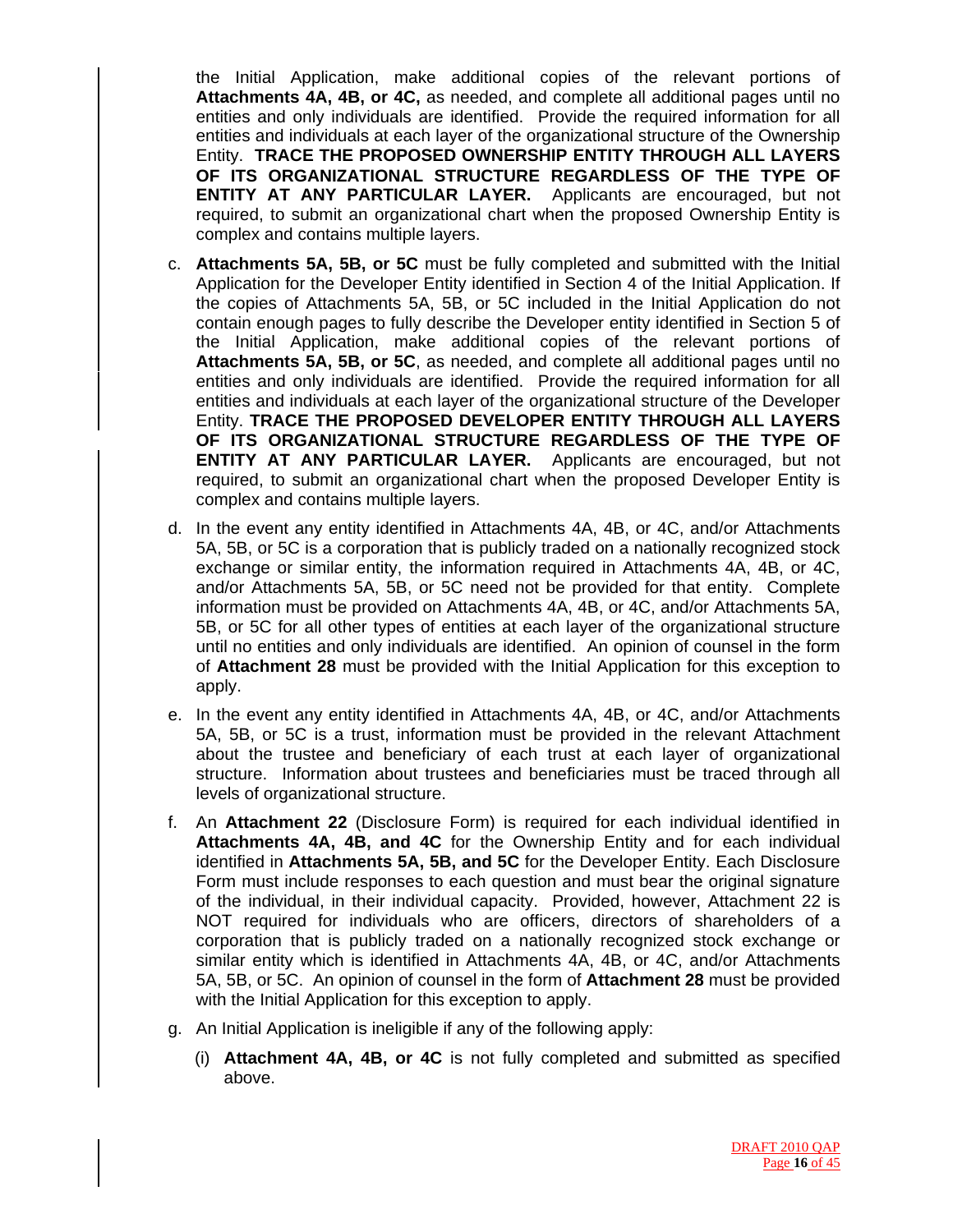- (ii) **Attachment 5A, 5B, or 5C** is not fully completed and submitted as specified above.
- (iii) **Attachment 6** is not fully completed and submitted.
- (iv) **Attachment 22** is not fully completed as specified above, with an original signature, in an individual capacity, and submitted for each required individual as identified in **Attachment 4A, 4B, or 4C** and **Attachment 5A, 5B, and 5C.**
- (v) **Attachment 22** for any required individual shows that any one of the following is true for that individual:
	- (A) A felony conviction of any type within the last ten (10) years;
	- (B) A fine, suspension or debarment involving financial or housing activities within the last five (5) years imposed by any federal agency;
	- (C) The individual currently in bankruptcy or a bankruptcy discharged within the last four (4) years or any organization or entity in which the individual had significant control currently is in bankruptcy or had a bankruptcy discharged within the last four (4) years; or
	- (D) Any suspensions of required state licenses (Tennessee or any other state) within the last ten (10) years.
- (vi) An opinion of counsel in the form of **Attachment 28** is not submitted with the Initial Application if the exception in Part VII-A-6-d and Part VII-A-6-e is claimed.
- 7. Property Control
	- a. To be eligible, an Initial Application must demonstrate control of the property on which the development proposed in the Initial Application is to be located (the "property"). **Acceptable documentation must be in full force and effect, fully executed and include a correct legal description for the property.** The person executing the documentation on behalf of the Ownership Entity must be a person identified in Attachments 4A, 4B, or 4C. A copy of any one of items (i)-(iv) below must be part of the Initial Application:
		- (i) Recorded instrument of conveyance (warranty deed, quitclaim deed, trustee deed, court order) evidencing title to the property vested in (A) the currently existing Ownership Entity identified in the Initial Application or (B) a person or entity identified in the Initial Application as the general partner or managing member of the Ownership Entity to be formed;
		- (ii) Acceptable evidence demonstrating the ability to acquire the property through the power of eminent domain by (A) the currently existing Ownership Entity identified in the Initial Application or (B) a person or entity identified in the Initial Application as the general partner or managing member of the Ownership Entity to be formed;
		- (iii) Contract for sale or a contract for a 50-year ground lease, which contract must show that the ground lease, when executed, will meet the requirements specified in Part VII-A-7-a-(v), executed by (A) the owner of record of the property and (B) the currently existing Ownership Entity identified in the Initial Application or a person or entity identified in the Initial Application as the general partner or managing member of the Ownership Entity to be formed; or
		- (iv) An option to purchase or an option for a 50-year ground lease, which option must show that the ground lease, when executed, will meet the requirements specified in Part VII-A-7-a-(v), executed by (A) the owner of record of the property and (B) the currently existing Ownership Entity identified in the Initial Application or a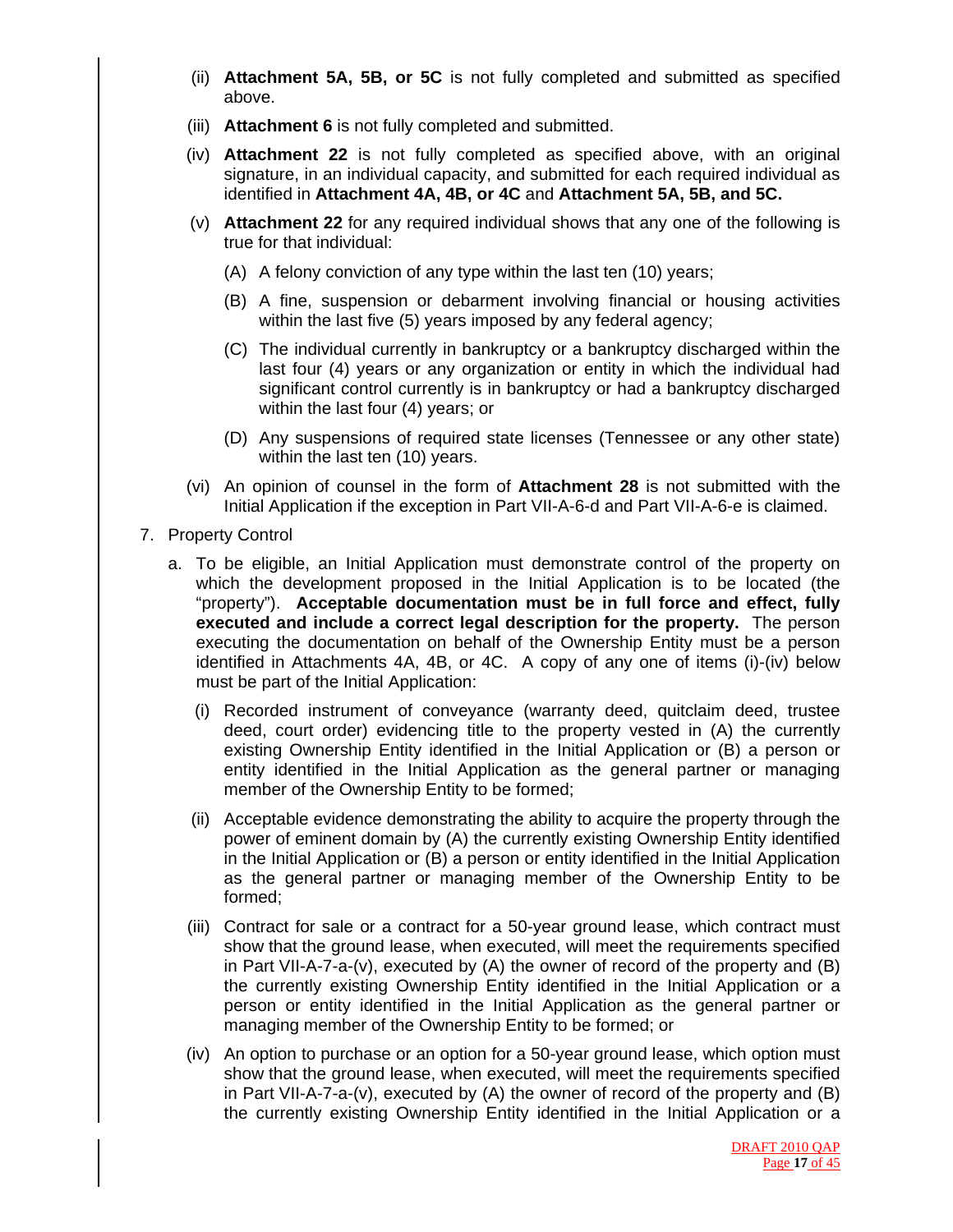person or entity identified in the Initial Application as the general partner or managing member of the Ownership Entity to be formed.

- (v) A ground lease for the property must have a minimum term of 50 years with no provisions for termination or reversion prior to the expiration of the extended use period as defined in Section 42(h)(6)(D). Proposed developments which are the subject of a Payment In Lieu of Taxes ("PILOT") agreement may be exempt from this minimum term requirement subject to THDA's review of and satisfaction with the terms of the PILOT agreement, as determined in THDA's sole discretion.
- b. Documentation required as part of the Initial Application to demonstrate eligibility under this Part VII-A-7:
	- (i) A copy of one of the items identified in Part VII-A-7-a above, **AND**
	- (ii) One of the following: (I) a commitment for title insurance evidencing that title to the property is vested in the person or entity who executed the document required in Part VII-A-7-a above as owner; or (II) an executed, unqualified attorney title opinion, rendered by an independent third party attorney, indicating title to the property is vested in the person or entity who executed the document required in Part VII-A-7-a above as owner.
- c. Copies of assignments of contracts or options without copies of the underlying contract or option that meets the requirements set forth above will not be accepted.
- d. If the property identified in an Initial Application under this QAP includes land for which the purchase cost has already been taken into account in connection with a prior allocation of Tax Credits, no cost for the purchase of the land will be permitted in connection with the property identified in the Initial Application under this QAP.
- 8. Physical Needs Assessment
	- a. For Initial Applications proposing rehabilitation, the Initial Application must include a physical needs assessment conducted by an independent third party. The physical needs assessment must be in a form and with content acceptable to THDA in its sole discretion, and must include a complete and detailed work plan showing all necessary and contemplated improvements and the projected cost. Physical needs assessments must be less than six months old at the time of submission in order to be acceptable.
- 9. Appraisal
	- a. For Initial Applications requesting acquisition Tax Credits for five or more units, an "as is" market rate appraisal not including Tax Credit benefits. The appraisal must be performed by a Certified General Appraiser licensed in Tennessee. The appraisal cannot be based solely or largely on a "cost" approach to value, but must also consider market and income approaches to value. If the development is proposed for scattered sites, the scattered sites must be appraised as a single rental development, using appraisal methodology appropriate for rental property as described here. The acquisition cost for Tax Credit purposes shall not exceed the lesser of the purchase price or the appraised value. Appraisals must be less than six months old at the time of submission in order to be acceptable.

#### 10. Market Studies

a. THDA shall cause market studies to be performed by an **independent third party** following the Initial Application deadline specified herein for the housing market areas in which proposed developments identified in Initial Applications are located. These studies, in a form and with content acceptable to THDA in its sole discretion, must support the need and demand for the type of housing proposed, taking into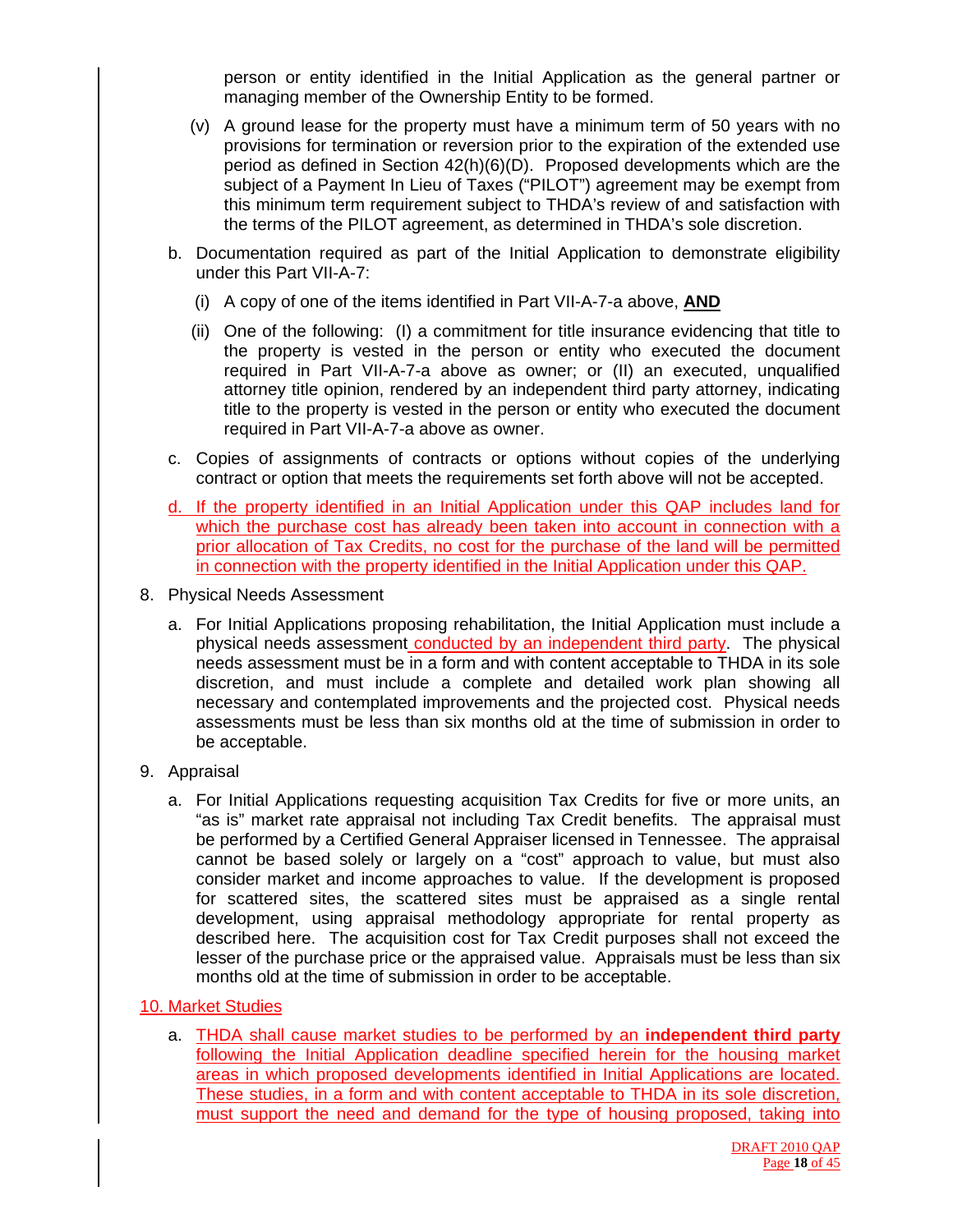account all other subsidized developments in the market area and including data on comparable units being 90% rent occupied and the market feasibility of the proposed rent structure.

- b. The market studies will include, without limitation:
	- (i) Name and telephone number of person performing the study, their qualifications to perform the market study, and a statement indicating the person and/or entity performing the study has no identity of interest with any person or entity involved in the Development, including, without limitation, the ownership entity and any of its partners, any other member of the development team, or any individuals involved in any such entities;
	- (ii) On site field study by person performing the market study;
	- (iii) Data identifying and describing the market areas, neighborhood and site, including geographic and demographic information;
	- (iv) Data identifying existing units and rent types including any existing LIHTC developments, any proposed developments which have a LIHTC Reservation Notice, and any proposed developments which have a LIHTC Carryover Allocation which will be built or renovated in the market area or neighborhood;
	- (v) Data to support a proposed rent structure of 90% or less of the maximum allowable net LIHTC rents for the market area or neighborhood, if such a rent structure was proposed in the Initial Application;
	- (vi) Data identifying vacancies of rental units in the market area and neighborhood;
	- (vii) Data identifying income qualified households at or below the LIHTC income limits in the market area or neighborhood;
	- (viii) Current and projected need based on market conditions supported by data from various market sources including waiting list information from all Section 8 and local public housing authorities serving the market area or neighborhood;
	- (ix). Projected absorption time (rent up) of the proposed units by the market area or neighborhood;
	- (x) Data identifying and supporting the need for rental housing for the elderly (55 years and older) and persons with disabilities, if such structure is proposed in the Initial Application;
	- (xi) Land value analysis and information with regard to comparable land sales; and (xii) Color photographs of the proposed site and surrounding neighborhood.
- c. Based on the information and analysis presented in the market studies, and based on other information available to THDA, THDA may determine, in its sole discretion, that market demand is not sufficient to support some or all of the proposed developments located in the market area.
- d. THDA shall apportion the cost of such market studies among all developments proposed in a market area covered by a particular market study.

# **B. Scoring Initial Applications**

Applicants, Initial Applications and developments that meet all eligibility requirements stated above will be evaluated according to the scoring criteria specified below based on the information provided in each Initial Application. **A minimum of 117 ZZZ points of the 269 ZZZ points available is required for an Initial Application to be eligible for further consideration** under this QAP.

THDA will award points only if an Initial Application is complete, contains all required documentation, no documentation is incomplete, erroneous, or inconsistent and is submitted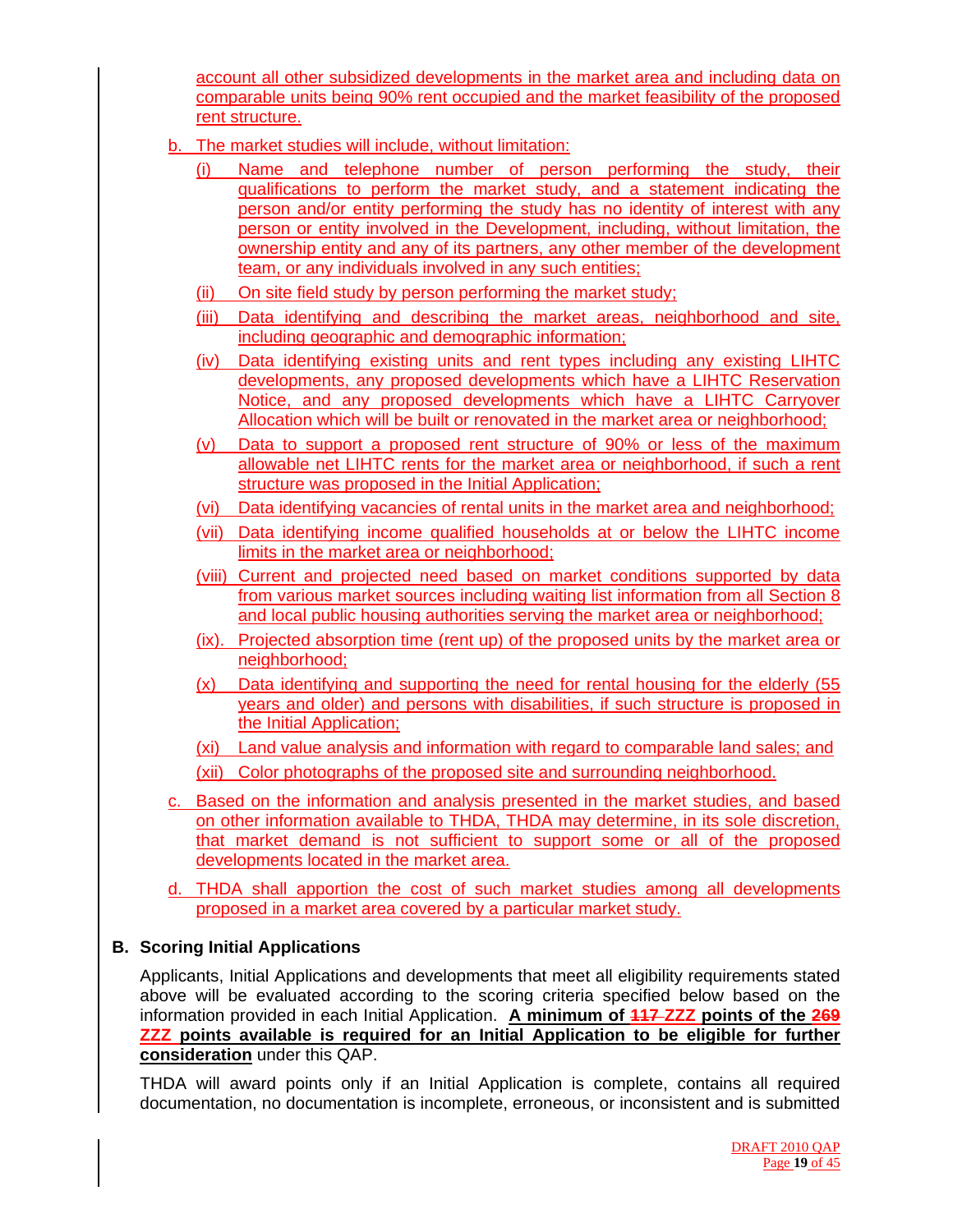by the application deadline, all as specified in Part VI of this QAP. If documentation is incomplete, erroneous, or there are inconsistencies between Attachments or other supporting documentation and the Initial Application form itself or any other type of inconsistency, THDA will not award points for the scoring category which was incomplete, in error, or inconsistent. Completion, correction, or clarification of such items will be subject to the requirements of Part VIII-B and -C.

- **1. Development Location and Housing Needs: Maximum 55 Points**
	- a. Developments located in counties with the greatest rental housing need (**Exhibit 2**): *Maximum 50 points* [NOTE TO DRAFT 2010 QAP: Exhibit 2 for 2010 is proposed to include census-tract-level scoring within each county as reflected on the final page of this draft under the heading "**2010 Census Tract Scoring**".]
	- b. Developments located in Identified Areas of Affordable Housing Need: **Maximum 5 points** 
		- (i) Developments located completely and entirely in a Qualified Census Tract (identified on **Exhibit 4**, excluding Difficult to Develop Areas), the development of which contributes to an approved concerted community revitalization plan, as certified in the form of **Attachment 23**, by the City Mayor, County Mayor, or head of the planning department for the jurisdiction within which the proposed development is located: *1 point* **(NOTE: the one (1) point referenced in this Part VII-B-1-b-(i) will, if awarded, not be included in the score for an Initial Application for consideration outside the Qualified Census Tract Set-Aside.)**

 **OR**

 (ii) Developments located completely and entirely within a census tract (other than a Qualified Census Tract) that is, itself, completely and entirely within an area covered by an approved community revitalization plan, as certified, in the form of **Attachment 23**, by the City Mayor, County Mayor, or head of the planning department for the jurisdiction within which the proposed development is located: *5 points*

#### **Points may be claimed under Part VII-B-1-b-(i) OR Part VII-B-1-b-(ii), but not both.**

#### **2. Development Characteristics: Maximum 45 Points**

- a. New Construction Only
	- (i) Developments not involving rehabilitation that include written documentation from the appropriate local governmental authority demonstrating that current zoning and other local land use regulations permit the development as proposed or that no such regulations currently apply to the proposed development: *5 points*
	- (ii) Developments not involving rehabilitation designed and built to promote energy conservation by meeting the standards of the Council of American Building Officials Model Energy Code. Certification in the form of **Attachment 30** will be required following the issuance of the Reservation Notice and prior to issuing the IRS Form 8609: *10 points*
	- (iii) Developments not involving rehabilitation designed and built using brick, stone, cement fiber siding, or vinyl to meet a 15-year maintenance-free exterior standard. Certification in the form of **Attachment 30** will be required following the issuance of the Reservation Notice and prior to issuing the IRS Form 8609: *10 points*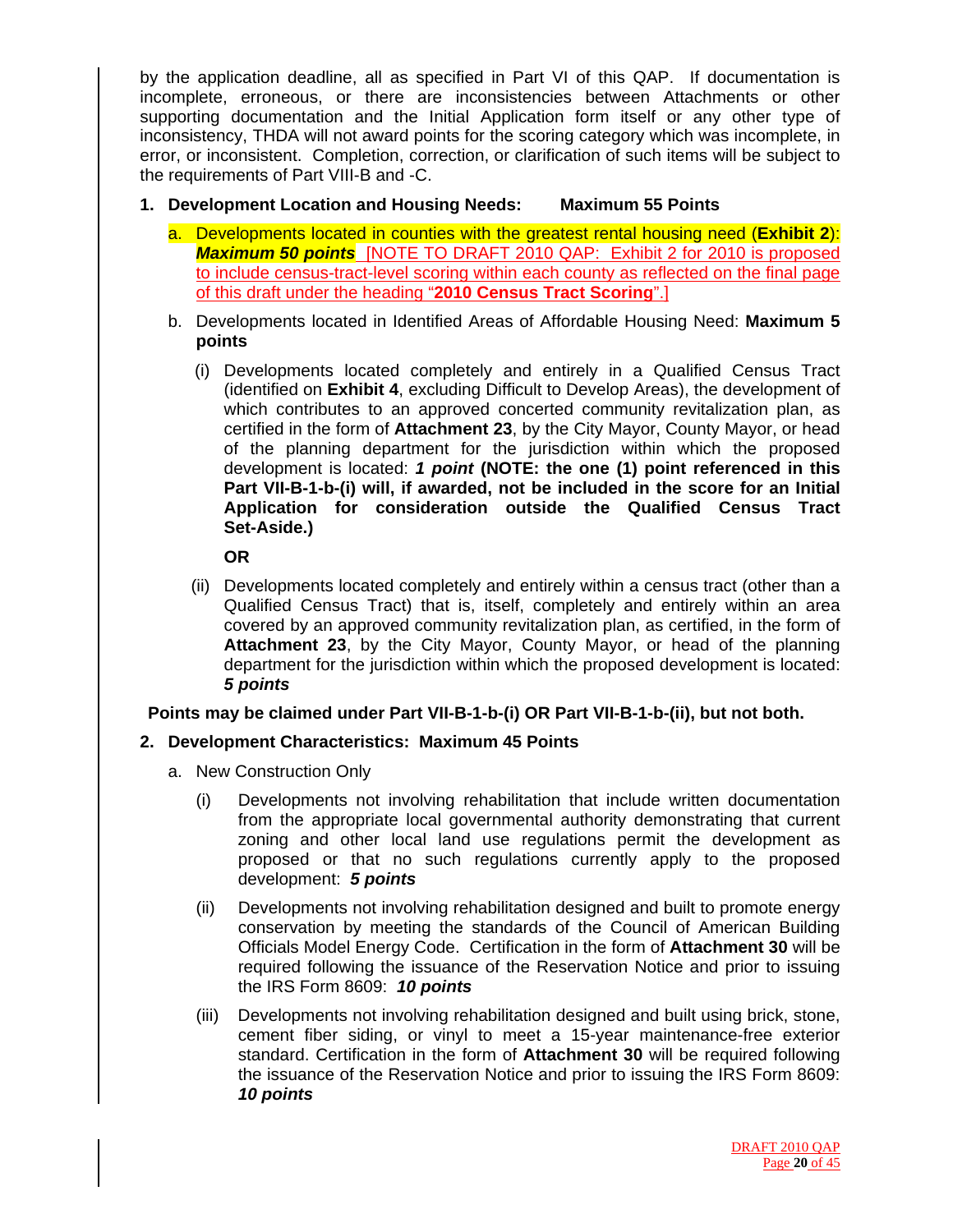- (iv) Developments not involving rehabilitation designed and built with **a minimum of 65%** of the exterior wall surfaces below the plate line covered with brick, stone, or cement fiber siding. Certification in the form of **Attachment 30** will be required following the issuance of the Reservation Notice and prior to issuing the IRS Form 8609: *15 points*
- b. Rehabilitation Only
	- (i) Developments involving addition or replacement of one or more major building components as identified in the physical needs assessment. Certification in the form of **Attachment 30** will be required following the issuance of the Reservation Notice and prior to issuing the IRS Form 8609;

For purposes of this QAP, major building components are:

- roof structures;
- wall structures;
- floor structures:
- foundations;
- plumbing systems;
- central heating and air conditioning systems;
- electrical systems;
- doors **and** windows;
- kitchen cabinets **and** kitchen countertops **and** all existing kitchen appliances;
- parking lots;
- elevators; and
- fire/safety systems.

 "Major" refers to the importance of the building component and the extent of replacement. The building component must be significant to the building and its use, normally expected to last the useful life of the structure, and not be minor or cosmetic (e.g. major – roof sheathing, rafters, framing members; minor – shingles, built-up roofing). Total replacement of a building component is not required, however a minimum of fifty percent (50%) of the building component must be replaced and the work must be completed prior to the development being placed in service.

Number of systems added or replaced Points

|           | 10 points |
|-----------|-----------|
|           | 25 points |
| 3 or more | 35 points |

(ii) Developments involving rehabilitation hard costs expressed as a percentage of total development costs (for developments **not** involving tax-exempt financing) or building acquisition cost (for developments involving tax-exempt financing) must involve work as identified in the physical needs assessment and must include replacement of a minimum of one (1) major system as described in Part VII-B-2-b-(i), all of which must be completed prior to the development being placed in service.

| Percentage                 | Points    |
|----------------------------|-----------|
| 30% up to 40%              | 15 points |
| Greater than 40% up to 50% | 25 points |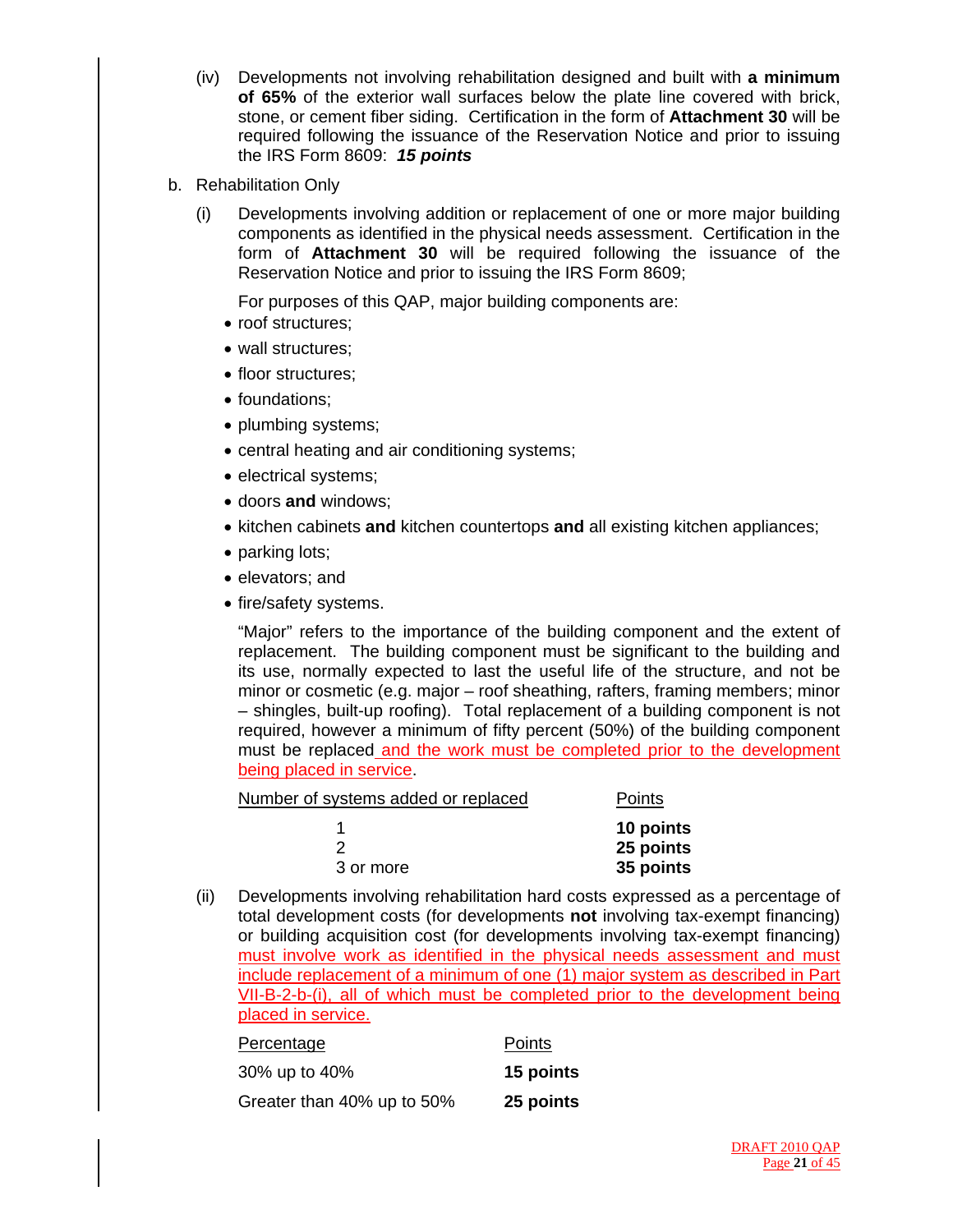Greater than 50% **35 points** 

- (iii) A development may receive points under Part VII-B-2-b-(i) above **OR** under Part VII-B-2-b-(ii) above, but not both.
- (iv) Developments involving the use of existing housing as part of a community revitalization plan as certified, in the form of **Attachment 23**, by the City Mayor, County Mayor, or head of the planning department for the jurisdiction within which the proposed development is located: *1 point*
- c. Historic Nature
	- (i) Developments exclusively involving a structure (or structures) that is listed individually in the National Register of Historic Places, or is located in a registered historic district and certified by the Secretary of the Interior as being of historical significance to the district, and all proposed work will be completed in such a manner as to be eligible for historic rehabilitation tax credits. Certification in the form of **Attachment 30** will be required following the issuance of the Reservation Notice and prior to issuing the IRS Form 8609. **Developments seeking to combine historic nature and adaptive reuse will be treated as new construction and will not be eligible for the Rehabilitation Set-Aside**: *1 point*

#### d. Energy Efficiency

(i) Developments utilizing ENERGY STAR or equivalent compliant items **in all units** will be awarded *1 point per item type, up to a maximum of 5 points*. Certification in the form of **Attachment 30** will be required following the issuance of the Reservation Notice and prior to issuing the IRS Form 8609.

#### **Item types**

- Dishwashers (in all units)
- Exterior doors (in all units)
- HVAC units (in all buildings or units, as applicable)
- Refrigerators (in all units)
- Windows (in all units)

#### ed. Combination of New Construction and Rehabilitation

- (i) For developments involving a combination of new construction and rehabilitation, points will be prorated based on the percentage of units in each category.
- fe. Adaptive Reuse/Conversion
	- (i) **Developments involving adaptive reuse/conversion will be treated as new construction and will not be eligible for the Rehabilitation Set-Aside.** Adaptive reuse/conversion is defined as the change in use of a major building to residential use. Without limitation, the reuse of hotels, motels, buildings formerly used for residential purposes, slabs, sheds, trailers/mobile homes, barns, garages or single-family homes are not considered to be adaptive reuse/conversion.

#### **3. Sponsor Characteristics: Maximum 70 Points**

a. Points will be awarded as designated below if the described event has **NOT** occurred in Tennessee since May 1, 2008–2009 with respect to individuals involved (either directly or indirectly) with the developer or the ownership entity (whether formed or to be formed) identified in the Initial Application: *maximum 50 points*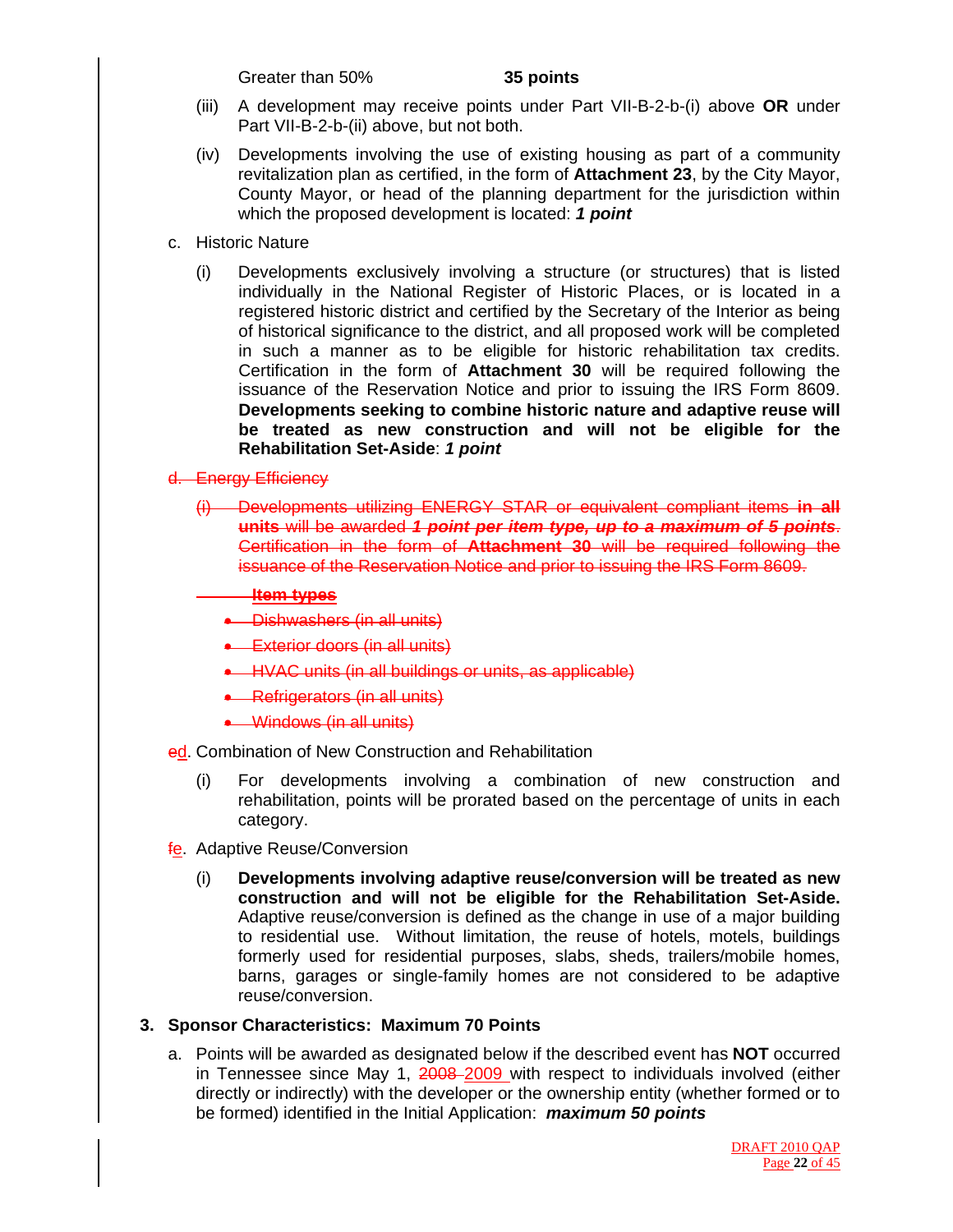- (i) A reservation of Tax Credits was issued and accepted for a development that the individuals identified above were involved with (either directly or indirectly) through the developer or owner, yet a Carryover Allocation was not obtained: *10 points*
- (ii) A Carryover Allocation was made to a development that the individuals identified above were involved with (either directly or indirectly) through the developer or owner, yet an IRS Form 8609 will not be obtained: *15 points*
- (iii) An allocation of Tax Credits was made to a development that the individuals identified above were involved with (either directly or indirectly) through developer or owner, but the development failed to meet the minimum set-aside for low-income tenants as specified in the land use restrictive covenants: *25 points*
- b. Initial Applications will be ineligible for points referenced in Part VII-B-3-a above if, with respect to individuals involved (either directly or indirectly) with the developer, the ownership entity (whether formed or to be formed), or the consultant identified in the Initial Application, any of the following has occurred:
	- (i) any such individual has been determined, in THDA's sole discretion, to be or have been involved in any prior Initial, Carryover, or Final Application that has been determined, in THDA's sole discretion, to be in violation of the requirements of the applicable QAP regarding developer or related party issues (e.g., for 20092010, Part IV-C); or
	- (ii) any such individual has been determined, in THDA's sole discretion, to be or have been involved in any prior Initial, Carryover, or Final Application that has been determined, in THDA's sole discretion, to involve a "broker" who does not remain involved in the Initial Application through placed in service; or
	- (iii) any such individual has been determined, in THDA's sole discretion, to be or have been involved in any prior Final Application that has been determined, in THDA's sole discretion, to be in violation of the requirements of the applicable QAP regarding submission of permanent financing documentation (e.g., for 20092010, Part XI-A-2); or
	- (iv) any such individual has been determined, in THDA's sole discretion, to be or to have been involved in any prior Initial, Carryover, or Final Application as a consultant, but who is a signatory or guarantor of construction financing documents, permanent financing documents, and/or equity syndication documents with respect to the development reflected in such prior Initial, Carryover, or Final Application; or
	- (v) any such individual has been determined, in THDA's sole discretion, to be or have been involved in any Exchange Application that failed to satisfy the deadline for completion of construction as specified in Part XVIII-F of the 2009is QAP.

 Ineligibility for points as described in this Part VII-B-3-b shall be in effect during the calendar year following the year in which THDA identifies the circumstances causing the ineligibility.

c. Development qualified for the Public Housing Authority Set-Aside using the HOPE VI Program with HOPE VI funds used as part of the financing for the development: **Only Initial Applications qualified for the Public Housing Authority Set-Aside using the HOPE VI Program as described in Part VII-A-2-d-(ii) are eligible for these points**: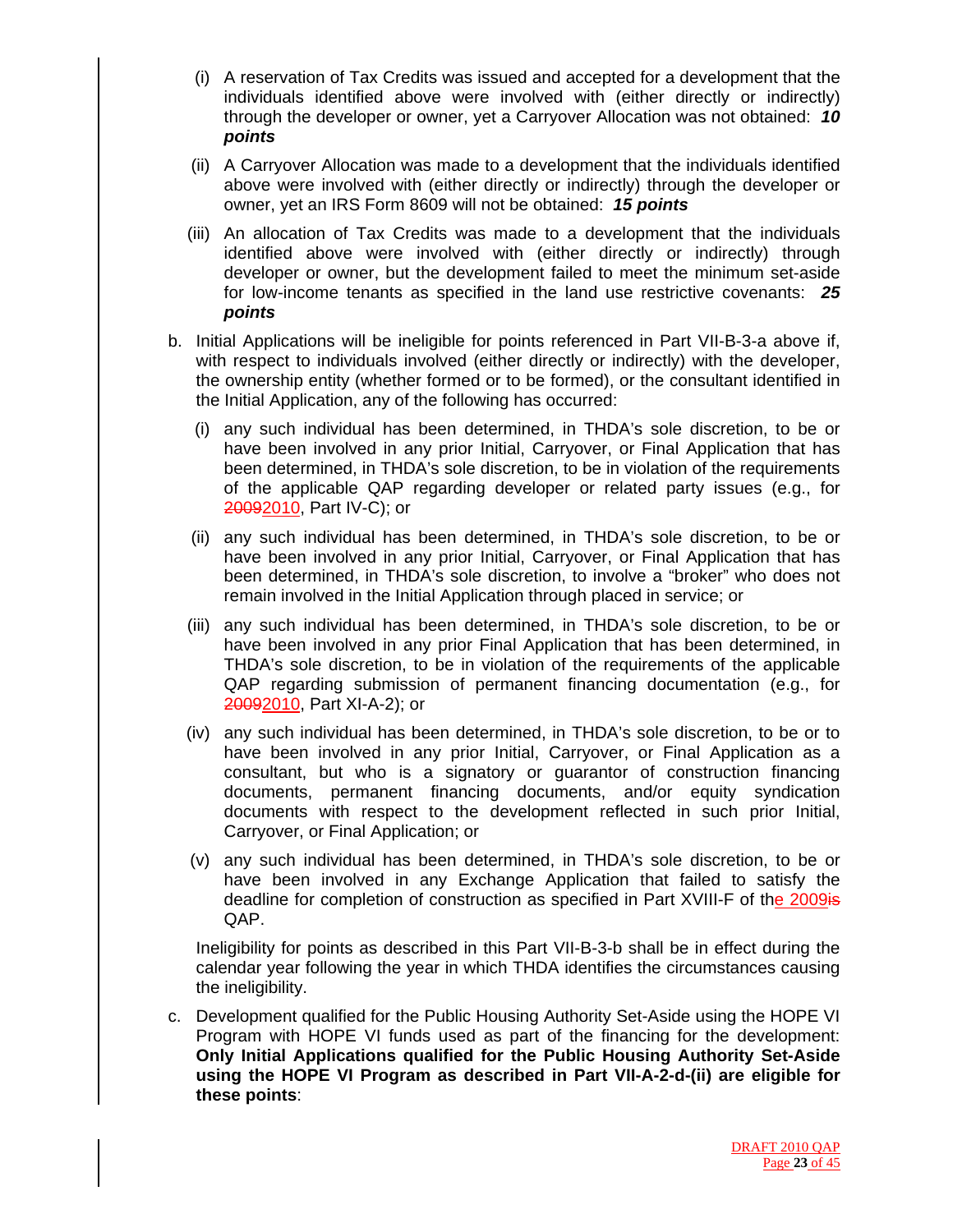# HOPE VI Funds as a Percentage of Total Financing for this Development (including tax credit syndication proceeds) Points 5% *5 points*

| 5 points  | 5%  |
|-----------|-----|
| 10 points | 10% |
| 20 points | 20% |

# **4. Special Housing Needs: Maximum 15 Points**

a. Developments designed and built so that the greater of one unit or at least five percent (5%) of the total number of units in the development (which number shall be rounded up) are fully equipped for persons with disabilities in accordance with the Americans with Disabilities Act, as applicable, and the Fair Housing Act (including one of the eight safe harbors recognized by HUD as shown on **Exhibit 7**). Certification in the form of **Attachment 30** will be required following the issuance of the Reservation Notice and prior to issuing the IRS Form 8609. These points may be claimed in conjunction with b. or c. or d. below to a maximum of 15 points: *10 points*

# **AND**

b. Developments with units designed and built for large families, (i.e., three or more bedrooms). Certification in the form of **Attachment 30** will be required following the issuance of the Reservation Notice and prior to issuing the IRS Form 8609.

| <b>Percent of Units</b> | Points   |
|-------------------------|----------|
| 8%-10%                  | 3 points |
| above 10%               | 5 points |

# **OR**

c. Developments with at least fifty percent (50%) of the units designed and built for single room occupancy. Certification in the form of **Attachment 30** will be required following the issuance of the Reservation Notice and prior to issuing the IRS Form 8609: *5 points* 

# **OR**

- d. Developments with one hundred percent (100%) of the units designed, built and occupied by the elderly. All tenants must be age 62 or older or at least one person in each unit must be 55 or older and policies and procedures must be in place that demonstrate an intent to make units available to persons who are 55 or older. Certification in the form of **Attachment 30** will be required following the issuance of the Reservation Notice and prior to issuing the IRS Form 8609: *5 points*
- e. An Initial Application may meet the requirements for more than one of the preceding special needs categories, but **no more than 15 points will be awarded.**

# **5. Lowest Income Preference: Maximum 40 Points**

- a. Election to set aside a minimum of ten percent (10%) of the units for households with incomes no higher than fifty percent (50%) of the area median income with rents maintained at or below 50% of area median income: *40 points*
- **6. Extended Use Preference or Tenant Ownership: Maximum 20 points**

#### *Choose only one below, a. OR b.*

a. Extended Use Preference: **Maximum 20 Points**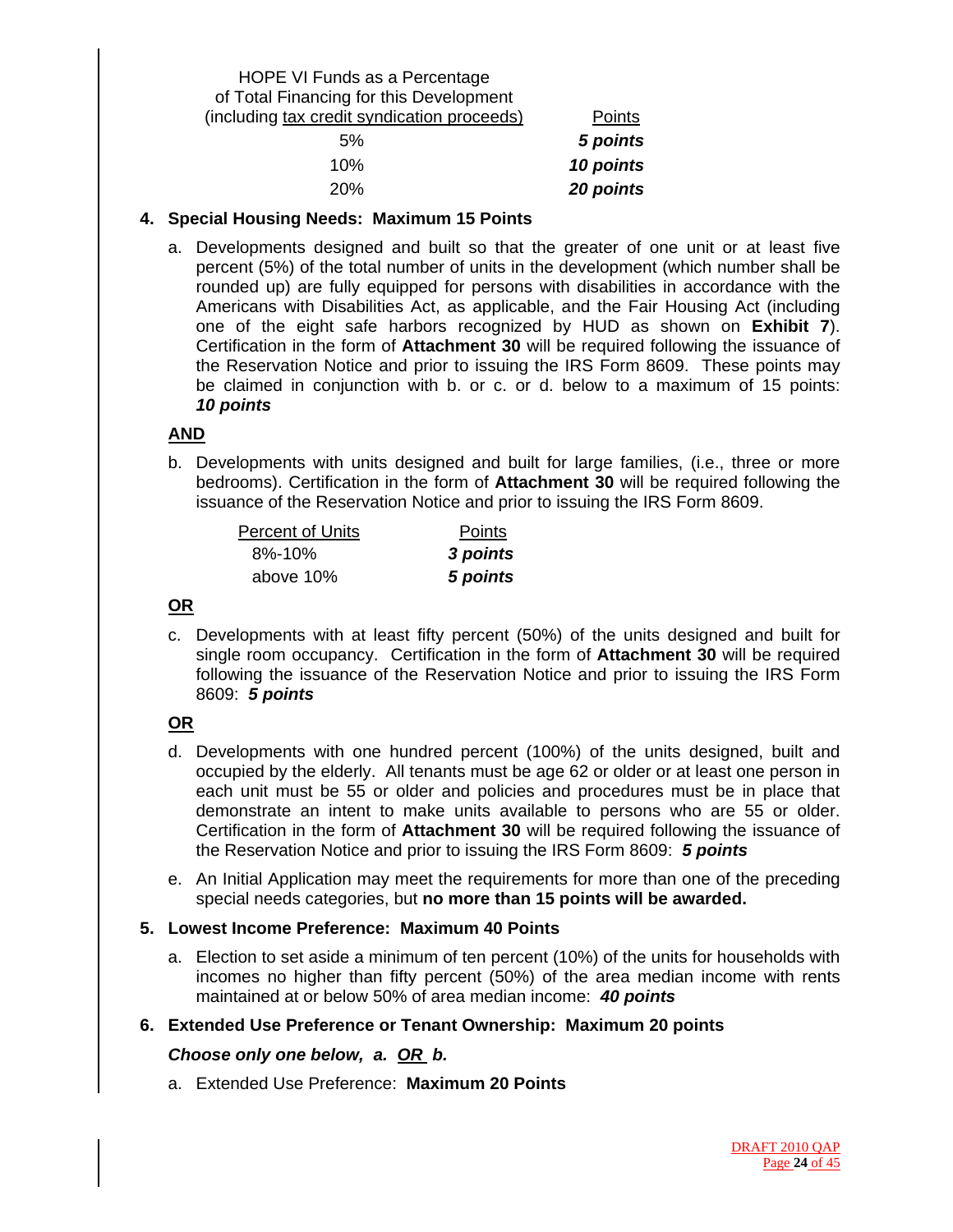A binding commitment to defer the point in time at which the written request specified in Section 42(h)(6)(I) may be given:

| Number of                               |               |
|-----------------------------------------|---------------|
| Years                                   | <b>Points</b> |
| At least 5 years                        | 20 points     |
| At least 4 years, but less than 5 years | 15 points     |
| At least 3 years, but less than 4 years | 10 points     |

# *OR*

#### b. Eventual Tenant Ownership: **5 points**

A binding commitment to offer the tenant of a single family building at the end of the fifteen-year tax credit compliance period a right of first refusal to purchase the property. The owner must provide to THDA a detailed plan with the Initial Application, specifically including how the owner will set aside a portion of the rent beginning in year two (2) of the compliance period to provide sufficient funds to the tenant at the end of the compliance period for the down payment and the closing costs to purchase the unit. The plan will be required to be updated and submitted to THDA again for approval in year 13 of the compliance period. The Restrictive Covenant Agreement will contain provisions ensuring enforcement of this provision.

#### **7. Public Housing Priority: 10 Points**

Marketing plans, lease-up plans, and operating policies and procedures which will give a priority to persons on current Public Housing waiting lists or to persons with Section 8 Housing Choice Vouchers in counties with high Section 8 voucher turnover. Initial Applications with proposed developments in areas reflected on **Exhibit 6** are eligible for these points.

#### **8. Affirmatively Furthering Fair Housing: ZZZ points**

The development must have and be operated in accordance with marketing plans, lease-up plans, and operating policies and procedures which are fully compliant with the THDA Affirmative Marketing Policy and Procedures.

#### **89. Tennessee Growth Policy Act: 14 ZZZ points**

Initial Applications with proposed developments located completely and wholly in a county or municipality with a growth plan approved by the local government planning advisory committee as determined by the Tennessee Advisory Commission on Intergovernmental Relations and reflected on **Exhibit 3**. Initial Applications with proposed developments in counties not subject to the Tennessee Growth Policy Act, as shown on **Exhibit 3**, will receive these points.

#### **Part VIII: Initial Application Eligibility and Scoring Review**

#### **A. Notice to Applicants**

1. THDA will notify each applicant when the eligibility determination and scoring of their Initial Application is complete. All applicants will be so notified on or before June 19May 7, 20092010. THDA will send this notice to the contact person identified and the address specified in the Initial Application. Failure to receive any notice specified in this Part VIII will not extend deadlines or modify requirements in this Part VIII. All applicants shall immediately notify THDA, in writing, of changes in the name and/or address of the contact person specified in the Initial Application. Such notification by the applicant will not be deemed to be an amendment to the Initial Application.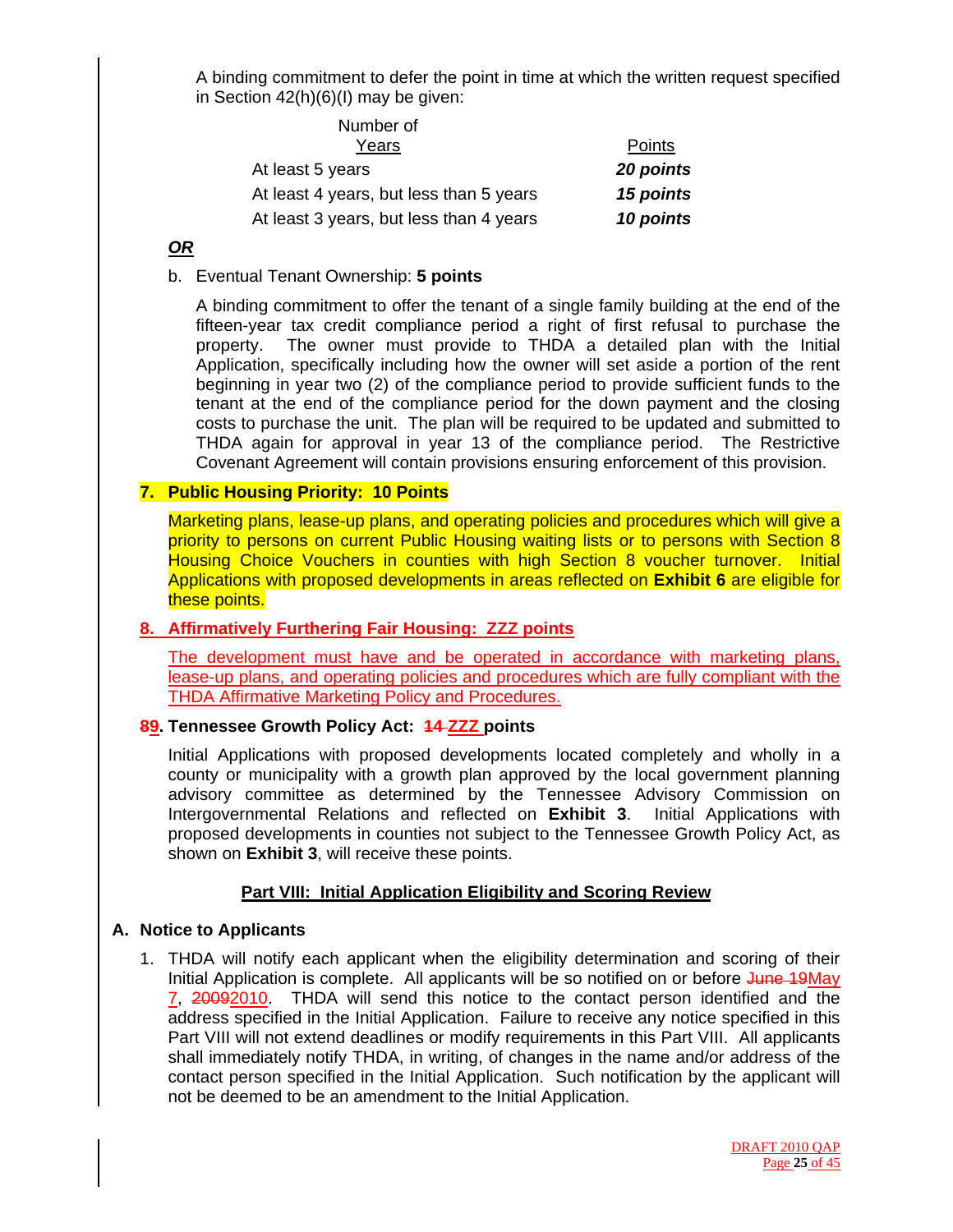- 2. If THDA determines that an Initial Application meets all of the eligibility requirements of this QAP and if the score assigned by THDA in each scoring category is the same as or higher than the score assigned by the applicant in the Initial Application, then no further action by the applicant or THDA will be taken. Applicants may not submit additional items for the purpose of increasing their scores in a particular scoring category if the THDA assigned score is the same as or higher than the score assigned by the applicant in the Initial Application. The provisions of Part VIII-B do not apply.
- 3. If THDA determines that an Initial Application does not meet one or more of the eligibility requirements of this QAP or if the score assigned by THDA in any scoring category is less than the score assigned by the applicant in the Initial Application, THDA will notify the applicant of items that were erroneous, missing, incomplete, or inconsistent. THDA will also notify applicants if THDA determines that (i) any two or more developments proposed in two or more Initial Applications constitute a single development for purposes of applying the development limit specified in Part IV-B or (ii) developers or related parties reflected in two or more Initial Applications constitute a single entity for purposes of applying the developer or related party limitation specified in Part IV-C. This notice to applicants from THDA is referred to herein as the "Cure Notice".
- **4. No rankings or scoring summaries with respect to Initial Applications received by THDA will be available until all cure periods have expired and the review process is complete**.

# **B. Cure Period**

- 1. Applicants receiving a Cure Notice may, in compliance with the requirements of this Part VIII-B, correct erroneous items, supply missing or incomplete items and/or may clarify any inconsistencies related to the specific items identified by THDA during a cure period which shall begin on the date of the Cure Notice and shall end at 4:00 p.m. Central Time, on the date specified in the Cure Notice, which date shall be five (5) business days from the date of the Cure Notice. The Cure Notice shall specify the means and methods by which erroneous items may be corrected, missing items supplied, incomplete items completed and inconsistencies clarified. Applicants may not submit additional items for the purpose of increasing their score in a particular scoring category where the THDA assigned score is the same as or higher than the score assigned by the applicant in the Initial Application.
- 2. If additional documentation to address items specified in the Cure Notice is not submitted in accordance with the requirements contained in the Cure Notice, then the determination as to eligibility and scoring made by THDA is determinative. The review process described in Part VIII-C is not available to applicants who do not submit additional documentation in accordance with the Cure Notice (including, without limitation, the time deadlines specified therein.).
- 3. The cure provisions of this Part VIII-B **do not apply** to Initial Applications that are not submitted in accordance with the requirements of Part VI-B and -C.
- 4. THDA will review all documentation submitted in accordance with the Cure Notice for each relevant Initial Application. If THDA determines that an Initial Application, taking into account documentation submitted in accordance with the Cure Notice, meets all of the eligibility requirements of this QAP and if the score assigned by THDA in each scoring category is the same as or higher than the score assigned by the applicant in the Initial Application, then no further action by the applicant or THDA will be taken. Applicants may not submit additional items for the purpose of increasing their score in a particular scoring category where the THDA assigned score is the same as or higher than the score assigned by the applicant in the Initial Application, taking into account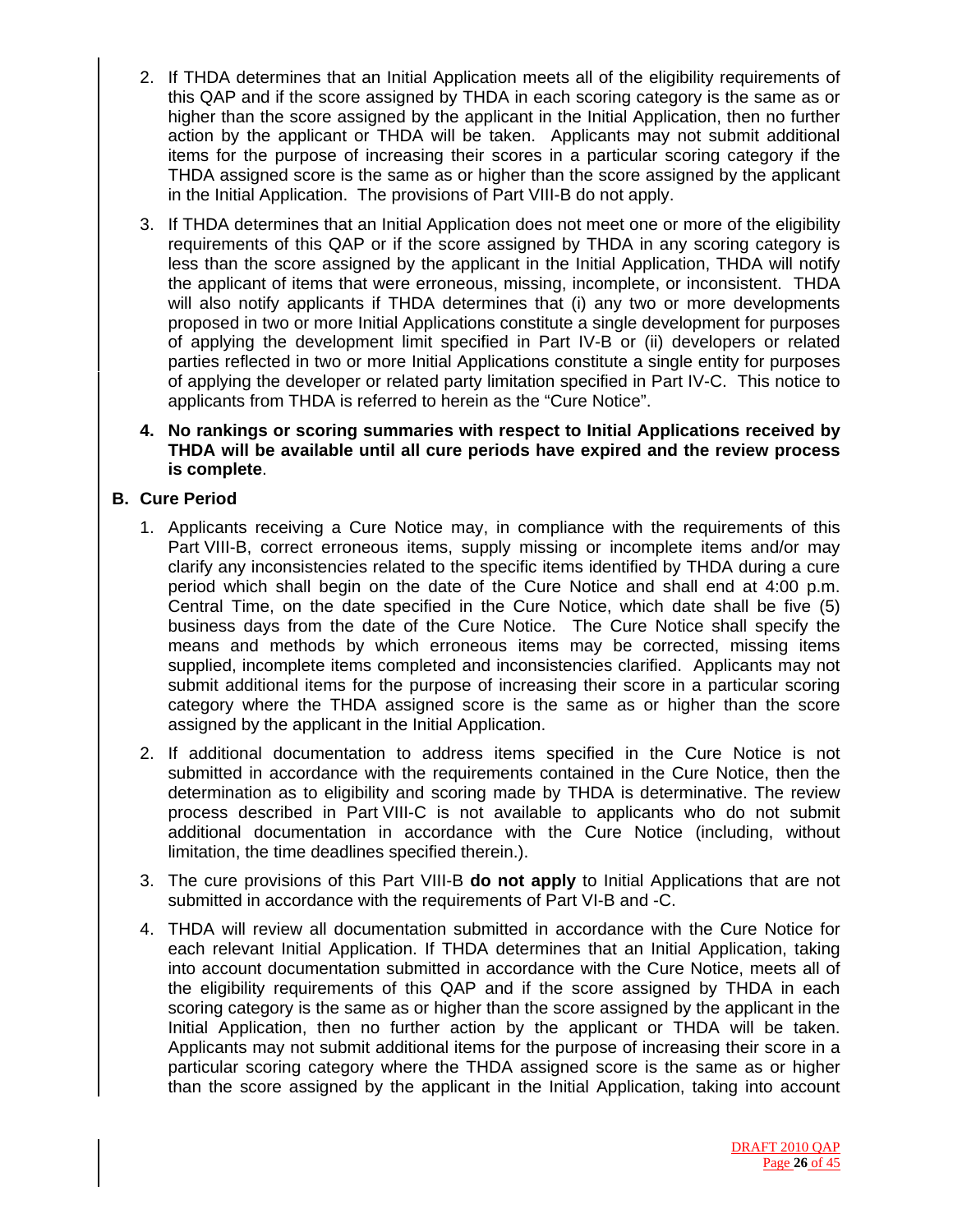documentation submitted in accordance with the Cure Notice. The provisions of Part VIII-C will not apply.

5. If THDA determines that an Initial Application, taking into account documentation submitted in accordance with the Cure Notice, still does not meet any one of the eligibility requirements of this QAP or if the score assigned by THDA in any scoring category is still less than the score assigned by the applicant in the Initial Application, THDA will notify the applicant of the determination (the "Review Notice"). The Review Notice will specify the time period within which a request for review may be made.

#### **C. Review Process**

- 1. Applicants who receive a Review Notice may submit, **in writing**, a request for review to the Executive Director of THDA. This request for review must be submitted in accordance with the Review Notice. A request for review will not be considered if no documentation was submitted or if documentation was not submitted in accordance with the Cure Notice (including, without limitation, the time deadlines therein). If no written request for review is submitted or if the written request submitted does not meet all requirements of the Review Notice or this QAP, no review will occur and the THDA determination prior to the issuance of the Review Notice will be final.
- 2. The request for review must identify the eligibility item or scoring category to be reviewed, **the information in the Initial Application OR the documentation submitted during the cure period relevant to the scoring category in question**, and the reason the applicant thinks that the eligibility determination or scoring was in error. The request for review must contain no more than two 8 1/2 X 11 inch pages, with print on one side of each page, typed in 12 point font or larger (or legibly hand written). Requests not meeting this format will not be considered.
- 3. No additional documentation may be submitted in connection with this request for review. No information submitted after the expiration of the relevant cure period specified in the Cure Notice for an Initial Application will be considered. Applicants may not submit additional items for the purpose of increasing their score in a particular scoring category where the THDA assigned score is the same as or higher than the score assigned by the applicant in the Initial Application, taking into account documentation submitted in accordance with the Cure Notice. Requests for review that were not submitted in accordance with the Review Notice will not be considered. The provisions of Part VIII-C-4, -5, and -6 will not apply.
- 4. The Policy and Programs Committee of the Board of Directors of THDA (the "Policy and Programs Committee") will meet in regular or special session in JulyJune, 20092010, to evaluate the Initial Application, documentation submitted during the cure period, the Review Notice, the request for review and THDA staff analysis thereof (the "Review Meeting"). The Policy and Programs Committee will consider only documentation submitted in compliance with this Part VIII, regardless of whether the applicant or a representative thereof are present at the Review Meeting. The Policy and Programs Committee will consider whether documentation submitted as a result of the Cure Notice, taking into account the THDA staff analysis, is sufficient to meet the requirements of this QAP or is otherwise consistent with the spirit and intent of this QAP. **Any contact with THDA Executive Director, any member of the Policy and Programs Committee or any member of the THDA Board by any person or entity on behalf of any Initial Application between the date of the Review Notice and the date of the Review Meeting will be grounds for dismissal of the review request.**
- 5. Applicants or representatives thereof may contact THDA Multifamily Development staff regarding procedural matters only between the date of the Review Notice and the date of the Review Meeting, which contact, if limited as specified herein, will not constitute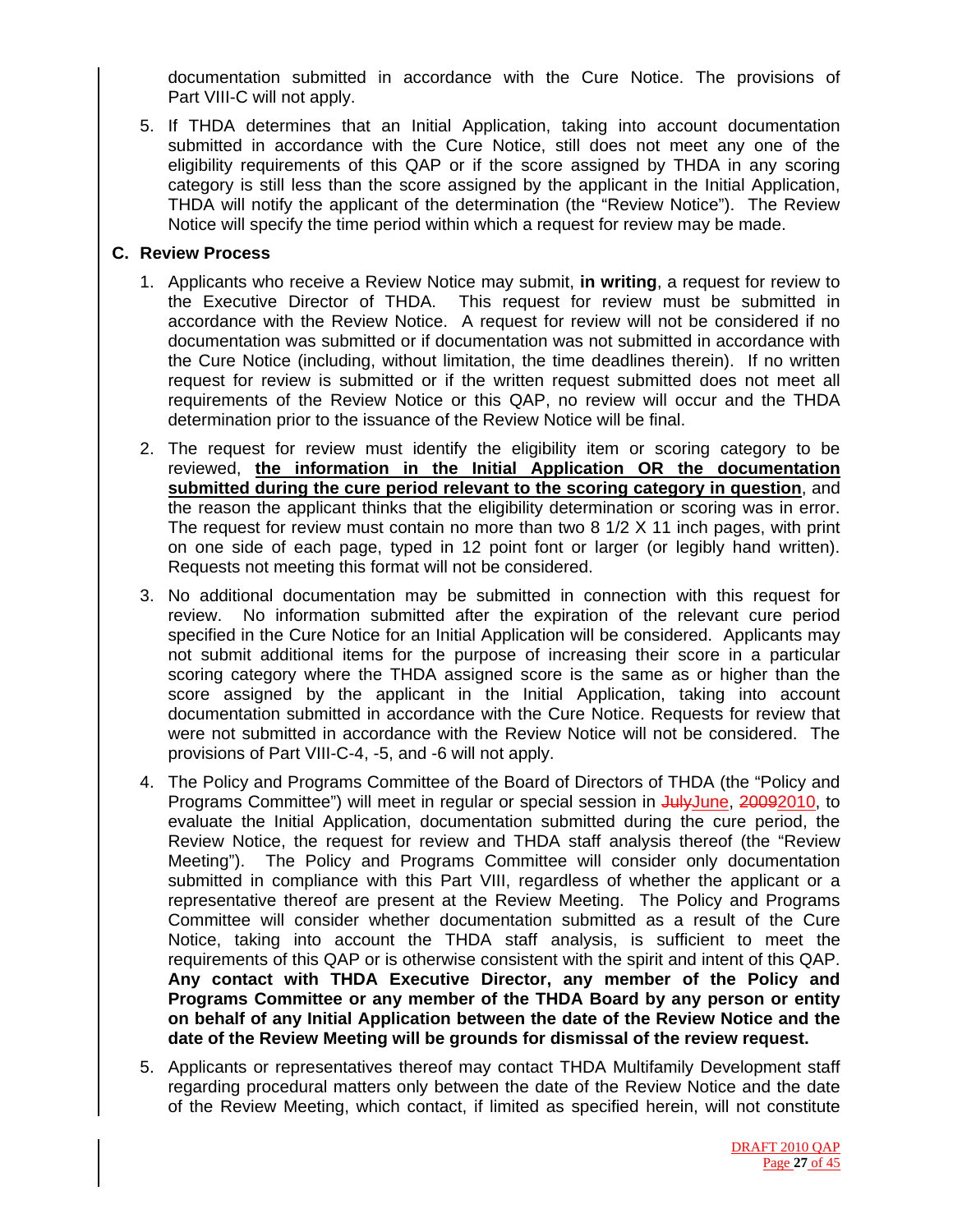grounds for dismissal of a review request. Applicants or representatives thereof may, but are not required, to appear at the Review Meeting. Notice of the decision of the Policy and Programs Committee will be mailed to the applicant.

6. The final score for all Initial Applications will be determined after the Policy and Programs Committee meets. By adoption of this QAP, the THDA Board of Directors specifically delegates full authority to the Policy and Programs Committee to make the determinations specified in this Part VIII-C. The THDA Board of Directors will not consider requests to review decisions of the Policy and Programs Committee. All decisions of the Policy and Programs Committee are final. No matters with respect to eligibility under Part VII-A or with respect to scoring under Part VII-B will be considered after the date of the Policy and Programs Committee meeting.

#### **D. Final scoring and ranking of Initial Applications**

After the completion of the cure period and completion of the review process set forth above, the final score for each Initial Application will be determined. Each Initial Application will be listed in order of score and such rankings will be made available to all applicants. This ranking is not confirmation of a reservation of Tax Credits. Reservations will not be made until all set-asides have been applied and all limits have been applied.

#### **E. Application of Various Limits/Final Ranking**

Following the final scoring of each Initial Application, THDA will reserve the available amount of Tax Credits in the Non-Profit Set-Aside, in the QCT Set-Aside, in the Rehabilitation Set-Aside, in the Public Housing Authority Set-Aside, in the Small Developments Set-Aside, in the Rural Set-Aside, and in the Permanent Supportive Housing for the Homeless Set-Aside based on the final scores assigned to each Initial Application and the amount of Tax Credits determined by THDA to be appropriate, according to the following procedures and provisions:

- 1. Non-Profit Set-Aside:
	- a. Based on the final scoring of Initial Applications, THDA will list, in ranking order, all developments qualifying in the Non-Profit Set-Aside, and will reserve Tax Credits beginning with the highest ranking Initial Application in the initial Non-Profit Set-Aside and will proceed down the ranking until the point is reached where the last complete reservation can be made. **No partial reservations of Tax Credits will be made, except pursuant to Part VIII-E-7-c-(ii).** (The limitations specified in Part IV will apply.) If there are not enough Tax Credits remaining in the initial Non-Profit Set-Aside to reserve the full amount requested for the next Non-Profit Initial Application in line, the difference between the balance remaining in the initial Non-Profit Set-Aside and the amount needed to make a full reservation will be added to the Non-Profit Set-Aside..
	- b. After the initial Non-Profit Set-Aside is completely reserved, other qualified Non-Profit applications that did not receive a reservation will be included and considered, along with other applications, in the Qualified Census Tract Set-Aside, the Rehabilitation Set-Aside, the Public Housing Authority Set-Aside, the Small Development Set-Aside, or the Rural Set-Aside, as applicable.
	- **c. Tax Credits remaining in the initial Non-Profit Set-Aside after all of these steps will not be reserved for other Initial Applications.**
- 2. Qualified Census Tract Set-Aside
	- a. For Initial Applications in the Qualified Census Tract Set-Aside, THDA will list, in ranking order, qualified Initial Applications and will make reservations beginning with the highest ranking Initial Application and will proceed down the ranking until the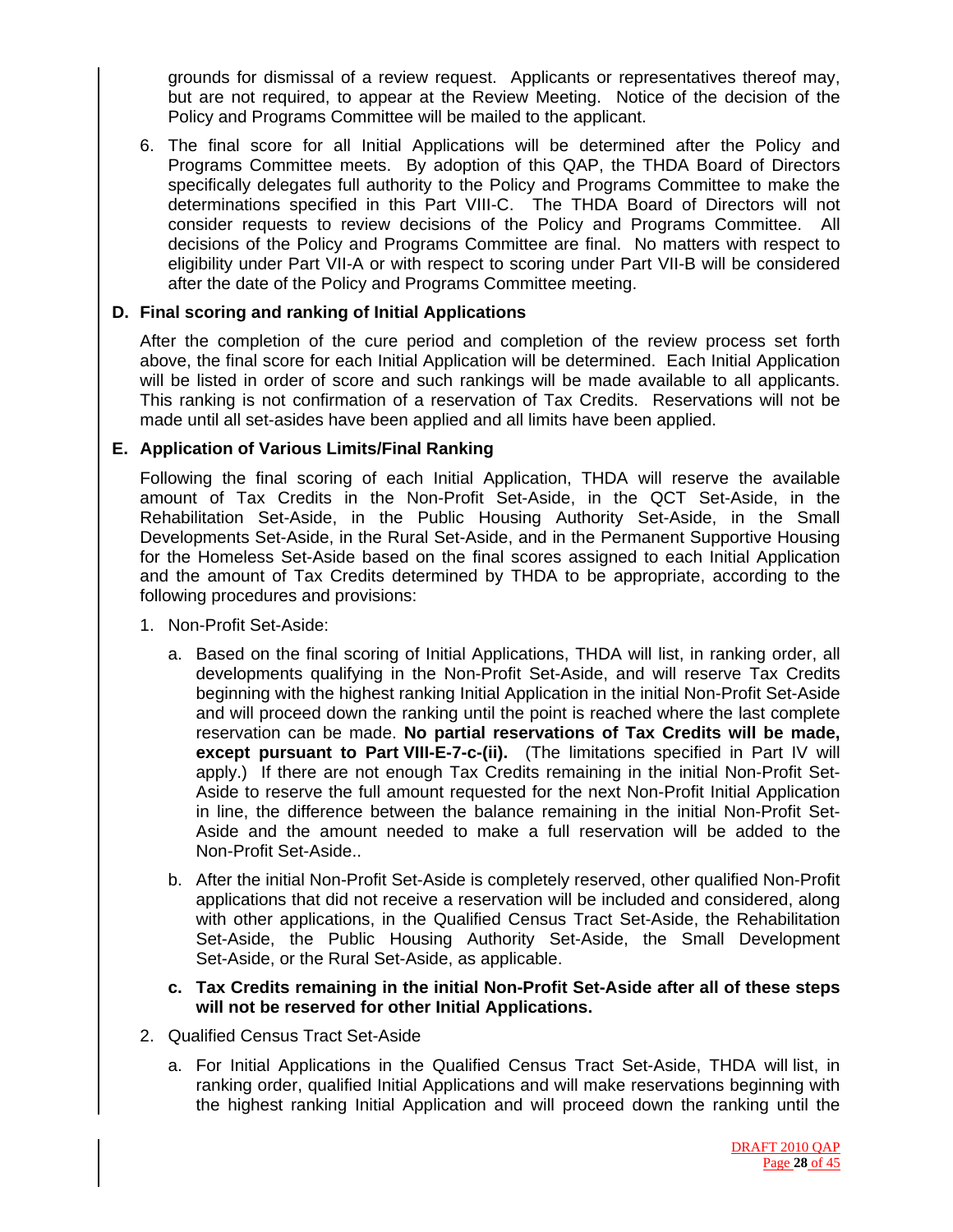point is reached when the last complete reservation has been made from the Set-Aside amount. **No partial reservations of Tax Credits will be made, except pursuant to Part VIII-E-7-c-(ii).** (The limitations specified in Part IV will apply.) Reservations made to Initial Applications pursuant to this subsection will be deducted from the Rural Set-Aside, as appropriate, based on the county in which the development is located.

- b. After the Qualified Census Tract Set-Aside is completely reserved, other qualified applications for developments located in a Qualified Census Tract that have not received a reservation will be included and considered, along with other applications, in the Rehabilitation Set-Aside, the Public Housing Authority Set-Aside, the Small Development Set-Aside, or the Rural Set-Aside, as applicable. The point in Part VII-B-1-b-(i), if given, will not be taken into account in the ranking under this section.
- 3. Rehabilitation Set-Aside
	- a. For Initial Applications in the Rehabilitation Set-Aside, THDA will list, in ranking order, qualified Initial Applications and will make reservations beginning with the highest ranking Initial Application and will proceed down the ranking until the point is reached when the last complete reservation has been made from the Set-Aside amount. **No partial reservations of Tax Credits will be made, except pursuant to Part VIII-E-7-c-(ii).** (The limitations specified in Part IV will apply.) Reservations made to Initial Applications pursuant to this subsection will be deducted from the Rural Set-Aside, as appropriate, based on the county in which the development is located.
	- b. After the Rehabilitation Set-Aside is completely reserved, other qualified applications for developments proposing rehabilitation that have not received a reservation will be included and considered, along with other applications, in the Public Housing Authority Set-Aside, the Small Development Set-Aside, or the Rural Set-Aside, as applicable.
- 4. Public Housing Authority Set-Aside:
	- a. For Initial Applications in the Public Housing Authority Set-Aside, THDA will list, in ranking order, qualified Initial Applications and will make reservations beginning with the highest ranking Initial Application and will proceed down the ranking until the point is reached when the last complete reservation has been made from the Set-Aside amount. **No partial reservations of Tax Credits will be made, except pursuant to Part VIII-E-7-c-(ii).** (The limitations specified in Part IV-B and -D will apply.) Reservations made to Initial Applications pursuant to this subsection will be deducted from the Rural Set-Aside, as appropriate, based on the county in which the development is located.
	- b. After the Public Housing Set-Aside is completely reserved, other qualified applications for developments qualifying for the Public Housing Authority Set-Aside that have not received a reservation will be included and considered, along with other applications, for the Small Development Set-Aside, or the Rural Set-Aside, as applicable.
- 5. Small Developments Set-Aside:
	- a. For Initial Applications in the Small Developments Set-Aside, THDA will list, in ranking order, qualified Initial Applications and will make reservations beginning with the highest ranking Initial Application and will proceed down the ranking until the point is reached when the last complete reservation has been made from the Set-Aside amount. **No partial reservations of Tax Credits will be made, except pursuant to Part VIII-E-7-c-(ii).** (The limitations specified in Part IV will apply.)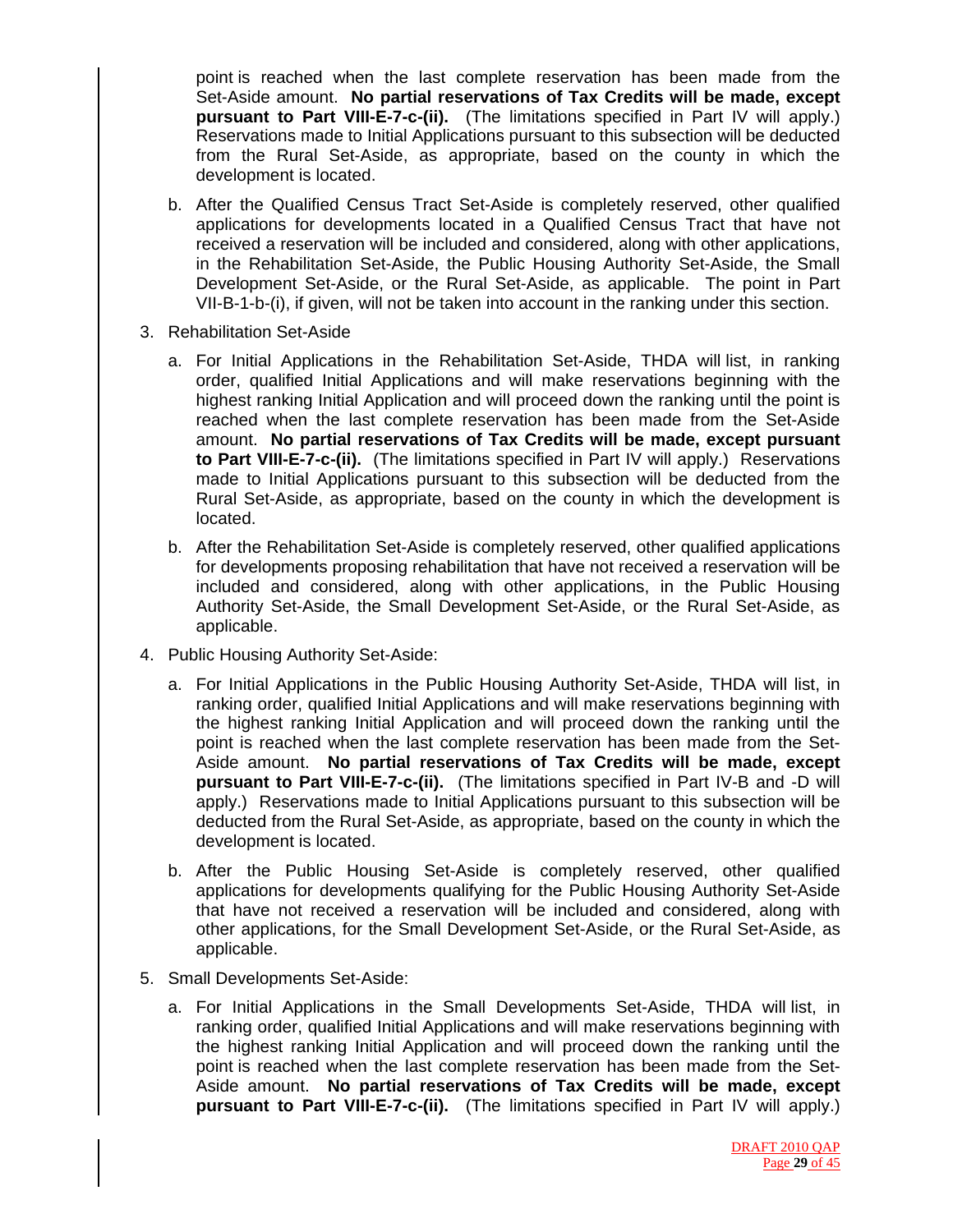Reservations made to Initial Applications pursuant to this subsection will be deducted from the Rural Set-Aside, as appropriate, based on the county in which the development is located.

- b. After the Small Developments Set-Aside is completely reserved, other qualified applications for developments qualifying for the Small Developments Set-Aside that have not received a reservation will be included and considered, along with other applications, in the Rural Set-Aside.
- 6. Rural Set-Aside:
	- a. For Initial Applications in the Rural Set-Aside, THDA will list, in ranking order, qualified Initial Applications and will make reservations beginning with the highest ranking Initial Application and will proceed down the ranking until the point is reached when the last complete reservation has been made from the Set-Aside amount. **No partial reservations of Tax Credits will be made, except pursuant to Part VIII-E-7-c-(ii). (The limitations specified in Part IV will apply.)**
- 7. Permanent Supportive Housing for the Homeless Set-Aside:
	- a. For Initial Applications in the Permanent Supportive Housing for the Homeless Set-Aside, THDA will list, in ranking order, qualified Initial Applications and will make reservations beginning with the highest ranking Initial Application and will proceed down the ranking until the point is reached when the last complete reservation has been made from the Set-Aside amount. **No partial reservations of Tax Credits will be made, except pursuant to Part VIII-E-7-c-(ii). (The limitations specified in Part IV will apply.)**

78. Combining Remaining Tax Credits and Remaining Applications:

- a. Any Tax Credits remaining after steps 1 through 6 above are complete will be combined with any other Tax Credits that are unallocated for any reason (from Part III-A above).
- b. All remaining qualified Initial Applications will then be listed, in ranking order, in two final lists: Non-Profit and Other. **Throughout the remainder of the reservations, THDA will ensure that at least ten percent (10%) of Tax Credits have been reserved to Non-Profit Initial Applications, even if a lower ranking Non-Profit Initial Application must be reserved Tax Credits before a higher-ranking Other Initial Applications.** THDA will reserve any remaining Tax Credits to the remaining Initial Applications beginning with the highest ranking Initial Application, subject to the priority for Non-Profit Initial Applications and the Set-Asides described in this QAP, and continuing down the lists until the last complete reservation is made. **No partial reservations of Tax Credits will be made, except pursuant to Part VIII-E-7-c-(ii).** (The limitations specified in Part IV will apply.)
- c. (i) If the steps above leave THDA with insufficient Tax Credits to make a complete reservation to the next highest ranking Initial Application, THDA will hold the Tax Credits remaining until enough Tax Credits have been recaptured or returned for a complete reservation to be made. THDA will then make a complete reservation to the next highest ranking Initial Application (The limitations specified in Part IV will apply.)
	- (ii) If the Tax Credits remaining are likely to exceed one percent (1%) of the total Tax Credits available for reservation, thereby eliminating THDA from applying for Tax Credits from the National Pool in a subsequent year, then any remaining Tax Credits shall be offered as a partial reservation to the next highest ranking applicant, pursuant to this section, until the Tax Credits are accepted. (The limitations in Part IV will apply.) Acceptance of a partial reservation according to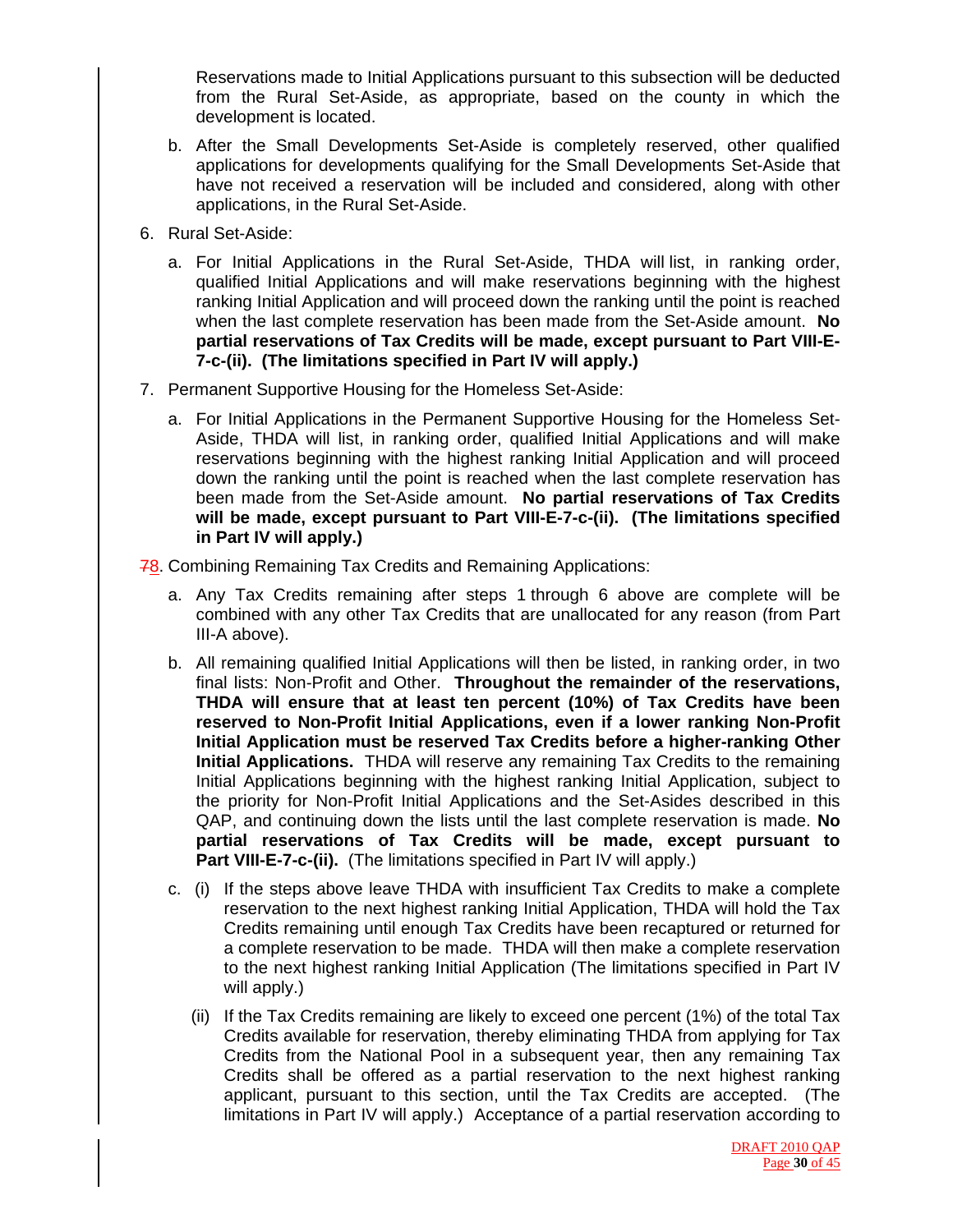this provision would not classify a development as an "existing" application in subsequent years, but any limitation on Tax Credits per development in subsequent years would apply to any such partial reservation.

#### **89. Tax Credits remaining in the Non-Profit Set-Aside after all qualified Non-Profit Initial Applications have received reservations of Tax Credits cannot be reserved to other Initial Applications.**

#### 910. Tie Breaker

In the event there is a tie between two or more Initial Applications at the cutoff for receipt of a Tax Credit reservation, the Initial Application requesting the least Tax Credits per square foot of heated, low-income, residential floor space will be given priority. If this first tie breaker still results in a tie, the Executive Director of THDA and the Chair of THDA, or his designee, will, in their sole discretion, determine which Initial Application will be given priority.

# **Part IX: Reservation of Tax Credits**

#### **A. Reservation Notice**

THDA will notify, in writing, each successful applicant of an initial reservation of Tax Credits (the "Reservation Notice"). In determining the initial amount of Tax Credits to be reserved, THDA will use the costs, incomes and expenses submitted in the Initial Application, as determined by THDA to be reasonable. **The final amount of Tax Credits allocated to each successful applicant may be less than, but will not be more than, the amount requested in the Initial Application, the amount specified in the Reservation Notice or the amount reflected in a Carryover Allocation**. Allocations will be determined in connection with a Carryover Allocation and in connection with an evaluation at the time the development is placed in service, in accordance with Section 42(m)(2) and this QAP.

#### **B. Submission of Additional Information and Documentation**

The Reservation Notice will specify what additional information and documentation is required and will specify a date by which such information and documentation must be submitted to THDA.

At a minimum, the applicant will be required to provide the following information and documentation, which information and documentation shall be in a form and with substance acceptable to THDA, **by the date(s) specified in the Reservation Notice**:

- 1. Firm commitment letters for construction financing and competitive state or Federal loans or grants (i.e.: AD-622 for USDA/RD [formerly FmHA]), executed as specified in the letter and otherwise in a form and with substance acceptable to THDA;
- 2. Most recent utility allowance documents (from USDA/RD [formerly FmHA], HUD, local PHA, or utility company) demonstrating the basis for calculations of utility costs for the size and type of units proposed;
- 3. Written documentation from each service provider that all necessary utilities (i.e.: electricity, gas (if proposed development utilizes gas), sewer, and water) are available at the site;
- 4. Written documentation from the appropriate local governmental authority demonstrating that current zoning and other local land use regulations permit the development as proposed or that no such regulations currently apply to the proposed development (as new construction, acquisition and rehabilitation, or rehabilitation only);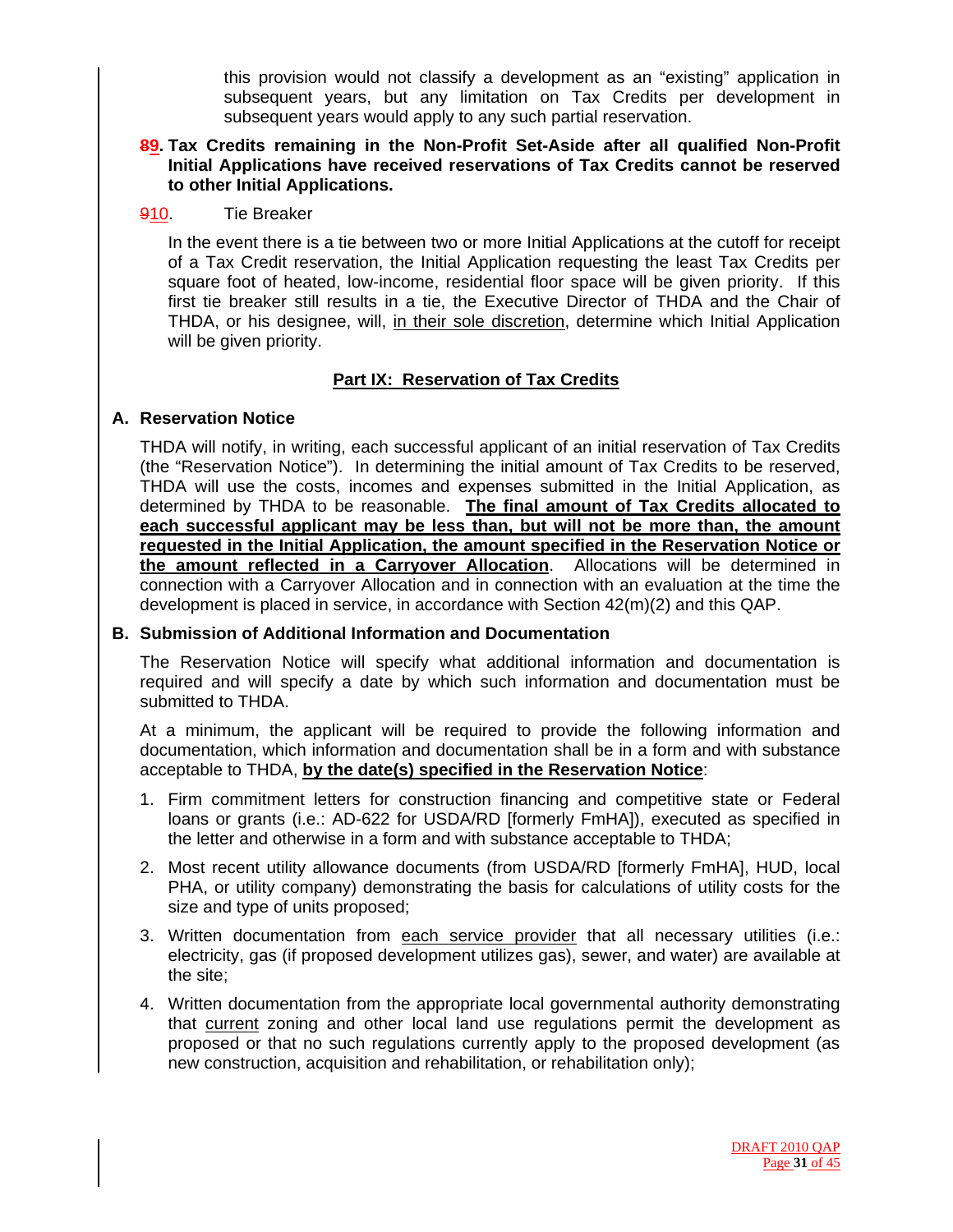- 5. Detailed information about the syndication transaction including, without limitation, a firm commitment letter from the purchaser of the tax credits executed as specified in the Reservation Notice;
- 6. For Initial Applications subject to Part VII-A-4-a-(ii), Part VII-A-4-a-(v), Part VII-A-4-a-(vi), Part VII-A-4-a-(vii), Part VII-B-2-a-(ii); Part VII-B-2-a-(iii); Part VII-B-2-a-(iv); Part VII-B-2-b-(i); Part VII-B-2-c; and/or Part VII-B-4, certification in the form of **Attachment 30**; and
- 7. Market Study:

A market study performed by an **independent third party** must be provided for all proposed developments within the time period specified in the Reservation Notice. This study, in a form and with content acceptable to THDA in its sole discretion, must support the need and demand for the type of housing proposed, taking into account all other subsidized developments in the market area and including data on comparable units being 90% rent occupied and the market feasibility of the proposed rent structure. **The market study must include all information identified in this Part IX-B-7.**

#### **b. Market studies must be less than six months old at the time of submission in order to be acceptable.**

#### **c. The market study must include, without limitation:**

- (i) Name and telephone number of person performing the study, their qualifications to perform the market study, and a statement indicating the person and/or entity performing the study has no identity of interest with any person or entity involved in the Development, including, without limitation, the ownership entity and any of its partners, any other member of the development team, or any individuals involved in any such entities;
- (ii) On site field study by person performing the market study;
- (iii) Data identifying and describing the market areas, neighborhood and site, including geographic and demographic information;
- (iv) Data identifying existing units and rent types including any existing LIHTC developments, any proposed developments which have a LIHTC Reservation Notice, and any proposed developments which have a LIHTC Carryover Allocation which will be built or renovated in the market area or neighborhood;
- (v) Data to support a proposed rent structure of 90% or less of the maximum allowable net LIHTC rents for the market area or neighborhood, if such a rent structure was proposed in the Initial Application;
- (vi) Data identifying vacancies of rental units in the market area and neighborhood;
- (vii) Data identifying income qualified households at or below the LIHTC income limits in the market area or neighborhood;
- (viii) Current and projected need based on market conditions supported by data from various market sources including waiting list information from all Section 8 and local public housing authorities serving the market area or neighborhood;
- (ix). Projected absorption time (rent up) of the proposed units by the market area or neighborhood;
- (x) Data identifying and supporting the need for rental housing for the elderly (55 years and older) and persons with disabilities, if such structure is proposed in the Initial Application;
- (xi) Land value analysis and information with regard to comparable land sales; and
- (xii) Color photographs of the proposed site and surrounding neighborhood.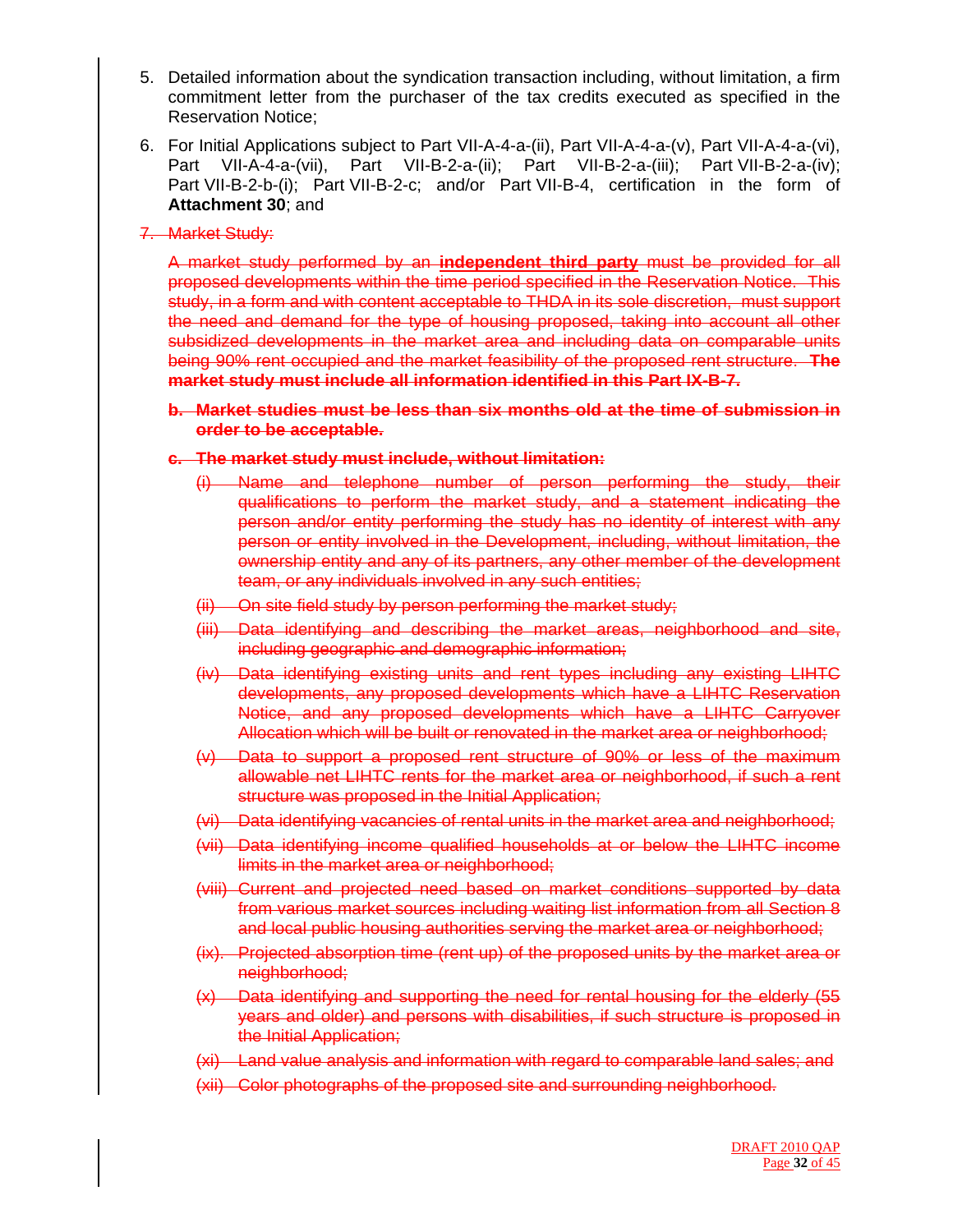- **e. Based on the information and analysis presented in the market study, and based on other information available to THDA, THDA may determine, in its sole discretion, that market demand is not sufficient to support the proposed development.**
- 87. Other information or documentation as THDA may deem necessary to fully evaluate the proposed developments and the applicant's ability to proceed.

#### **C. Status Reports**

All developments with a Reservation Notice shall provide status reports outlining progress toward completion by dates, in a form and with substance as specified by THDA in the Reservation Notice. Information requested will be development specific and may include such items as construction progress.

# **D. Recapture of Tax Credits During Reservation Period**

- 1. THDA will cancel a Reservation Notice for failure to fully satisfy conditions imposed in connection with the Reservation Notice and for failure to provide satisfactory information or documentation required by the Reservation Notice by the deadlines specified in the Reservation Notice. This means that the Tax Credits referred to in the Reservation Notice are not available for the development specified in the Reservation Notice and will be made available to other qualified developments. Deadlines specified in the Reservation Notice are the dates upon which Tax Credits are deemed recaptured by THDA unless the conditions related to each deadline have been met on or before such deadline or unless an extension has been granted under Part XIV-C.
- 2. Tax credits made available through a Reservation Notice may be voluntarily returned. Any such return means Tax Credits are not available for the development referenced in the Reservation Notice.
- 3. Any Tax Credits recaptured either by cancellation of a Reservation Notice under Part IX-D-1 above or by voluntary return under Part IX-D-2 above will be reserved to the fullest extend practical to other qualified Initial Applications for Tax Credits as provided in this QAP.

# **Part X: Carryover Allocation**

# **A. Qualifying for a Carryover Allocation**

A development with a Reservation Notice but which will not be placed in service by December 31, 20092010, may be eligible for a Carryover Allocation. In order to qualify for a Carryover Allocation, the ownership entity identified in the Initial Application must have ownership of the property on or before November 17, 2010, and must have spent a minimum of ten percent (10%) of the reasonably expected basis in the development on or before November 17, 2010.

#### **B. Carryover Allocation Requirements**

1. To file for a Carryover Allocation, the owner must, no later than November 17, 20092010:

- a. Complete a Carryover Allocation Application (**Form furnished by THDA**);
- b. Submit any other development specific materials THDA may require; and
- c. Make an irrevocable gross rent floor election (**Form furnished by THDA**).
- 2. The owner must execute a Carryover Allocation document (**Form furnished by THDA**) no later than December 31, 20092010.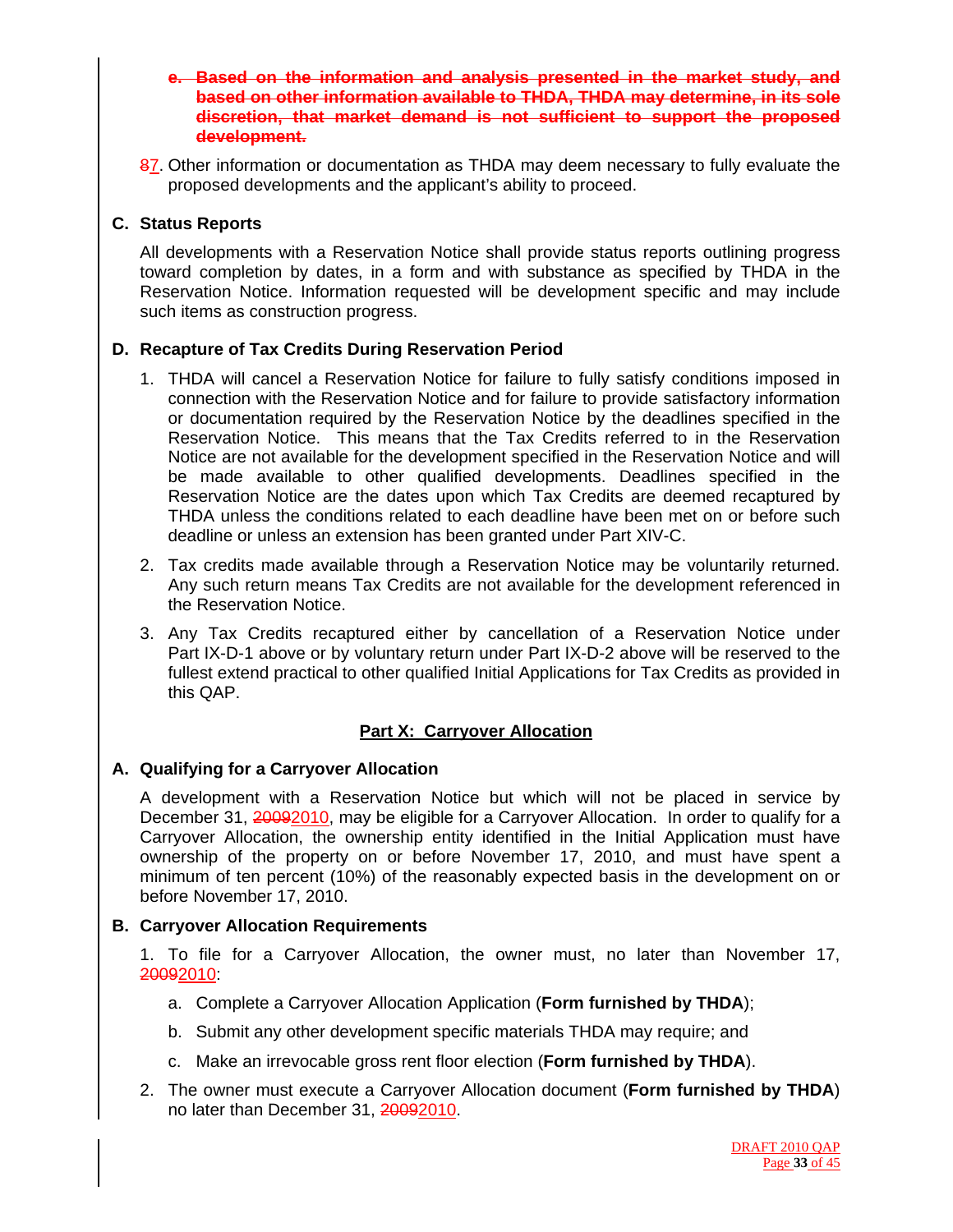- 3. To meet the Carryover Allocation requirements, the owner must submit the Cost Certification (**Form furnished by THDA**) for the ten percent (10%) test no later than November 17, 20102011.
- 4. To meet the Carryover Allocation requirements, the owner must submit a copy of the recorded warranty deed showing ownership by the ownership entity identified in the Initial Application or a fully executed 50-year ground lease (subject to the provisions of Part VII-A-7-a-(v) of this QAP) showing the Ownership Entity as identified in the Initial Application as the lessee no later than November 17, 20102011.

#### **C. Tax Credits Available**

The amount of Tax Credits to be allocated by a Carryover Allocation will be determined by THDA in connection with an evaluation at the time a Carryover Allocation is requested and in accordance with Section 42(m)(2). **This amount may be less than, but will not be more than, the Tax Credit amount in the Reservation Notice.**

#### **D. Status Reports**

All developments with a Carryover Allocation shall provide status reports outlining progress toward completion by dates, in a form and with substance as specified by THDA in the Carryover Allocation. Information requested will be development specific and may include such items as construction progress.

#### **E. Recapture of Tax Credits During Carryover Period**

- 1. THDA will cancel a Carryover Allocation for failure to fully satisfy conditions imposed in connection with the Carryover Allocation. This means that the Tax Credits referred to in the Carryover Allocation are not available for the development specified in the Carryover Allocation and will be made available to other qualified developments. Deadlines specified in the Carryover Allocation are the dates upon which Tax Credits are deemed recaptured by THDA unless the conditions related to each deadline have been met on or before such deadline. Such Tax Credits are recaptured by THDA, without further notice, effective as of the deadline established in the Carryover Allocation which was not met.
- 2. Tax Credits allocated by a Carryover Allocation may be voluntarily returned. Any such return means that Tax Credits are not available for the development referenced in the Carryover Allocation.
- 3. Any Tax Credits recaptured either by cancellation of a Carryover Allocation under Part X-E-1 above or by voluntary return under Part X-E-2 above will be made available as follows:
	- a. Any Tax Credits returned before October 1, 20092010, will be reserved to other qualified Initial Applications for Tax Credits as provided in this QAP;
	- b. Any Tax Credits returned on or after October 1, 20092010, will be reserved pursuant to a QAP for 2010, if available.

#### **Part XI: Placed In Service**

#### **A. Placed In Service Requirements**

- 1. After all units in a development are placed in service, THDA will make a final allocation of Tax Credits and will issue IRS Form(s) 8609 only after receipt of the following, in a form and with substance satisfactory to THDA, in its sole discretion:
	- a. Final Application (Form furnished by THDA);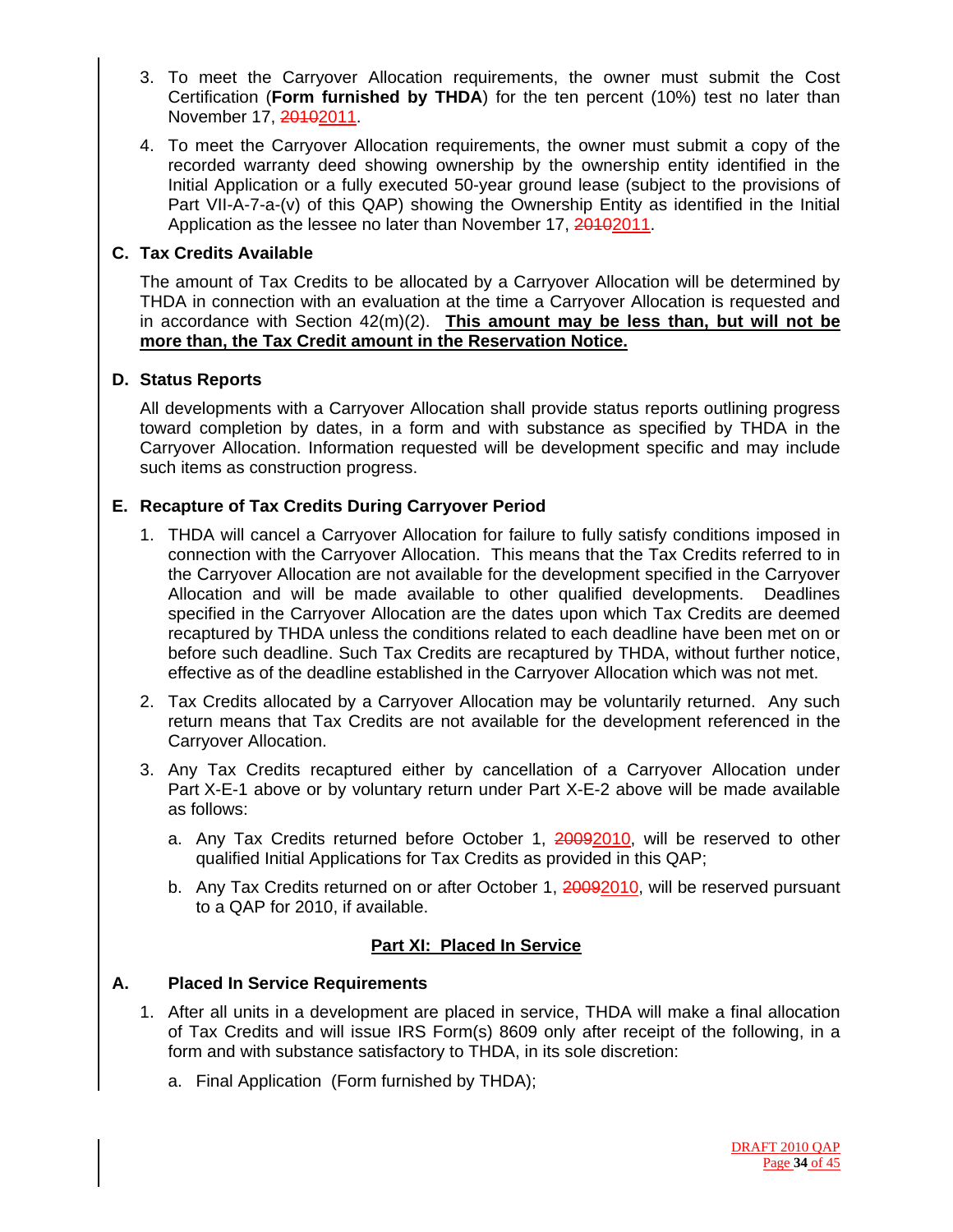- b. Applicant's Verification Form for each building in the development **(Form furnished by THDA)**;
- c. Final Cost Certification of actual costs, incomes and expenses, including actual syndication proceeds, from an independent CPA licensed in Tennessee **(Form furnished by THDA)**;
- d. Original Recorded Land Use Restrictive Covenants **(Form furnished by THDA)**;
- e. Copy of the recorded warranty deed indicating ownership;
- f. Certifications as may be required under Part VII-A and Part VII-B of this QAP;
- g. Certificate of Occupancy for each building;
- h. Required Compliance Monitoring Fee; and
- i. Verification from THDA Program Compliance Division of THDA Owner's Compliance Training attendance in accordance with Part XIII-K of this QAP; and
- j. Other documentation as THDA may reasonably require.
- 2. THDA must receive a copy of the promissory note and recorded deed of trust for permanent financing of the development within fifteen (15) business days of the date of recording of the deed of trust. Failure to provide such documentation shall be deemed an event of noncompliance hereunder. THDA reserves the right to issue revised IRS Form(s) 8609 following receipt of the copy of the promissory note and recorded deed of trust if the terms of the promissory note and/or deed of trust vary from the terms specified in the Final Application.

#### **B. Tax Credits Available**

The amount of Tax Credits allocated when a development is placed in service will be determined by THDA based on an evaluation of the above required information and documentation and in accordance with Section 42(m). **This amount may be less than, but will not be more than, the amount reserved in the Reservation Notice or allocated in the Carryover Allocation**. **THDA reserves the right to make adjustments in the amount of Tax Credits finally allocated based on the information submitted and Section 42 requirements.**

#### **Part XII: Developments to be Financed With Tax Exempt Bonds**

A development financed with tax-exempt bonds may be eligible for an allocation of Tax Credits outside the competitive process described in this QAP. The development must meet the following conditions:

- A. If fifty percent (50%) or more of the aggregate basis of a development is financed with taxexempt bonds, the development is eligible to apply for Tax Credits outside the competitive allocation process described in this QAP. If less than fifty percent (50%) of the aggregate basis of a development is financed with tax-exempt bonds, the competitive allocation process described in this QAP applies. Either counsel or a Certified Public Accountant licensed in Tennessee must certify to THDA that this financing requirement is met.
- **B. Developments which are not subject to the competitive allocation process must, nevertheless, make application for Tax Credits to THDA in accordance with the terms of the THDA tax-exempt bond Commitment Letter based on bonds issued as a result of an allocation of 20092010 volume cap by THDA. All such developments must meet all eligibility requirements of this QAP. THDA will, in its sole discretion, determine the appropriate amount of Tax Credits to be allocated, and will issue a Reservation Notice. In determining the initial amount of Tax Credits to be reserved, THDA will use the costs, incomes and expenses submitted in the Initial Application, as determined**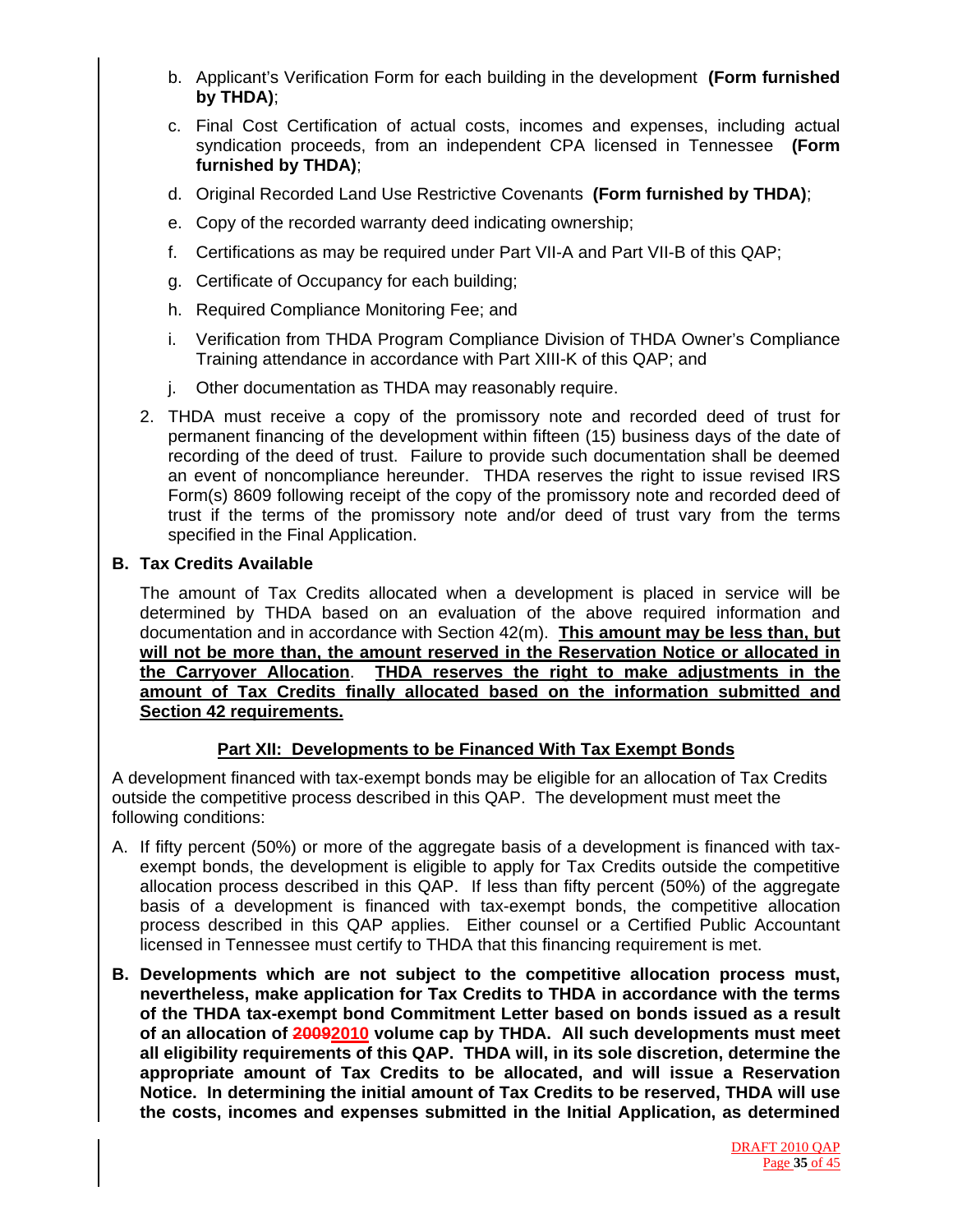**by THDA to be reasonable. The final amount of Tax Credits allocated may be less than the amount specified in the Reservation Notice. Allocations will be determined in connection with an evaluation at the time the development is placed in service, in accordance with Section 42(m)(2) and this QAP. Any such allocation of Tax Credits will not count against the limits on Tax Credits by county or by developer specified in Part IV. All requirements of Section 42 and this QAP apply to such developments.** 

- C. Initial Applications for developments pursuant to this Part XII will be subject to the eligibility requirements in Part VII-A and to the minimum scoring requirements in Part VII-B.
- D. Developments receiving Tax Credits pursuant to this Part XII will be subject to all fees and compliance requirements and procedures as described in this QAP.
- E. Initial Applications for developments pursuant to this Part XII may be submitted to THDA outside the initial application deadlines stated in this QAP.
- F. If a development or proposed development is the subject of a pending competitive Tax Credit Initial Application and becomes the subject of a Multifamily Tax Exempt Bond Authority Application, the issuance of a bond Commitment Letter by THDA shall constitute the withdrawal of the competitive Tax Credit Initial Application.
- G. Initial Applications for noncompetitive Tax Credit for developments that have received an allocation of Multifamily Tax-Exempt Bond Authority in 1999 or later will not be considered prior to October 1, 20092010.

# **Part XIII: Compliance Monitoring**

Compliance monitoring procedures apply to all buildings placed in service in Tennessee which have received Tax Credits allocated under Section 42. The current compliance monitoring procedures and requirements are as follows:

- A. Owners must certify annually (Owner's Annual Certification of Compliance) under penalty of perjury that:
	- 1. The development meets the minimum requirements of the appropriately selected test (i.e. 40/60 or 20/50) per Section 42(g)(1);
	- 2. There was no change in the applicable fraction (as defined in Section  $42(c)(1)(B)$ ) of any building in the development;
	- 3. The owner has received an annual income certification from each low-income resident and has documentation to certify that tenant income has not increased above 140% of the income limitation required under Section  $42(q)(2)(D)(ii)$ ;
	- 4. Each low-income unit is rent restricted under Section 42(g)(2);
	- 5. All units in the project were for use by the general public, including the requirement that no finding of discrimination under the Fair Housing Act, 42 U.S.C. 3601-3619, occurred for the project.
	- 6. Each building in the development is suitable for occupancy, taking into account local health, safety, and building codes (or other habitability standards) and the state or local government unit responsible for making local, health, safety, or building code inspections did not issue a violation report for any building or low-income unit in the project;
	- 7. There has been no change in the eligible basis (as defined in Section 42(d)) of any building in the development;
	- 8. All resident facilities included in the eligible basis under Section 42(d) of any building in the development, such as a swimming pool, other recreational facilities, and parking areas, are provided on a comparable basis without charge to all residents of the development;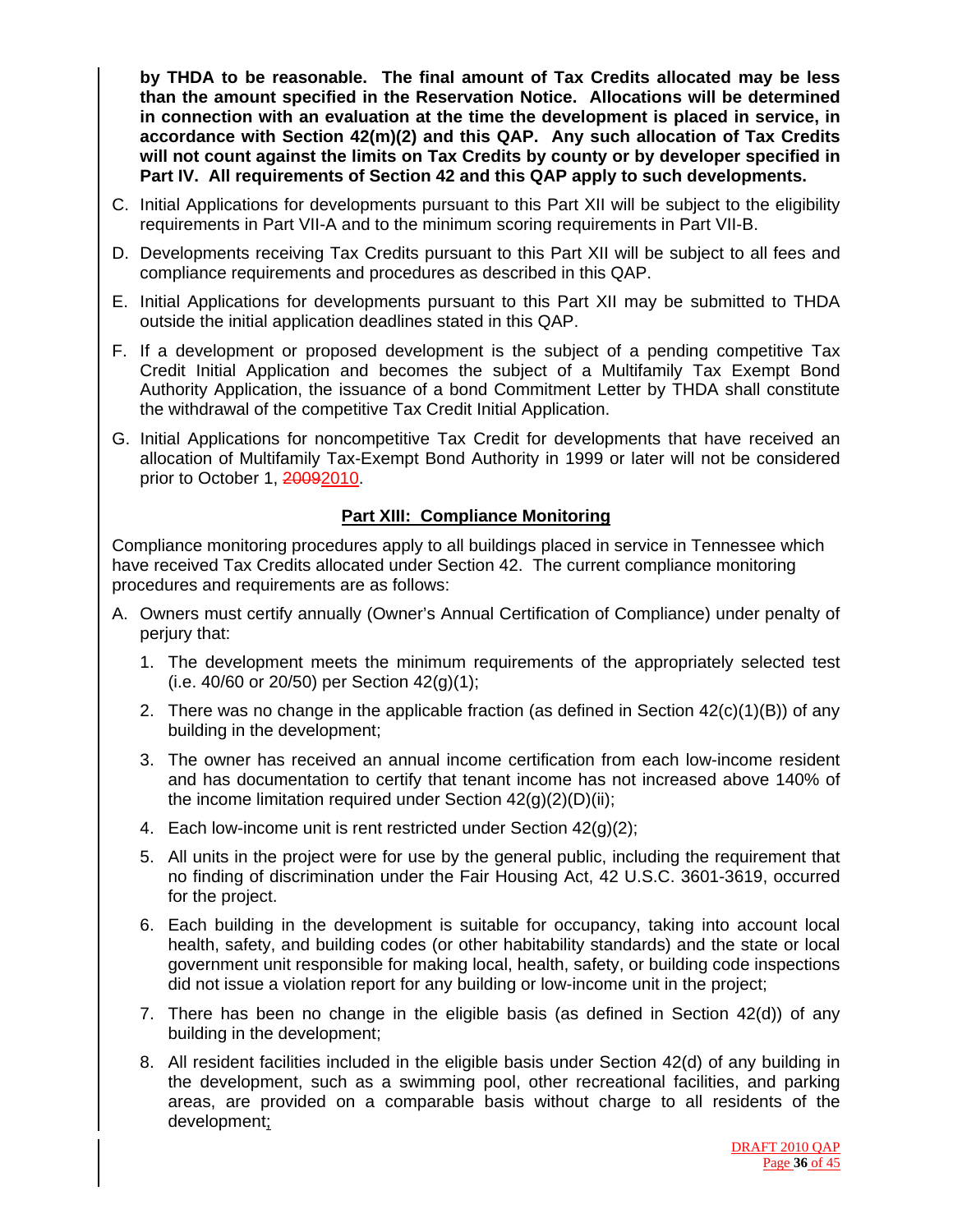- 9. If a low-income unit has been vacant during the year, reasonable efforts have been made to rent that unit to residents having a qualifying income and while the unit has been vacant no units of comparable or smaller size have been rented to residents not having a qualifying income;
- 10. If the income of residents of a low-income unit in the development increased above the limit allowed in Section 42(g)(2)(D)(ii), the next available unit of a comparable or smaller size was rented to residents having a qualifying income;
- 11. An extended low-income housing commitment, as described in Section 42(h)(6), was in effect, including the requirement under Section  $42(h)(6)(B)(iv)$  that an owner cannot refuse to lease a unit in the project to an applicant because the applicants holds a voucher under Section 8 of the United States Housing Act of 1937, 42 U.S.C. 1437f;
- 12. All low-income units in the project were used on a non-transient basis (except for transitional housing for the homeless provided under Section 42 (i)(3)(B)(iii) or singleroom occupant units rented on a month-by-month basis under Section 42(i)(3)(B)(iv)).
- 13. If the owner received its credit allocation from the portion of the state ceiling set-aside for a project involving "qualified non-profit organizations" under Section 42(h)(5), that its non-profit entity materially participated in the on-going operation of the development within the meaning of Section 469(h);
- 14. If the building is financed by USDA/RD (formerly FmHA) under the Section 515 program, the owner certifies that the building complies with the requirements for USDA/RD assistance.
- B. THDA will conduct yearly on-site inspections of no less than 33% of developments receiving Tax Credits. We will review at least 20% of the prior year's tenant files for adherence to Section 42 occupancy and rent restrictions. We will conduct physical inspections of 20% of the units at every development to evaluate the suitability of the development for occupancy, taking into account local, health, safety, and building codes (or other habitability standards).
- C. As a part of the site inspection, a review will be conducted of the owner's marketing efforts to attract special needs populations and Section 8 applicants as outlined in the extended low-income housing commitment.
- D. Developments which may be, but are not required to be, exempt from annual on-site file reviews and physical inspections are those developments financed by the USDA/RD Section 515 loan program.
- E. THDA will charge fees to cover the administrative expenses of monitoring compliance and other expenses incurred in carrying out its duties as the Housing Credit Agency including but not limited to reasonable fees for legal and professional services.
- F. Owners will be allowed a 90-day correction period to provide missing documentation or to correct noncompliance. This correction period begins the earlier of the date notification specifying the missing documentation or the noncompliance is mailed, or the date of the inspection at which the missing documentation or the noncompliance is noted. An extension of up to 90 days may be requested in writing and may be granted by THDA if it is determined that there are extreme circumstances beyond the control of the owner.
- G. THDA will notify the Internal Revenue Service of an owner's noncompliance or failure to certify compliance no later than 45 days after the end of the time allowed for correction, whether or not the noncompliance or failure to certify compliance is corrected. THDA will notify the Internal Revenue Service by filing form 8823 Low-Income Housing Credit Agencies Report of Noncompliance.
- H. THDA has the right to inspect any low-income development during the compliance period including but not limited to on-site inspections and review of all records relating to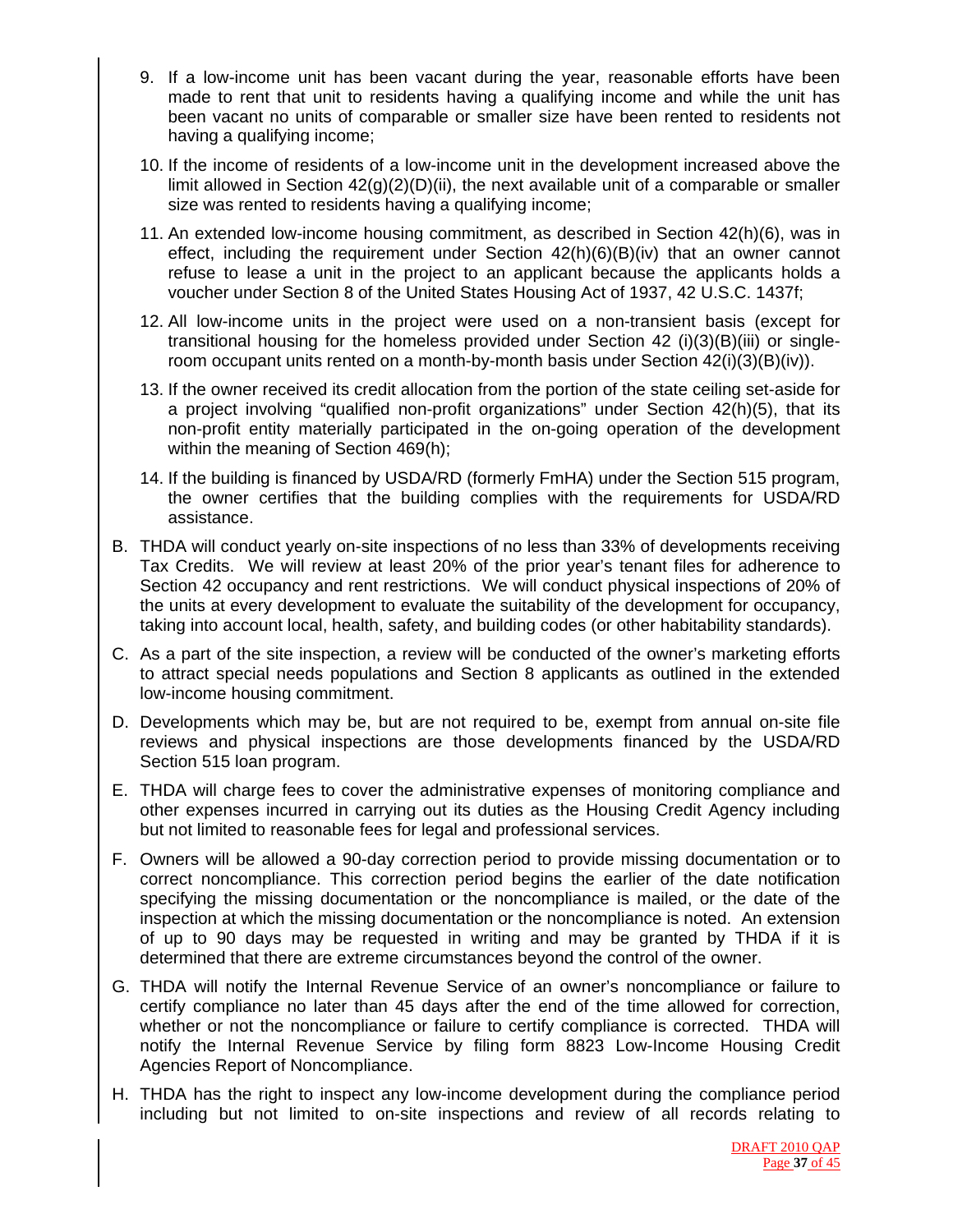compliance with Section 42 requirements. THDA may require copies of the tenant certifications and supporting documentation to be forwarded to THDA.

- I. Awareness of Section 42 provisions and compliance with requirements of Section 42 are the responsibility of the owner of the building for which the Tax Credits are allocated. THDA's monitoring of compliance with Section 42 does not make THDA or the State of Tennessee liable for an owner's noncompliance.
- J. THDA shall be entitled to amend the compliance monitoring provisions of this QAP and its Tax Credit Program as required by applicable federal statutes or regulations as amended, from time-to-time. Such amendment is expressly permitted by this QAP, and the making of such amendment will not require further public hearings. THDA, in accordance with Section 42, may impose additional requirements at its discretion in order to fulfill the objectives of its housing initiatives.
- K. Owners shall attend Owner's compliance training sessions provided by THDA within the 12 months prior to the submission of the Final Application for a development. Only attendees who are listed on **Attachment 4: Development Owner** or who are an employee of the development owner may meet this requirement. Development owners shall provide notice to THDA at least three (3) business days prior to the date of the Owner's compliance training session identifying the proposed attendee. Failure to provide such notice shall cause any attendee to not meet this requirement. THDA reserves the right to disallow any proposed attendee. THDA may, under extraordinary circumstances, extend the deadline, but will not issue the final allocating document (IRS form 8609) until such training has been completed.
- L. Owners or their management staff shall attend Manager's compliance training sessions provided by THDA after the final allocation and during the compliance period if it is determined that noncompliance exists which could be corrected by a better understanding of the requirements.
- M. Owners shall maintain tenant records within Tennessee.
- N. Owners shall submit annual compliance monitoring reports via THDA's internet reporting application.
- O. Owners shall submit, not less than annually, information concerning the race, ethnicity, family composition, age, income, use of rental assistance under Section 8(o) of the United States Housing Act of 1937 or other similar assistance, disability status, and monthly rental payments of households residing in the development in a form and with substance as THDA may require.

#### **Part XIV: Amendments/Modifications/Deadlines**

#### **A. QAP Amendments**

THDA may amend any part of this QAP following public notice and approval by the THDA Board of Directors.

#### **B. Modifications**

- 1. Eligibility for Tax Credits and reservations of Tax Credits are based solely on the information contained in the Initial Application, including without limitation, elections made or points claimed in the Initial Application.
- 2. Modifications to an Initial Application will not be considered or approved after the Initial Application Deadline but before the issuance and acceptance of a Reservation Notice, except for changes or modifications identified by THDA during the Initial Application Cure Period and Review Process, which changes or modifications may be made only in accordance with the requirements of Part VIII-B.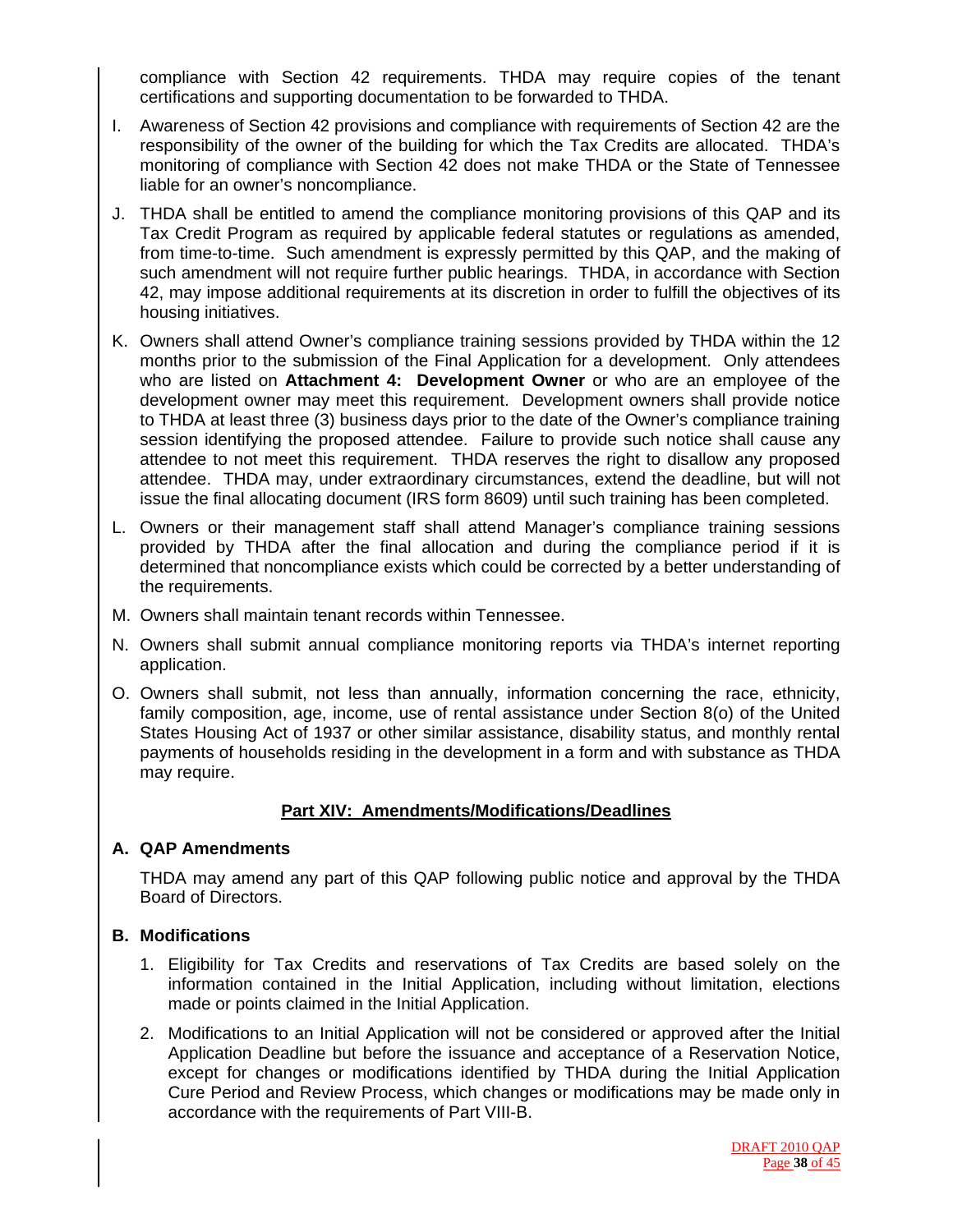- 3. Subject to Part XIV-B-2 above, THDA will consider other changes or amendments, including, without limitation, site changes, ownership changes, developer changes or other changes, only after a Reservation Notice has been issued by THDA and executed by the proper party as identified in the Initial Application and only after the Initial Application Cure Period and Review Process is complete. In addition, THDA will not consider proposed changes or modifications unless all requirements contained in the Reservation Notice, including the payment of the Reservation Fee, are met to THDA's sole satisfaction and a Modification Fee as specified in Part XV-C is received by THDA.
- 4. Once a Carryover Allocation Agreement is issued by THDA, no further changes or modifications, including, without limitation, site changes, ownership changes, developer changes or other changes that would affect eligibility or scoring of the Initial Application are permitted until after all units in the development as proposed in the Initial Application are placed in service.
- 5. Modifications permitted under this Part XIV-B may be made only with the express written approval of THDA, which approval may be granted or withheld at THDA's sole discretion.

#### **C. Deadlines/Extension of Deadlines**

- 1. No extensions or changes to timetables stated in this QAP, in any Reservation Notice, in any Carryover Allocation, in any Placed in Service documentation, or in any other documentation distributed or sent by THDA may be made without the express written approval of THDA, which approval may be granted or withheld at THDA's sole discretion.
- 2. Due to the competitive nature of the Tax Credit reservation and allocation process, time is of the essence of this QAP.
- 3. Deadlines established in Section 42 cannot be waived or extended**.**
- 4. **Tax Credits will be recaptured if there is a failure to meet requirements by established deadlines.**
- 5. No person or entity shall be entitled to rely on any waiver or extension previously granted for the purpose of obtaining subsequent waivers or extensions.
- 6. Process for Requesting Extension of a Deadline

 An extension of deadlines established in the Reservation Notice, the Carryover Allocation Agreement, or in any other THDA documentation may be requested, **in writing,** in a form and with substance satisfactory to THDA in its sole discretion. Any such deadline extension request shall be submitted to the Executive Director of THDA on or before the deadline for which an extension is requested, together with a fee in an amount as specified in Part XV-G. Deadline extension requests will not be considered if they are not received by THDA on or before on or before the deadline for which an extension is requested or if the appropriate fee is not included with such a request. In the sole discretion of the Executive Director, such requests may be granted if the applicant documents good cause for the request and demonstrates that new deadlines can be met, provided, however, requests for extension of the deadline to accept a Reservation Notice shall also be subject to Part XIV-C-7. Deadlines established in Section 42 cannot be waived or extended.

7. THDA may, in its sole discretion, grant a single extension of no more than ten (10) business days to the deadline to provide supporting information in response to a Reservation Notice. No other extensions may be granted. The requirements of this Part XIV-C shall apply to an extension request and no such extension will be approved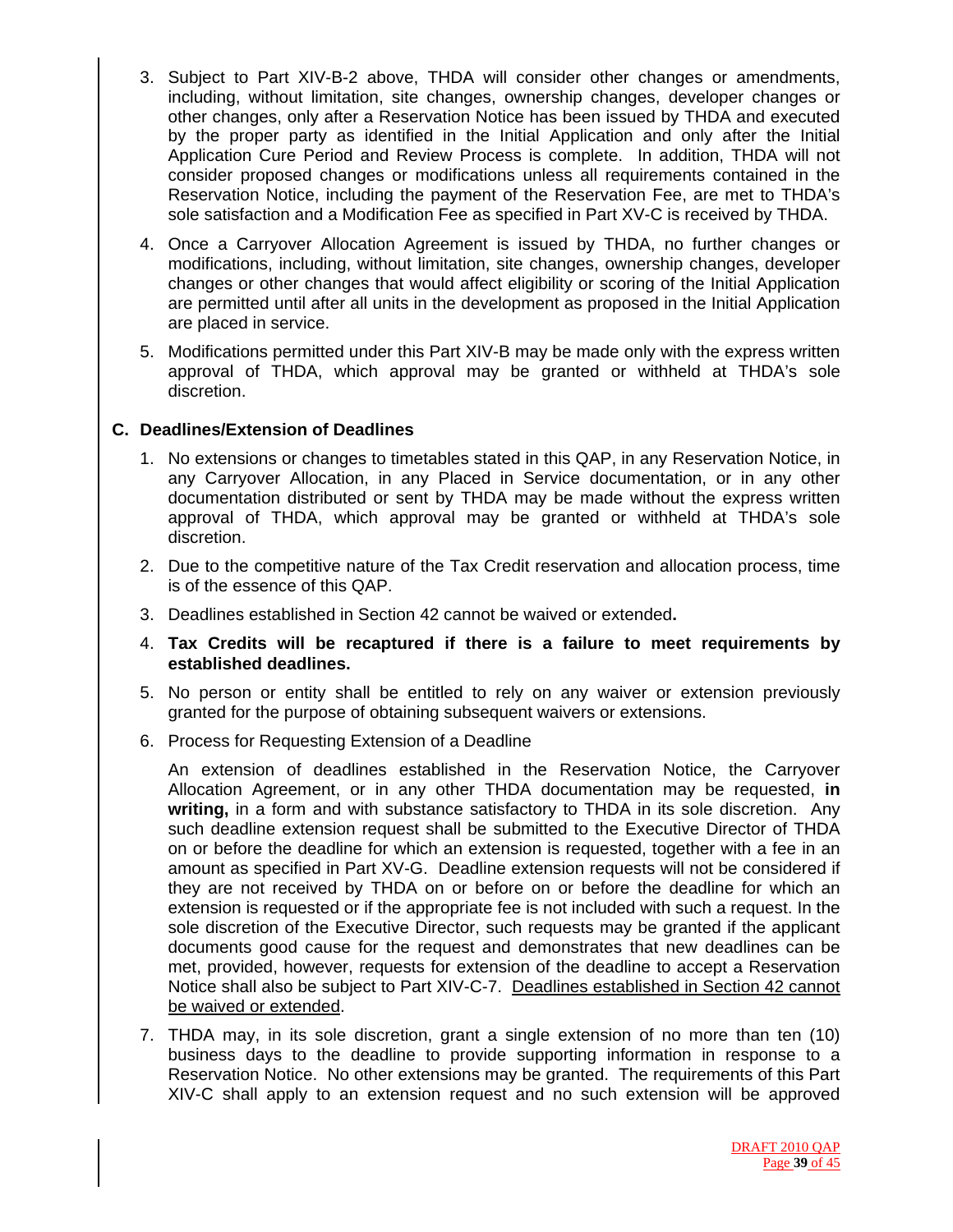unless the Reservation Notice has been accepted and the reservation fee has been paid on or before the original deadline.

# **Part XV: PROGRAM FEES**

# **A. Application Fee**

| <b>Number Of Units</b> | <b>Application Fee</b> |
|------------------------|------------------------|
| $1 - 4$                | \$300                  |
| 5-50                   | \$1,200                |
| 51-100                 | \$1,700                |
| $101 +$                | \$30 per unit          |

The Application Fee must be submitted with the Initial Application, and is **not refundable**, except as provided in Part VII-A-5-c.

#### **B. Market Study Fee**

1. THDA will announce the amount of the Market Study Fee and the date by which the Market Study Fee is due. Failure to submit the Market Study Fee as directed by THDA will result in the ineligibility of the Initial Application for which the Market Study Fee was not submitted.

#### **BC. Reservation Fee**

1. A Reservation Fee equal to 5.0% of the total annual Tax Credit amount approved by THDA is due by the date specified in the Reservation Notice.

#### 2. **The Reservation Fee is not refundable**.

#### **CD. Modification Fee**

- 1. A modification fee in an amount equal to the greater of \$500 or one half of one percent (0.5%) of the total amount of Tax Credits specified in the Reservation Notice must be received by THDA prior to any evaluation of proposed modifications or changes as specified in Part XIV-B.
- 2. Payment of this fee does not guarantee approval of proposed changes or modifications.
- 3. Only proposed changes or modifications that meet the requirements of Part XIV-B, as determined by THDA in its sole discretion, may be approved.
- 4. Subsidy Layering Review required or requested after submission of the Initial Application will be deemed a modification under this Part XV-C and under Part XIV-B.

#### **DE. Fee to Amend IRS Form(s) 8609**

An amendment fee in an amount equal to \$50 per IRS Form(s) 8609 to be amended, with a minimum fee of \$250, must be received by THDA prior to the release of the Owner's copies of amended IRS Form(s) 8609, if amended IRS Form(s) 8609 are requested by the Owner and THDA, in its sole discretion, determines that the previously generated IRS Form(s) 8609 for the development were generated in accordance with information provided to THDA by the Owner.

#### **EF. Monitoring Fee**

1. When the development is placed in service, a compliance Monitoring Fee is due to THDA, payable in the form of a certified check (this fee also applies to USDA/RD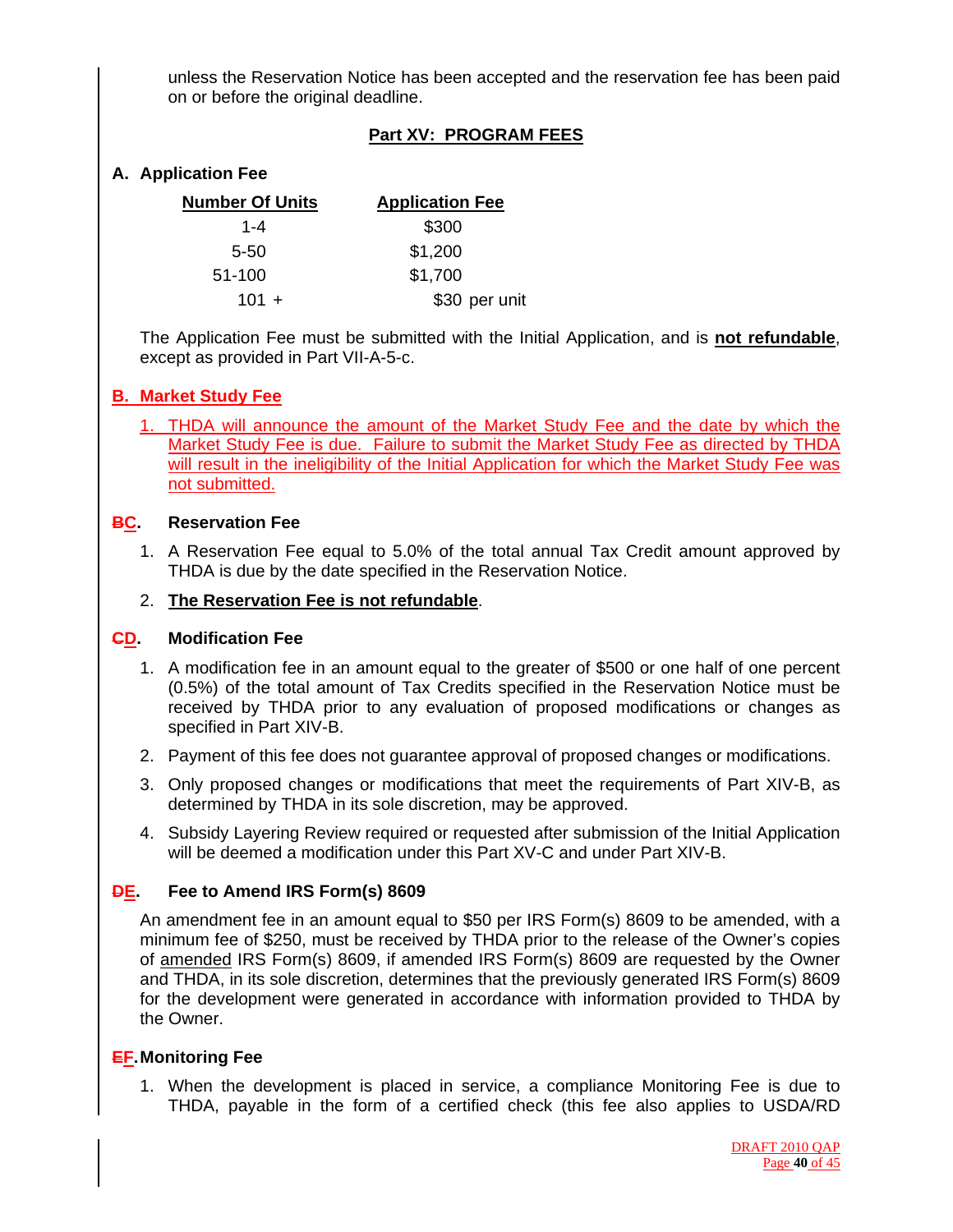[formerly FmHA] developments). The Monitoring Fee must be delivered to THDA prior to the release of IRS form 8609 for the development. The Monitoring Fees for developments receiving Tax Credits according to this Plan are as follows: \$400 per unit

- 2. Owners seeking to correct non-compliance will be charged additional fees to cover additional costs which may be incurred by staff to correct the non-compliance issue.
	- a. Reinspection of a file: \$200
	- b. Reinspection of a property:
		- (i) Standard mileage rate in effect by the State of Tennessee at the time of the reinspection from Nashville to the property and back to Nashville;
		- (ii) applicable state allowed per-diem for one staff person;
		- (iii) Lodging expenses as allowed under State of Tennessee travel regulations; and
		- (iv) Any other expenses incurred by THDA relating to the property reinspection.
	- c. Fees will be due to THDA prior to issuance of reinspection findings.
- **3. At any time following the fifth year of monitoring for each development, THDA will evaluate the need for an additional Monitoring Fee. THDA may, at its sole discretion, charge a single additional Monitoring Fee not greater than the initial Monitoring Fee stated above. THDA will charge this additional Monitoring Fee only if the costs of monitoring for Tax Credit compliance, in the aggregate, appear likely to exceed the aggregate amount of initial Monitoring Fees collected. A decision by THDA to charge any such additional fee shall not constitute an amendment to this Plan.**

#### **FG. Late Fee for Failing to Submit Timely Compliance Certification Forms**

Owners failing to submit the required Owner's Annual Certification of Compliance forms and supporting documentation by the date required by THDA will be charged a late fee of \$100 per month, for each month, or portion of a month, until the Certification and supporting documentation is received and considered satisfactory by THDA, or until an IRS Form 8823 is filed with the Internal Revenue Service. This fee will be due upon submission of the forms required. Receipt of Certification without the applicable late fee will be considered incomplete.

#### **GH. Deadline Extension Fee**

Deadlines established in this QAP, in a Reservation Notice, in a Carryover Allocation Agreement, or in other documentation from THDA may be extended only as specified in Part XIV-C. and only with the prior written approval of THDA, which approval may be withheld in THDA's sole discretion. A deadline extension request must be submitted in accordance with Part XIV-C-6. and must be accompanied by a fee in the amount of \$500.00 for each such request. This deadline extension fee applies to the deadlines established for the following items:

Deadline to provide supporting information in response to a Reservation Notice

Carryover Application deadline

Carryover 10% test certification

Placed in Service Application deadline

Other deadlines established in THDA documentation

#### **PART XVI: MISCELLANEOUS PROVISIONS**

#### **A. Cost Certifications, Market Studies, and Appraisals**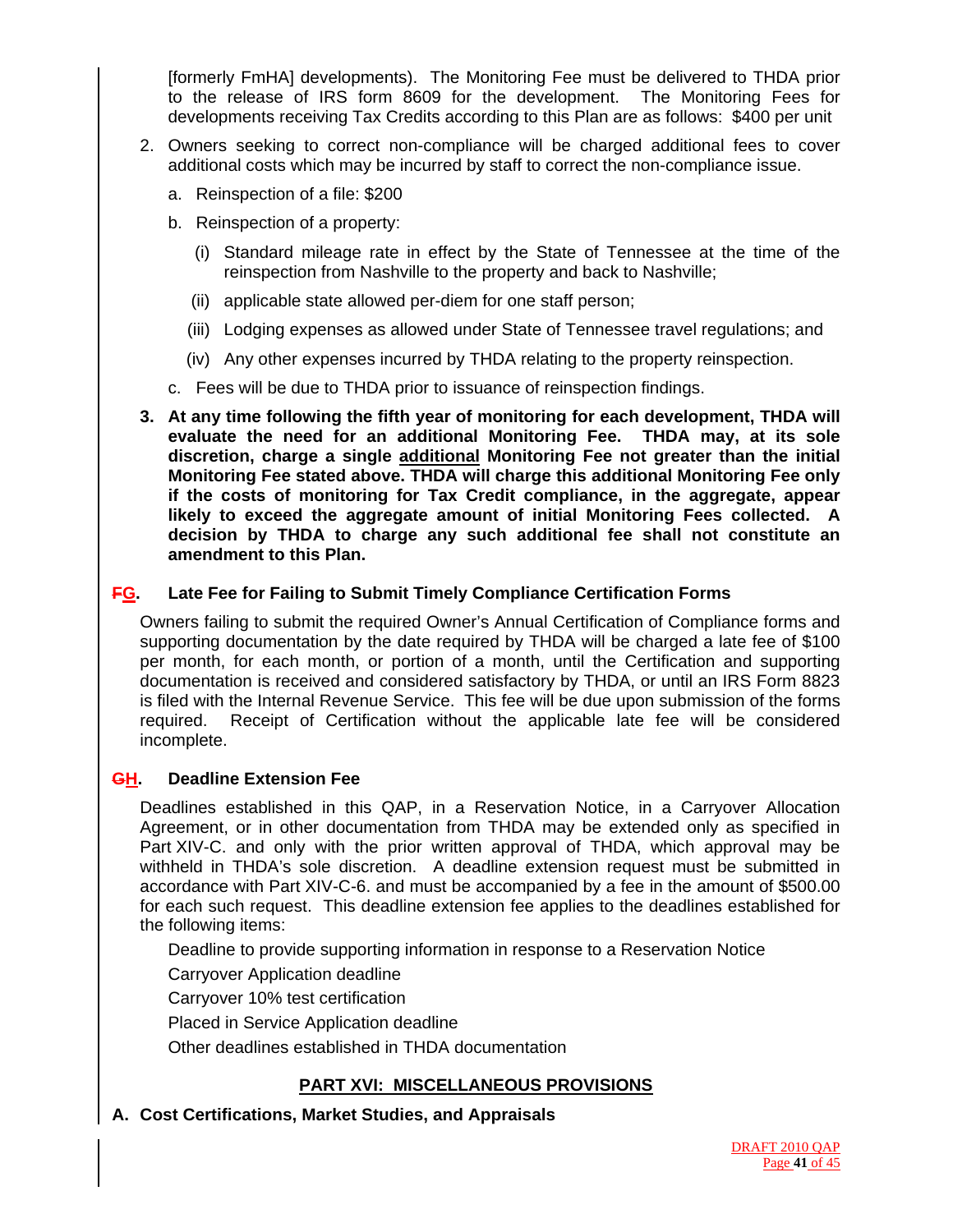Cost certifications, market studies, and appraisals must be completed by independent and unrelated third parties with **no** interest in any application or development except for an agreement to be paid reasonable fees for preparing the cost certification, market study, physical needs assessment or appraisal. Persons or companies who serve or who have served as consultants or advisors to any parties identified in the Initial Application or related parties will not be considered to be independent. THDA will not accept cost certifications, market studies, physical needs assessments and appraisals prepared by parties THDA has determined, in its sole discretion, are not independent.

#### **B. Document Review**

- 1. THDA will review and evaluate only those materials submitted in compliance with the requirements of this QAP. THDA will not evaluate any materials submitted outside the deadlines established for submission of such materials and will assume no obligation to request additional information from applicants for any purpose. THDA may require additional information and /or documentation if THDA, in its sole discretion, determines that additional information and /or documentation is necessary for clarification and /or explanation. Review by THDA of documents submitted with Initial Applications or other documents submitted in connection with Tax Credits reserved or allocated under this QAP is for THDA's own purposes and is not for the purpose of advising, certifying, representing or warranting to others as to the feasibility or viability of any proposed development.
- 2. THDA makes no representations or warranties to applicants, developers, owners or anyone else as to compliance with Section 42, Treasury regulations, or any other laws or regulations applying to Tax Credits or Tax Credit developments or as to the feasibility or viability of any proposed Tax Credit development.

#### **C. No THDA Liability**

No member, officer, agent, or employee of THDA shall have any personal liability with respect to any matters arising out of, or in relation to, Tax Credits reserved or allocated under this QAP or the monitoring of properties which have received Tax Credits.

#### **D. Enforcement**

In the event THDA seeks enforcement of the representation and warranties made by virtue of the submission of an Initial Application for Tax Credits or any other matter connected with any reservation, allocation or monitoring of Tax Credits, THDA shall be entitled to recover all damages, costs, expenses and fees, including without limitation, court costs, attorneys fees and staff time, from the applicant or any other party connected with Tax Credits reserved or allocated under this QAP.

#### **E. False Statements**

- 1. Tennessee Code Annotated, Section 13-23-133, makes it a Class E felony for any person to knowingly make, utter, or publish a false statement of substance or aid or abet another person in making, uttering, or publishing a false statement of substance for the purpose of influencing THDA to allow participation in the Tax Credit Program. Any and all statements contained in any materials, including without limitation, an Initial Application and any other applications, documents, letters, opinions, or certifications, submitted to THDA in connection with Tax Credits reserved or allocated under this QAP or otherwise made by an applicant or other person connected in any way with Tax Credits reserved or allocated under this QAP are statements of substance made for the purpose of influencing THDA to allow participation in the Tax Credit Program.
- 2. By submitting any materials, including without limitation, an Initial Application and any other applications, documents, letters, opinions, or certifications, to THDA in an effort to obtain Tax Credits, the applicant and all parties connected with the development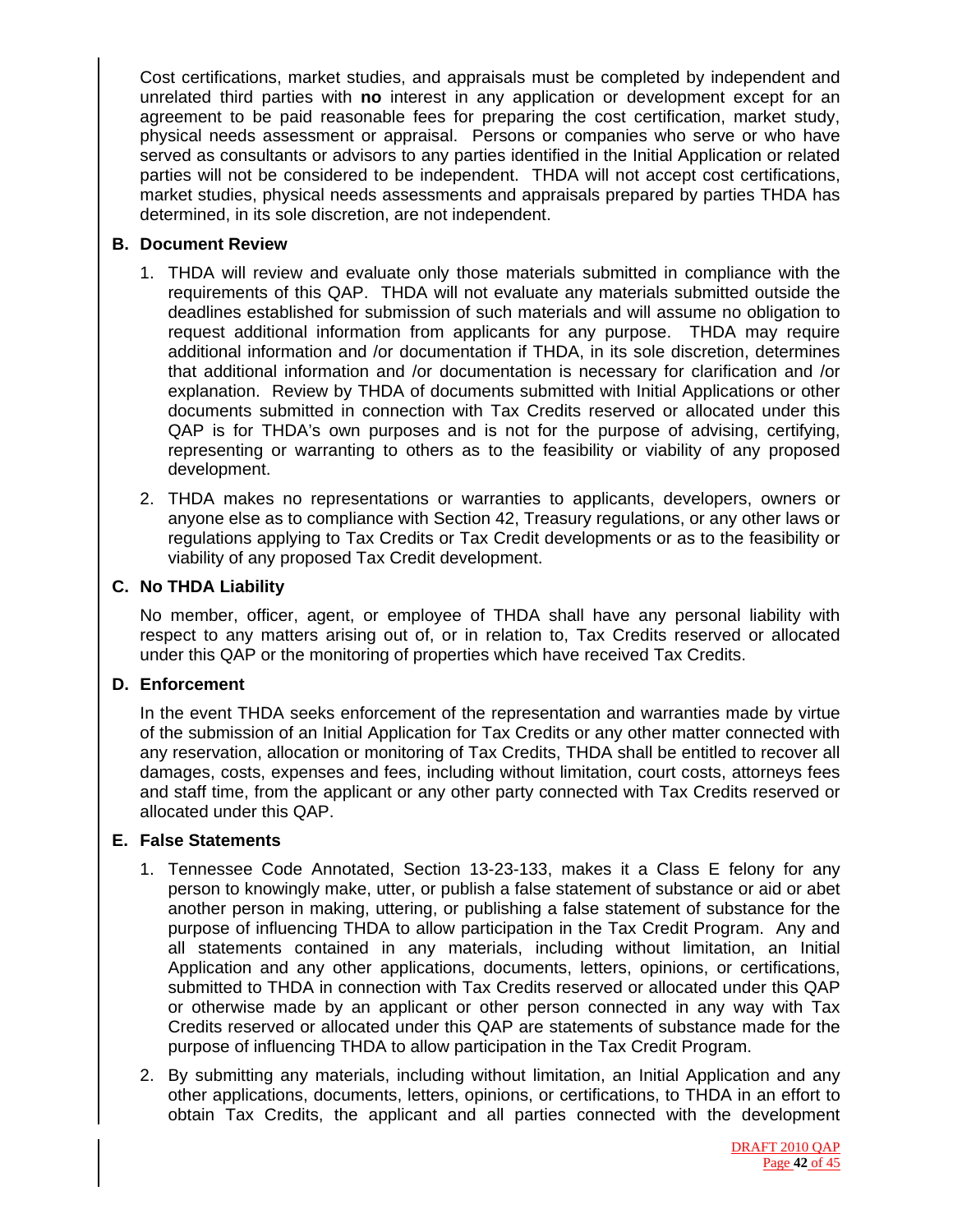proposed in the Initial Application acknowledge and agree (1) they are entering into a contract with THDA; and (2) they intend for THDA to rely on and seek enforcement of these representations with respect to any reservation or allocation of Tax Credits by any and all means available, including specific performance of all such representations and warranties; and (3) they are knowingly making, uttering or publishing or aiding and abetting others in making, uttering or publishing statements of substance for the purpose of influencing THDA to allow participation in the Tax Credit program.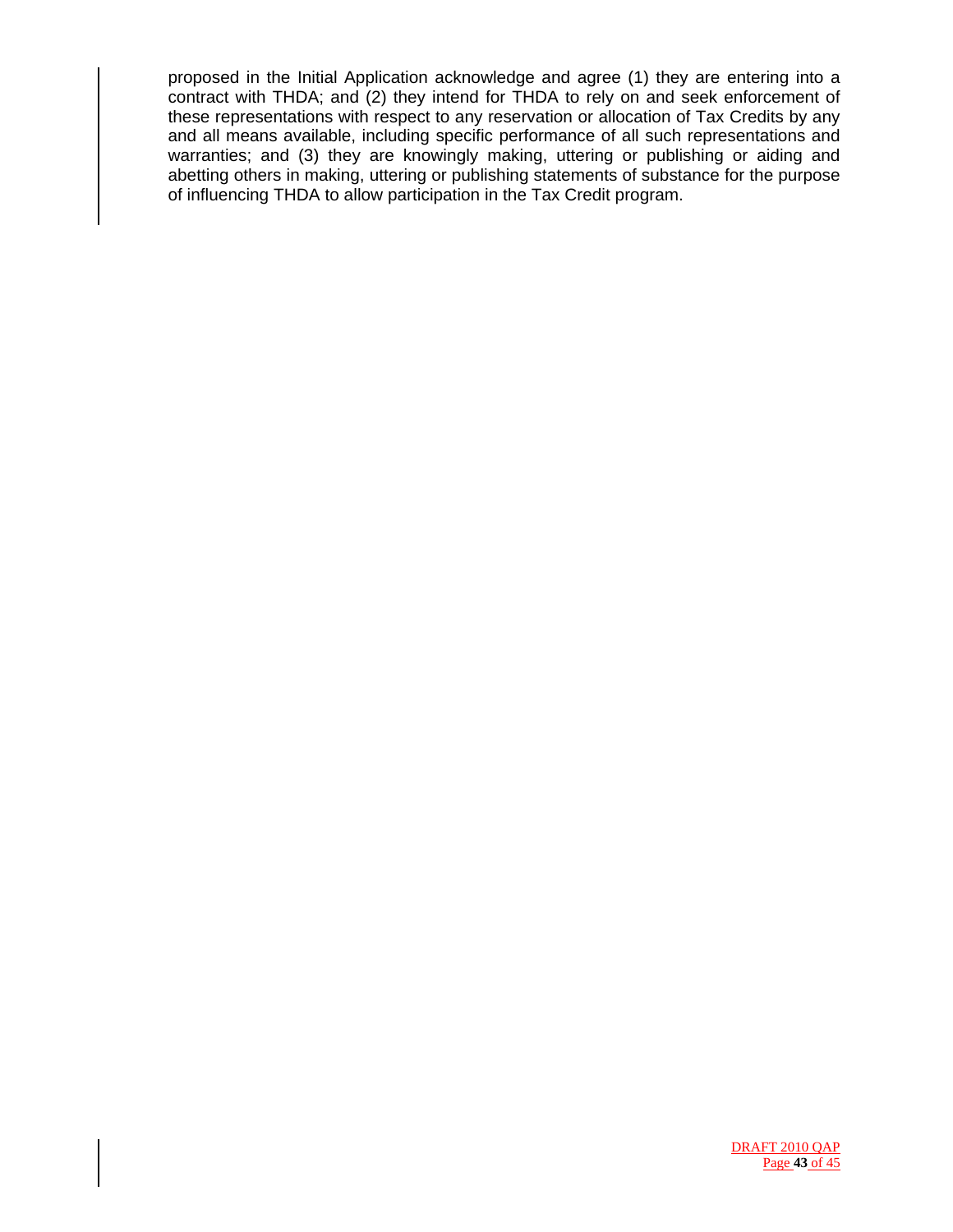# **Part XVII: Adoption and Approval by the Governor**

I, Phil Bredesen, the Governor of the State of Tennessee, do hereby designate Tennessee Housing Development Agency to be the housing credit agency for this State and do hereby signify my adoption and approval of this Qualified Allocation Plan as the Governor's plan for the distribution of Tax Credits in this State in 2010, in conformance with Section 42 of the Internal Revenue Code of 1986, as amended.

I, Phil Bredesen, the Governor of the State of Tennessee, do hereby signify my adoption and approval of this Qualified Allocation Plan for the distribution of Tax Credits in this State, in conformance with Section 42 of the Internal Revenue Code of 1986, as amended.

\_\_\_\_\_\_\_\_\_\_\_\_\_\_\_\_\_\_\_\_\_\_\_\_\_\_\_\_\_\_\_\_\_\_\_ \_\_\_\_\_\_\_\_\_\_\_\_\_\_\_\_\_\_\_\_

**Phil Bredesen, Governor Contract Contract Date**